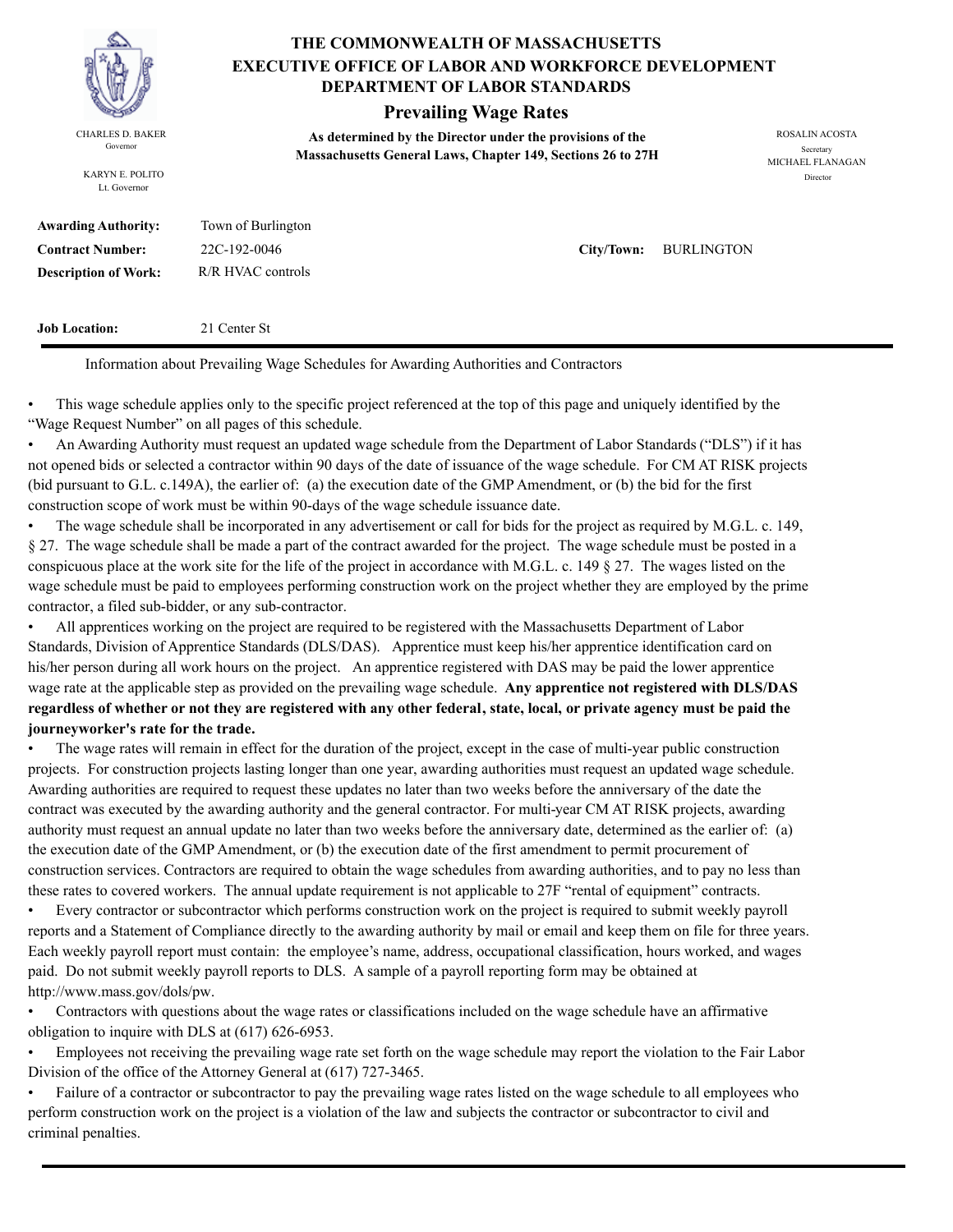| Classification                                                                      | <b>Effective Date</b> | <b>Base Wage</b> | Health  | <b>Pension</b> | Supplemental<br>Unemployment | <b>Total Rate</b> |
|-------------------------------------------------------------------------------------|-----------------------|------------------|---------|----------------|------------------------------|-------------------|
| <b>Construction</b>                                                                 |                       |                  |         |                |                              |                   |
| (2 AXLE) DRIVER - EQUIPMENT<br>TEAMSTERS JOINT COUNCIL NO. 10 ZONE A                | 12/01/2021            | \$37.05          | \$13.41 | \$16.01        | \$0.00                       | \$66.47           |
| (3 AXLE) DRIVER - EQUIPMENT<br>TEAMSTERS JOINT COUNCIL NO. 10 ZONE A                | 12/01/2021            | \$37.12          | \$13.41 | \$16.01        | \$0.00                       | \$66.54           |
| (4 & 5 AXLE) DRIVER - EQUIPMENT<br>TEAMSTERS JOINT COUNCIL NO. 10 ZONE A            | 12/01/2021            | \$37.24          | \$13.41 | \$16.01        | \$0.00                       | \$66.66           |
| ADS/SUBMERSIBLE PILOT<br>PILE DRIVER LOCAL 56 (ZONE 1)                              | 08/01/2020            | \$103.05         | \$9.40  | \$23.12        | \$0.00                       | \$135.57          |
| For apprentice rates see "Apprentice- PILE DRIVER"                                  |                       |                  |         |                |                              |                   |
| AIR TRACK OPERATOR<br>LABORERS - ZONE 1                                             | 12/01/2021            | \$41.93          | \$9.10  | \$17.57        | \$0.00                       | \$68.60           |
|                                                                                     | 06/01/2022            | \$42.93          | \$9.10  | \$17.57        | \$0.00                       | \$69.60           |
|                                                                                     | 12/01/2022            | \$43.93          | \$9.10  | \$17.57        | \$0.00                       | \$70.60           |
|                                                                                     | 06/01/2023            | \$44.93          | \$9.10  | \$17.57        | \$0.00                       | \$71.60           |
|                                                                                     | 12/01/2023            | \$46.18          | \$9.10  | \$17.57        | \$0.00                       | \$72.85           |
| For apprentice rates see "Apprentice-LABORER"                                       |                       |                  |         |                |                              |                   |
| AIR TRACK OPERATOR (HEAVY & HIGHWAY)<br>LABORERS - ZONE 1 (HEAVY & HIGHWAY)         | 12/01/2021            | \$41.93          | \$9.10  | \$17.57        | \$0.00                       | \$68.60           |
| For apprentice rates see "Apprentice- LABORER (Heavy and Highway)                   |                       |                  |         |                |                              |                   |
| ASBESTOS REMOVER - PIPE / MECH. EQUIPT.<br>HEAT & FROST INSULATORS LOCAL 6 (BOSTON) | 12/01/2020            | \$38.10          | \$12.80 | \$9.45         | \$0.00                       | \$60.35           |
| <b>ASPHALT RAKER</b>                                                                | 12/01/2021            | \$41.43          | \$9.10  | \$17.57        | \$0.00                       | \$68.10           |
| <b>LABORERS - ZONE 1</b>                                                            | 06/01/2022            | \$42.43          | \$9.10  | \$17.57        | \$0.00                       | \$69.10           |
|                                                                                     | 12/01/2022            | \$43.43          | \$9.10  | \$17.57        | \$0.00                       | \$70.10           |
|                                                                                     | 06/01/2023            | \$44.43          | \$9.10  | \$17.57        | \$0.00                       | \$71.10           |
| For apprentice rates see "Apprentice-LABORER"                                       | 12/01/2023            | \$45.68          | \$9.10  | \$17.57        | \$0.00                       | \$72.35           |
| ASPHALT RAKER (HEAVY & HIGHWAY)                                                     | 12/01/2021            | \$41.43          | \$9.10  | \$17.57        | \$0.00                       | \$68.10           |
| LABORERS - ZONE 1 (HEAVY & HIGHWAY)                                                 |                       |                  |         |                |                              |                   |
| For apprentice rates see "Apprentice-LABORER (Heavy and Highway)                    |                       |                  |         |                |                              |                   |
| ASPHALT/CONCRETE/CRUSHER PLANT-ON SITE<br>OPERATING ENGINEERS LOCAL 4               | 12/01/2021            | \$51.38          | \$14.00 | \$16.05        | \$0.00                       | \$81.43           |
| For apprentice rates see "Apprentice- OPERATING ENGINEERS"                          |                       |                  |         |                |                              |                   |
| <b>BACKHOE/FRONT-END LOADER</b><br>OPERATING ENGINEERS LOCAL 4                      | 12/01/2021            | \$51.38          | \$14.00 | \$16.05        | \$0.00                       | \$81.43           |
| For apprentice rates see "Apprentice- OPERATING ENGINEERS"                          |                       |                  |         |                |                              |                   |
| <b>BARCO-TYPE JUMPING TAMPER</b><br>LABORERS - ZONE 1                               | 12/01/2021            | \$41.43          | \$9.10  | \$17.57        | \$0.00                       | \$68.10           |
|                                                                                     | 06/01/2022            | \$42.43          | \$9.10  | \$17.57        | \$0.00                       | \$69.10           |
|                                                                                     | 12/01/2022            | \$43.43          | \$9.10  | \$17.57        | \$0.00                       | \$70.10           |
|                                                                                     | 06/01/2023            | \$44.43          | \$9.10  | \$17.57        | \$0.00                       | \$71.10           |
|                                                                                     | 12/01/2023            | \$45.68          | \$9.10  | \$17.57        | \$0.00                       | \$72.35           |
| For apprentice rates see "Apprentice-LABORER"                                       |                       |                  |         |                |                              |                   |
| <b>BLOCK PAVER, RAMMER / CURB SETTER</b><br><b>LABORERS - ZONE 1</b>                | 12/01/2021            | \$41.93          | \$9.10  | \$17.57        | \$0.00                       | \$68.60           |
|                                                                                     | 06/01/2022            | \$42.93          | \$9.10  | \$17.57        | \$0.00                       | \$69.60           |
|                                                                                     | 12/01/2022            | \$43.93          | \$9.10  | \$17.57        | \$0.00                       | \$70.60           |
|                                                                                     | 06/01/2023            | \$44.93          | \$9.10  | \$17.57        | \$0.00                       | \$71.60           |
| For apprentice rates see "Apprentice-LABORER"                                       | 12/01/2023            | \$46.18          | \$9.10  | \$17.57        | \$0.00                       | \$72.85           |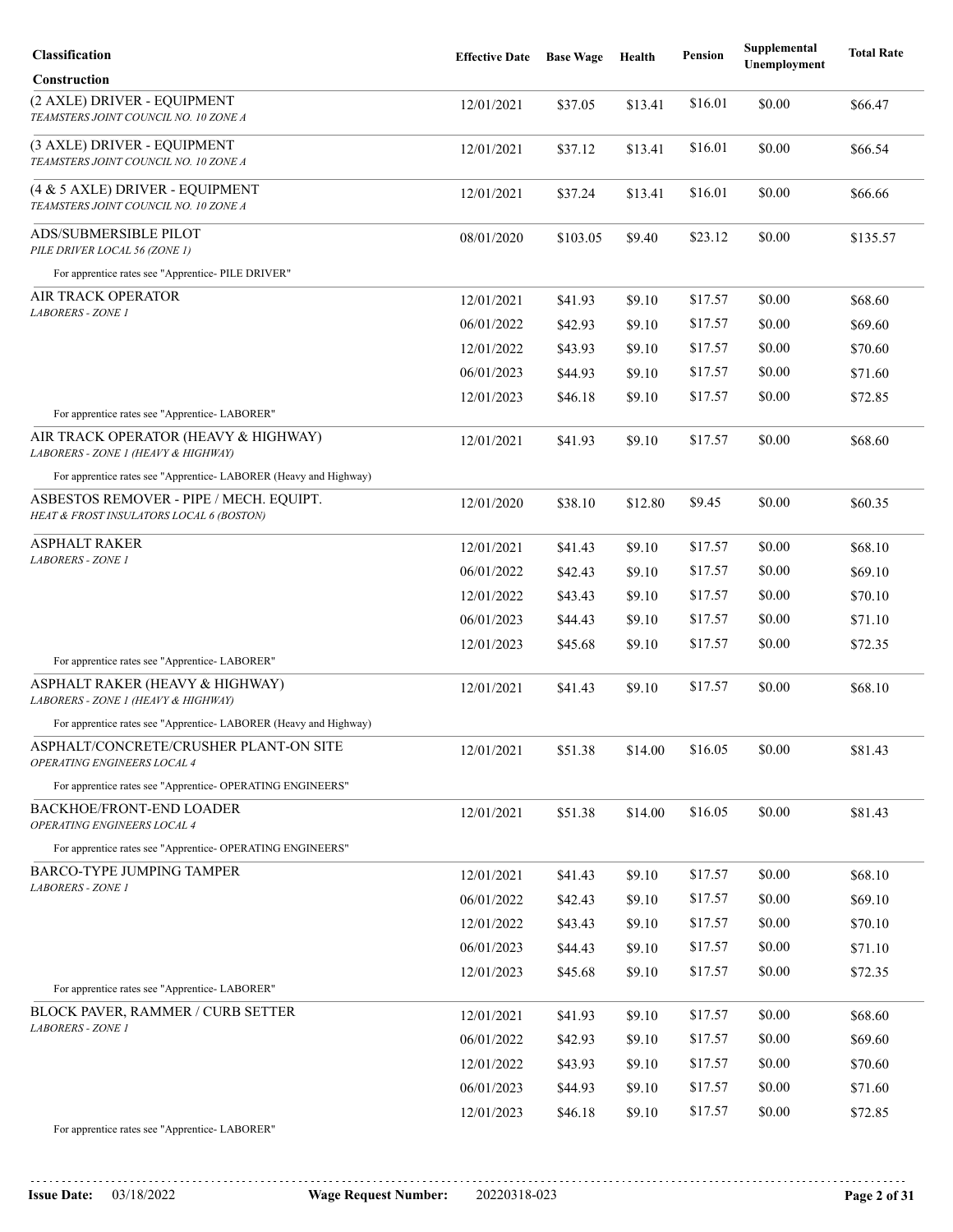| <b>Classification</b>                                                                                   | <b>Effective Date</b> | <b>Base Wage</b> | Health | Pension | Supplemental<br>Unemployment | <b>Total Rate</b> |
|---------------------------------------------------------------------------------------------------------|-----------------------|------------------|--------|---------|------------------------------|-------------------|
| BLOCK PAVER, RAMMER / CURB SETTER (HEAVY &<br>HIGHWAY)                                                  | 12/01/2021            | \$41.93          | \$9.10 | \$17.57 | \$0.00                       | \$68.60           |
| LABORERS - ZONE 1 (HEAVY & HIGHWAY)<br>For apprentice rates see "Apprentice-LABORER (Heavy and Highway) |                       |                  |        |         |                              |                   |
| <b>BOILER MAKER</b><br><i>BOILERMAKERS LOCAL 29</i>                                                     | 01/01/2020            | \$46.10          | \$7.07 | \$17.98 | \$0.00                       | \$71.15           |

| Step           | 01/01/2020<br><b>Effective Date -</b><br>percent | Apprentice Base Wage Health |         | Pension | Supplemental<br>Unemployment | <b>Total Rate</b> |
|----------------|--------------------------------------------------|-----------------------------|---------|---------|------------------------------|-------------------|
| 1              | 65                                               | \$29.97                     | \$7.07  | \$11.69 | \$0.00                       | \$48.73           |
| $\overline{c}$ | 65                                               | \$29.97                     | \$7.07  | \$11.69 | \$0.00                       | \$48.73           |
| 3              | 70                                               | \$32.27                     | \$7.07  | \$12.59 | \$0.00                       | \$51.93           |
| 4              | 75                                               | \$34.58                     | \$7.07  | \$13.49 | \$0.00                       | \$55.14           |
| 5              | 80                                               | \$36.88                     | \$7.07  | \$14.38 | \$0.00                       | \$58.33           |
| 6              | 85                                               | \$39.19                     | \$7.07  | \$15.29 | \$0.00                       | \$61.55           |
| 7              | 90                                               | \$41.49                     | \$7.07  | \$16.18 | \$0.00                       | \$64.74           |
| 8              | 95                                               | \$43.80                     | \$7.07  | \$17.09 | \$0.00                       | \$67.96           |
| Notes:         |                                                  |                             |         |         |                              |                   |
|                | <b>Apprentice to Journeyworker Ratio:1:4</b>     |                             |         |         |                              |                   |
| WATERPROOFING) | BRICK/STONE/ARTIFICIAL MASONRY (INCL. MASONRY    | 02/01/2022                  | \$57.15 | \$11.39 | \$22.34                      | \$0.00<br>\$90.88 |

| Apprentice - BRICK/PLASTER/CEMENT MASON - Local 3 Walthan. |  |
|------------------------------------------------------------|--|
|                                                            |  |

|                                                         |                | 02/01/2022<br><b>Effective Date -</b>                      |                             |              |         |         | Supplemental |                   |              |
|---------------------------------------------------------|----------------|------------------------------------------------------------|-----------------------------|--------------|---------|---------|--------------|-------------------|--------------|
|                                                         | Step           | percent                                                    | Apprentice Base Wage Health |              |         | Pension | Unemployment | <b>Total Rate</b> |              |
|                                                         | 1              | 50                                                         |                             | \$28.58      | \$11.39 | \$22.34 | \$0.00       | \$62.31           |              |
|                                                         | $\overline{2}$ | 60                                                         |                             | \$34.29      | \$11.39 | \$22.34 | \$0.00       | \$68.02           |              |
|                                                         | 3              | 70                                                         |                             | \$40.01      | \$11.39 | \$22.34 | \$0.00       | \$73.74           |              |
|                                                         | 4              | 80                                                         |                             | \$45.72      | \$11.39 | \$22.34 | \$0.00       | \$79.45           |              |
|                                                         | 5              | 90                                                         |                             | \$51.44      | \$11.39 | \$22.34 | \$0.00       | \$85.17           |              |
|                                                         | Notes:         |                                                            |                             |              |         |         |              |                   |              |
|                                                         |                |                                                            |                             |              |         |         |              |                   |              |
|                                                         |                | <b>Apprentice to Journeyworker Ratio:1:5</b>               |                             |              |         |         |              |                   |              |
| BULLDOZER/GRADER/SCRAPER<br>OPERATING ENGINEERS LOCAL 4 |                |                                                            |                             | 12/01/2021   | \$50.83 | \$14.00 | \$16.05      | \$0.00            | \$80.88      |
|                                                         |                | For apprentice rates see "Apprentice- OPERATING ENGINEERS" |                             |              |         |         |              |                   |              |
| <b>LABORERS - FOUNDATION AND MARINE</b>                 |                | CAISSON & UNDERPINNING BOTTOM MAN                          |                             | 12/01/2021   | \$42.33 | \$9.10  | \$17.72      | \$0.00            | \$69.15      |
|                                                         |                | For apprentice rates see "Apprentice- LABORER"             |                             |              |         |         |              |                   |              |
| <b>LABORERS - FOUNDATION AND MARINE</b>                 |                | CAISSON & UNDERPINNING LABORER                             |                             | 12/01/2021   | \$41.18 | \$9.10  | \$17.72      | \$0.00            | \$68.00      |
| <b>Issue Date:</b>                                      | 03/18/2022     |                                                            | <b>Wage Request Number:</b> | 20220318-023 |         |         |              |                   | Page 3 of 31 |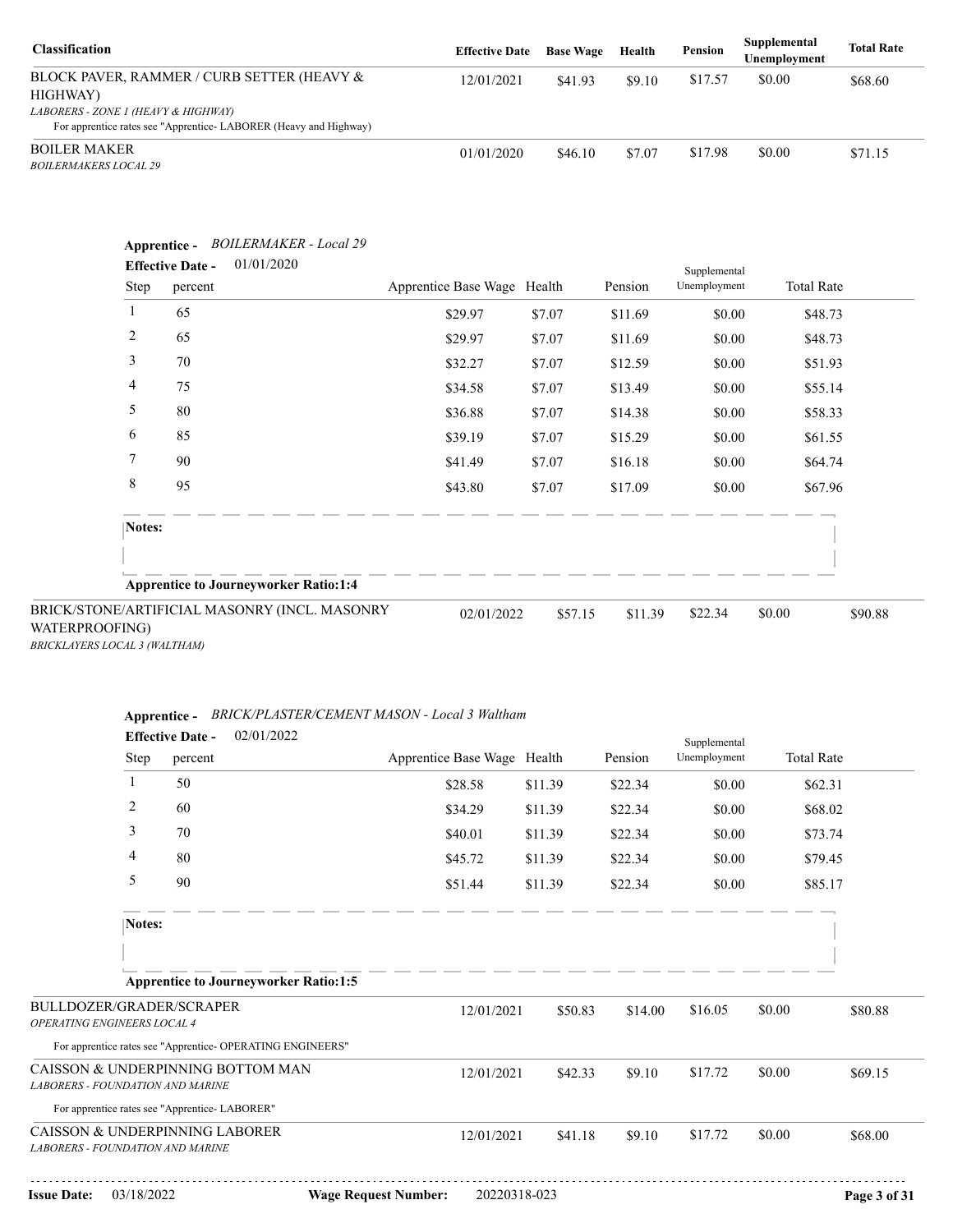| <b>Classification</b>                                              | <b>Effective Date</b> | <b>Base Wage</b> | Health | Pension | Supplemental<br>Unemployment | <b>Total Rate</b> |
|--------------------------------------------------------------------|-----------------------|------------------|--------|---------|------------------------------|-------------------|
| For apprentice rates see "Apprentice-LABORER"                      |                       |                  |        |         |                              |                   |
| CAISSON & UNDERPINNING TOP MAN<br>LABORERS - FOUNDATION AND MARINE | 12/01/2021            | \$41.18          | \$9.10 | \$17.72 | \$0.00                       | \$68.00           |
| For apprentice rates see "Apprentice-LABORER"                      |                       |                  |        |         |                              |                   |
| <b>CARBIDE CORE DRILL OPERATOR</b>                                 | 12/01/2021            | \$41.43          | \$9.10 | \$17.57 | \$0.00                       | \$68.10           |
| <b>LABORERS - ZONE 1</b>                                           | 06/01/2022            | \$42.43          | \$9.10 | \$17.57 | \$0.00                       | \$69.10           |
|                                                                    | 12/01/2022            | \$43.43          | \$9.10 | \$17.57 | \$0.00                       | \$70.10           |
|                                                                    | 06/01/2023            | \$44.43          | \$9.10 | \$17.57 | \$0.00                       | \$71.10           |
| For apprentice rates see "Apprentice-LABORER"                      | 12/01/2023            | \$45.68          | \$9.10 | \$17.57 | \$0.00                       | \$72.35           |
| <b>CARPENTER</b>                                                   | 03/01/2022            | \$44.53          | \$8.68 | \$19.97 | \$0.00                       | \$73.18           |
| <b>CARPENTERS</b> - ZONE 2 (Eastern Massachusetts)                 | 09/01/2022            | \$45.18          | \$8.68 | \$19.97 | \$0.00                       | \$73.83           |
|                                                                    | 03/01/2023            | \$45.78          | \$8.68 | \$19.97 | \$0.00                       | \$74.43           |

### **Apprentice -** *CARPENTER - Zone 2 Eastern MA*

|             | 03/01/2022<br><b>Effective Date -</b> |                             |        |         | Supplemental |                   |
|-------------|---------------------------------------|-----------------------------|--------|---------|--------------|-------------------|
| <b>Step</b> | percent                               | Apprentice Base Wage Health |        | Pension | Unemployment | <b>Total Rate</b> |
|             | 50                                    | \$22.27                     | \$8.68 | \$1.73  | \$0.00       | \$32.68           |
| 2           | 60                                    | \$26.72                     | \$8.68 | \$1.73  | \$0.00       | \$37.13           |
| 3           | 70                                    | \$31.17                     | \$8.68 | \$14.78 | \$0.00       | \$54.63           |
| 4           | 75                                    | \$33.40                     | \$8.68 | \$14.78 | \$0.00       | \$56.86           |
| 5           | 80                                    | \$35.62                     | \$8.68 | \$16.51 | \$0.00       | \$60.81           |
| 6           | 80                                    | \$35.62                     | \$8.68 | \$16.51 | \$0.00       | \$60.81           |
| 7           | 90                                    | \$40.08                     | \$8.68 | \$18.24 | \$0.00       | \$67.00           |
| 8           | 90                                    | \$40.08                     | \$8.68 | \$18.24 | \$0.00       | \$67.00           |

|                                | 09/01/2022<br><b>Effective Date -</b><br>Supplemental |         |                                                                                                             |                             |         |         |              |        |                   |         |
|--------------------------------|-------------------------------------------------------|---------|-------------------------------------------------------------------------------------------------------------|-----------------------------|---------|---------|--------------|--------|-------------------|---------|
|                                | Step                                                  | percent |                                                                                                             | Apprentice Base Wage Health |         | Pension | Unemployment |        | <b>Total Rate</b> |         |
| 1                              |                                                       | 50      |                                                                                                             | \$22.59                     | \$8.68  | \$1.73  | \$0.00       |        | \$33.00           |         |
| 2                              |                                                       | 60      |                                                                                                             | \$27.11                     | \$8.68  | \$1.73  | \$0.00       |        | \$37.52           |         |
| 3                              |                                                       | 70      |                                                                                                             | \$31.63                     | \$8.68  | \$14.78 | \$0.00       |        | \$55.09           |         |
| 4                              |                                                       | 75      |                                                                                                             | \$33.89                     | \$8.68  | \$14.78 | \$0.00       |        | \$57.35           |         |
| 5                              |                                                       | 80      |                                                                                                             | \$36.14                     | \$8.68  | \$16.51 | \$0.00       |        | \$61.33           |         |
| 6                              |                                                       | 80      |                                                                                                             | \$36.14                     | \$8.68  | \$16.51 | \$0.00       |        | \$61.33           |         |
| 7                              |                                                       | 90      |                                                                                                             | \$40.66                     | \$8.68  | \$18.24 | \$0.00       |        | \$67.58           |         |
| 8                              |                                                       | 90      |                                                                                                             | \$40.66                     | \$8.68  | \$18.24 | \$0.00       |        | \$67.58           |         |
|                                | Notes:                                                |         |                                                                                                             |                             |         |         |              |        |                   |         |
|                                |                                                       |         | % Indentured After 10/1/17; 45/45/55/55/70/70/80/80<br>Step 1&2 \$30.45/3&4 \$36.57/5&6 \$56.36/7&8 \$62.54 |                             |         |         |              |        |                   |         |
|                                |                                                       |         | <b>Apprentice to Journeyworker Ratio:1:5</b>                                                                |                             |         |         |              |        |                   |         |
| <b>CARPENTER WOOD FRAME</b>    |                                                       |         |                                                                                                             | 04/01/2021                  | \$23.16 | \$7.21  | \$4.80       | \$0.00 |                   | \$35.17 |
| CARPENTERS-ZONE 3 (Wood Frame) |                                                       |         |                                                                                                             | 04/01/2022                  | \$23.66 | \$7.21  | \$4.80       | \$0.00 |                   | \$35.67 |
|                                |                                                       |         |                                                                                                             | 04/01/2023                  | \$24.16 | \$7.21  | \$4.80       | \$0.00 |                   | \$36.17 |

All Aspects of New Wood Frame Work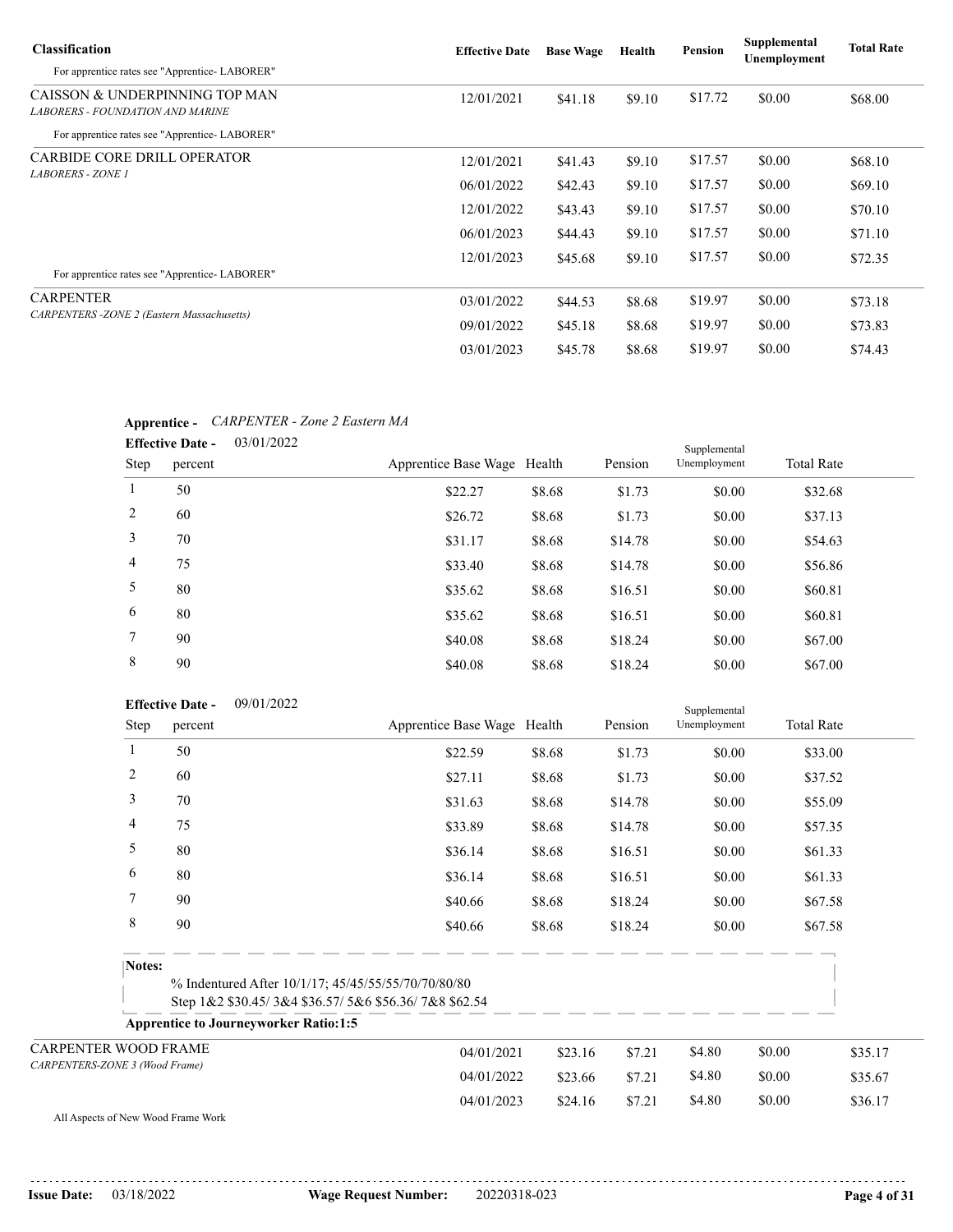|                | 04/01/2021<br><b>Effective Date -</b> |                             |        |         | Supplemental |                   |
|----------------|---------------------------------------|-----------------------------|--------|---------|--------------|-------------------|
| Step           | percent                               | Apprentice Base Wage Health |        | Pension | Unemployment | <b>Total Rate</b> |
| $\mathbf{1}$   | 60                                    | \$13.90                     | \$7.21 | \$0.00  | \$0.00       | \$21.11           |
| 2              | 60                                    | \$13.90                     | \$7.21 | \$0.00  | \$0.00       | \$21.11           |
| 3              | 65                                    | \$15.05                     | \$7.21 | \$0.00  | \$0.00       | \$22.26           |
| $\overline{4}$ | 70                                    | \$16.21                     | \$7.21 | \$0.00  | \$0.00       | \$23.42           |
| 5              | 75                                    | \$17.37                     | \$7.21 | \$3.80  | \$0.00       | \$28.38           |
| 6              | 80                                    | \$18.53                     | \$7.21 | \$3.80  | \$0.00       | \$29.54           |
| 7              | 85                                    | \$19.69                     | \$7.21 | \$3.80  | \$0.00       | \$30.70           |
| 8              | 90                                    | \$20.84                     | \$7.21 | \$3.80  | \$0.00       | \$31.85           |

# **Apprentice -** *CARPENTER (Wood Frame) - Zone 3*

### 04/01/2022 **Effective Date -**

|                                                                   | <b>Effective Date -</b><br>04/01/2022        |                                                      |         |         | Supplemental |                   |         |  |
|-------------------------------------------------------------------|----------------------------------------------|------------------------------------------------------|---------|---------|--------------|-------------------|---------|--|
| Step                                                              | percent                                      | Apprentice Base Wage Health                          |         | Pension | Unemployment | <b>Total Rate</b> |         |  |
|                                                                   | 60                                           | \$14.20                                              | \$7.21  | \$0.00  | \$0.00       | \$21.41           |         |  |
| 2                                                                 | 60                                           | \$14.20                                              | \$7.21  | \$0.00  | \$0.00       | \$21.41           |         |  |
| 3                                                                 | 65                                           | \$15.38                                              | \$7.21  | \$0.00  | \$0.00       | \$22.59           |         |  |
| 4                                                                 | 70                                           | \$16.56                                              | \$7.21  | \$0.00  | \$0.00       | \$23.77           |         |  |
| 5                                                                 | 75                                           | \$17.75                                              | \$7.21  | \$3.80  | \$0.00       | \$28.76           |         |  |
| 6                                                                 | 80                                           | \$18.93                                              | \$7.21  | \$3.80  | \$0.00       | \$29.94           |         |  |
| 7                                                                 | 85                                           | \$20.11                                              | \$7.21  | \$3.80  | \$0.00       | \$31.12           |         |  |
| 8                                                                 | 90                                           | \$21.29                                              | \$7.21  | \$3.80  | \$0.00       | \$32.30           |         |  |
| Notes:                                                            |                                              |                                                      |         |         |              |                   |         |  |
|                                                                   |                                              | % Indentured After 10/1/17; 45/45/55/55/70/70/80/80  |         |         |              |                   |         |  |
|                                                                   |                                              | Step 1&2 \$17.63/3&4 \$19.95/5&6 \$27.22/7&8 \$29.54 |         |         |              |                   |         |  |
|                                                                   | <b>Apprentice to Journeyworker Ratio:1:5</b> |                                                      |         |         |              |                   |         |  |
| <b>CEMENT MASONRY/PLASTERING</b><br>BRICKLAYERS LOCAL 3 (WALTHAM) |                                              | 01/01/2020                                           | \$49.07 | \$12.75 | \$22.41      | \$0.62            | \$84.85 |  |

### **Apprentice -** *CEMENT MASONRY/PLASTERING - Eastern Mass (Waltham)* 01/01/2020 **Effective Date -**

|             | Litecuve Date -<br>01/01/2020 |                             |         |         | Supplemental |                   |  |
|-------------|-------------------------------|-----------------------------|---------|---------|--------------|-------------------|--|
| <b>Step</b> | percent                       | Apprentice Base Wage Health |         | Pension | Unemployment | <b>Total Rate</b> |  |
|             | 50                            | \$24.54                     | \$12.75 | \$15.41 | \$0.00       | \$52.70           |  |
| 2           | 60                            | \$29.44                     | \$12.75 | \$17.41 | \$0.62       | \$60.22           |  |
| 3           | 65                            | \$31.90                     | \$12.75 | \$18.41 | \$0.62       | \$63.68           |  |
| 4           | 70                            | \$34.35                     | \$12.75 | \$19.41 | \$0.62       | \$67.13           |  |
| 5           | 75                            | \$36.80                     | \$12.75 | \$20.41 | \$0.62       | \$70.58           |  |
| 6           | 80                            | \$39.26                     | \$12.75 | \$21.41 | \$0.62       | \$74.04           |  |
|             | 90                            | \$44.16                     | \$12.75 | \$22.41 | \$0.62       | \$79.94           |  |
|             |                               |                             |         |         |              |                   |  |

### **Notes:**

Steps 3,4 are 500 hrs. All other steps are 1,000 hrs.

**Apprentice to Journeyworker Ratio:1:3**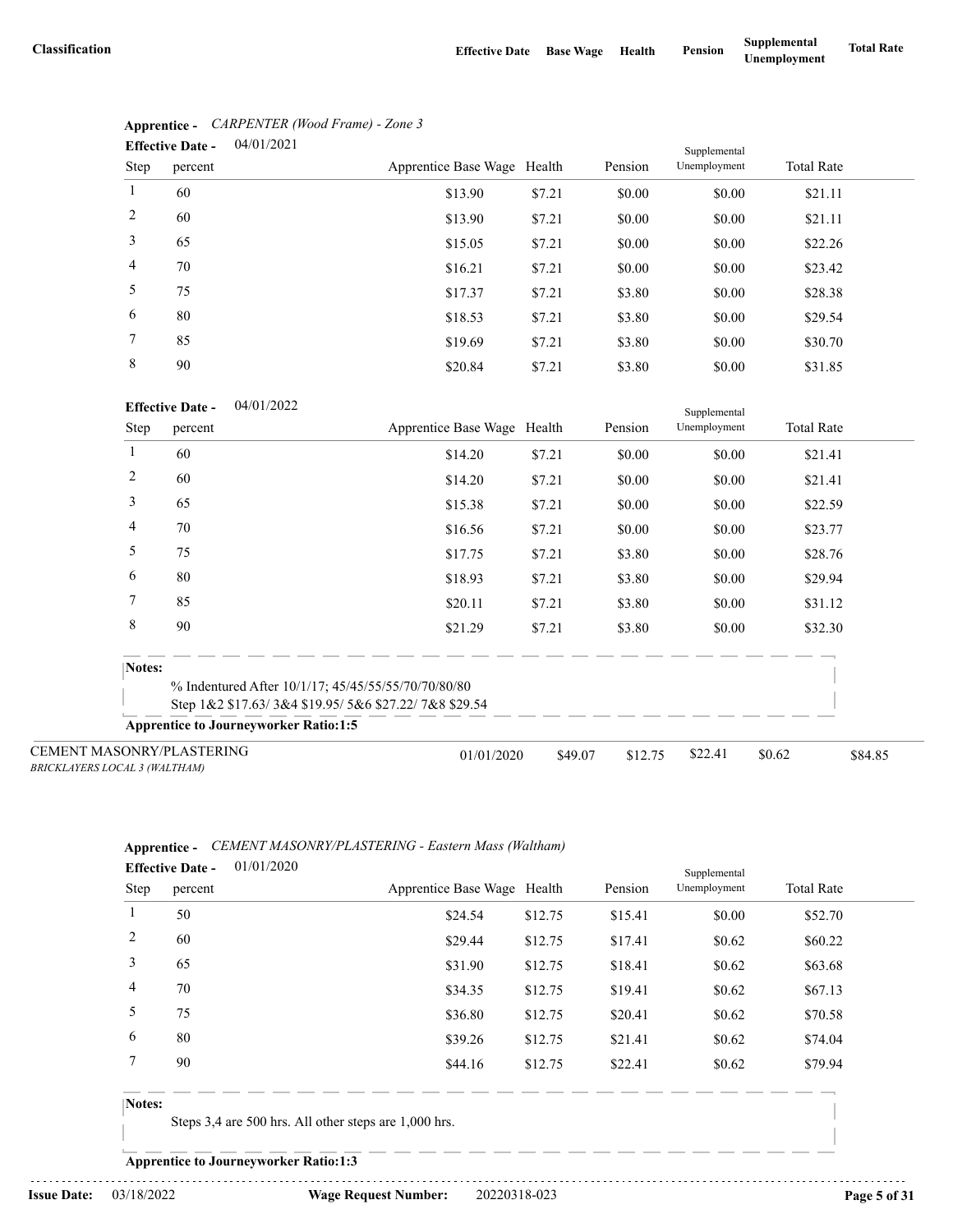| <b>Classification</b>                                                             | <b>Effective Date</b> | <b>Base Wage</b> | Health  | <b>Pension</b> | Supplemental<br>Unemployment | <b>Total Rate</b> |
|-----------------------------------------------------------------------------------|-----------------------|------------------|---------|----------------|------------------------------|-------------------|
| <b>CHAIN SAW OPERATOR</b>                                                         | 12/01/2021            | \$41.43          | \$9.10  | \$17.57        | \$0.00                       | \$68.10           |
| <b>LABORERS - ZONE 1</b>                                                          | 06/01/2022            | \$42.43          | \$9.10  | \$17.57        | \$0.00                       | \$69.10           |
|                                                                                   | 12/01/2022            | \$43.43          | \$9.10  | \$17.57        | \$0.00                       | \$70.10           |
|                                                                                   | 06/01/2023            | \$44.43          | \$9.10  | \$17.57        | \$0.00                       | \$71.10           |
|                                                                                   | 12/01/2023            | \$45.68          | \$9.10  | \$17.57        | \$0.00                       | \$72.35           |
| For apprentice rates see "Apprentice-LABORER"                                     |                       |                  |         |                |                              |                   |
| <b>CLAM SHELLS/SLURRY BUCKETS/HEADING MACHINES</b><br>OPERATING ENGINEERS LOCAL 4 | 12/01/2021            | \$52.38          | \$14.00 | \$16.05        | \$0.00                       | \$82.43           |
| For apprentice rates see "Apprentice- OPERATING ENGINEERS"                        |                       |                  |         |                |                              |                   |
| <b>COMPRESSOR OPERATOR</b>                                                        | 12/01/2021            | \$33.69          | \$14.00 | \$16.05        | \$0.00                       | \$63.74           |
| OPERATING ENGINEERS LOCAL 4                                                       |                       |                  |         |                |                              |                   |
| For apprentice rates see "Apprentice- OPERATING ENGINEERS"                        |                       |                  |         |                |                              |                   |
| DELEADER (BRIDGE)                                                                 | 01/01/2022            | \$53.66          | \$8.65  | \$23.05        | \$0.00                       | \$85.36           |
| PAINTERS LOCAL 35 - ZONE 2                                                        | 07/01/2022            | \$54.86          | \$8.65  | \$23.05        | \$0.00                       | \$86.56           |
|                                                                                   | 01/01/2023            | \$56.06          | \$8.65  | \$23.05        | \$0.00                       | \$87.76           |
|                                                                                   | 07/01/2023            | \$57.26          | \$8.65  | \$23.05        | \$0.00                       | \$88.96           |
|                                                                                   | 01/01/2024            | \$58.46          | \$8.65  | \$23.05        | \$0.00                       | \$90.16           |
|                                                                                   | 07/01/2024            | \$59.66          | \$8.65  | \$23.05        | \$0.00                       | \$91.36           |
|                                                                                   | 01/01/2025            | \$60.86          | \$8.65  | \$23.05        | \$0.00                       | \$92.56           |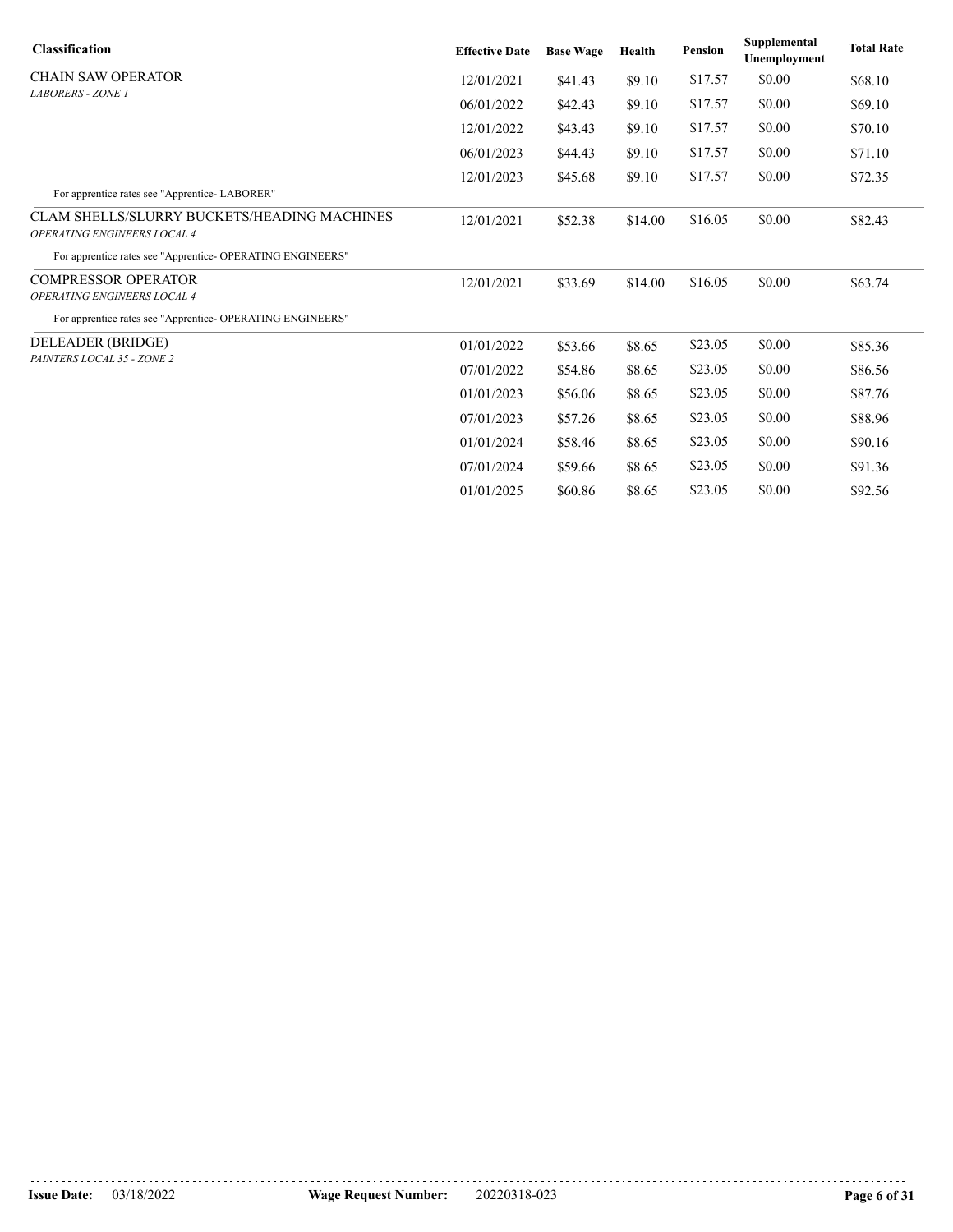|                | 01/01/2022<br><b>Effective Date -</b> |                             |        |         | Supplemental |                   |
|----------------|---------------------------------------|-----------------------------|--------|---------|--------------|-------------------|
| Step           | percent                               | Apprentice Base Wage Health |        | Pension | Unemployment | <b>Total Rate</b> |
| 1              | 50                                    | \$26.83                     | \$8.65 | \$0.00  | \$0.00       | \$35.48           |
| 2              | 55                                    | \$29.51                     | \$8.65 | \$6.27  | \$0.00       | \$44.43           |
| 3              | 60                                    | \$32.20                     | \$8.65 | \$6.84  | \$0.00       | \$47.69           |
| $\overline{4}$ | 65                                    | \$34.88                     | \$8.65 | \$7.41  | \$0.00       | \$50.94           |
| 5              | 70                                    | \$37.56                     | \$8.65 | \$19.63 | \$0.00       | \$65.84           |
| 6              | 75                                    | \$40.25                     | \$8.65 | \$20.20 | \$0.00       | \$69.10           |
| $\tau$         | 80                                    | \$42.93                     | \$8.65 | \$20.77 | \$0.00       | \$72.35           |
| 8              | 90                                    | \$48.29                     | \$8.65 | \$21.91 | \$0.00       | \$78.85           |

## **Apprentice -** *PAINTER Local 35 - BRIDGES/TANKS*

### 07/01/2022 **Effective Date -**

|      | <b>Effective Date -</b> | 0//01/2022 |                             |        |         | Supplemental |                   |
|------|-------------------------|------------|-----------------------------|--------|---------|--------------|-------------------|
| Step | percent                 |            | Apprentice Base Wage Health |        | Pension | Unemployment | <b>Total Rate</b> |
|      | 50                      |            | \$27.43                     | \$8.65 | \$0.00  | \$0.00       | \$36.08           |
| 2    | 55                      |            | \$30.17                     | \$8.65 | \$6.27  | \$0.00       | \$45.09           |
| 3    | 60                      |            | \$32.92                     | \$8.65 | \$6.84  | \$0.00       | \$48.41           |
| 4    | 65                      |            | \$35.66                     | \$8.65 | \$7.41  | \$0.00       | \$51.72           |
| 5    | 70                      |            | \$38.40                     | \$8.65 | \$19.63 | \$0.00       | \$66.68           |
| 6    | 75                      |            | \$41.15                     | \$8.65 | \$20.20 | \$0.00       | \$70.00           |
| 7    | 80                      |            | \$43.89                     | \$8.65 | \$20.77 | \$0.00       | \$73.31           |
| 8    | 90                      |            | \$49.37                     | \$8.65 | \$21.91 | \$0.00       | \$79.93           |

Steps are 750 hrs.

## **Apprentice to Journeyworker Ratio:1:1**

| <b>DEMO: ADZEMAN</b>                                                                                                                                                                                                                            | 12/01/2021 | \$41.33 | \$9.10 | \$17.57 | \$0.00 | \$68.00 |
|-------------------------------------------------------------------------------------------------------------------------------------------------------------------------------------------------------------------------------------------------|------------|---------|--------|---------|--------|---------|
| <b>LABORERS - ZONE 1</b>                                                                                                                                                                                                                        | 06/01/2022 | \$42.33 | \$9.10 | \$17.57 | \$0.00 | \$69.00 |
|                                                                                                                                                                                                                                                 | 12/01/2022 | \$43.33 | \$9.10 | \$17.57 | \$0.00 | \$70.00 |
|                                                                                                                                                                                                                                                 | 06/01/2023 | \$44.33 | \$9.10 | \$17.57 | \$0.00 | \$71.00 |
|                                                                                                                                                                                                                                                 | 12/01/2023 | \$45.58 | \$9.10 | \$17.57 | \$0.00 | \$72.25 |
| For apprentice rates see "Apprentice-LABORER"                                                                                                                                                                                                   |            |         |        |         |        |         |
| DEMO: BACKHOE/LOADER/HAMMER OPERATOR                                                                                                                                                                                                            | 12/01/2021 | \$42.33 | \$9.10 | \$17.57 | \$0.00 | \$69.00 |
| <b>LABORERS - ZONE 1</b>                                                                                                                                                                                                                        | 06/01/2022 | \$43.33 | \$9.10 | \$17.57 | \$0.00 | \$70.00 |
|                                                                                                                                                                                                                                                 | 12/01/2022 | \$44.33 | \$9.10 | \$17.57 | \$0.00 | \$71.00 |
|                                                                                                                                                                                                                                                 | 06/01/2023 | \$45.33 | \$9.10 | \$17.57 | \$0.00 | \$72.00 |
|                                                                                                                                                                                                                                                 | 12/01/2023 | \$46.58 | \$9.10 | \$17.57 | \$0.00 | \$73.25 |
| For apprentice rates see "Apprentice- LABORER"                                                                                                                                                                                                  |            |         |        |         |        |         |
| <b>DEMO: BURNERS</b>                                                                                                                                                                                                                            | 12/01/2021 | \$42.08 | \$9.10 | \$17.57 | \$0.00 | \$68.75 |
| <b>LABORERS - ZONE 1</b>                                                                                                                                                                                                                        | 06/01/2022 | \$43.08 | \$9.10 | \$17.57 | \$0.00 | \$69.75 |
|                                                                                                                                                                                                                                                 | 12/01/2022 | \$44.08 | \$9.10 | \$17.57 | \$0.00 | \$70.75 |
|                                                                                                                                                                                                                                                 | 06/01/2023 | \$45.08 | \$9.10 | \$17.57 | \$0.00 | \$71.75 |
|                                                                                                                                                                                                                                                 | 12/01/2023 | \$46.33 | \$9.10 | \$17.57 | \$0.00 | \$73.00 |
| $F_{1}$ and $F_{2}$ and $F_{3}$ and $F_{4}$ and $F_{5}$ and $F_{5}$ and $F_{6}$ and $F_{7}$ and $F_{8}$ and $F_{9}$ and $F_{1}$ and $F_{2}$ and $F_{3}$ and $F_{4}$ and $F_{5}$ and $F_{6}$ and $F_{7}$ and $F_{8}$ and $F_{9}$ and $F_{1}$ and |            |         |        |         |        |         |

For apprentice rates see "Apprentice- LABORER"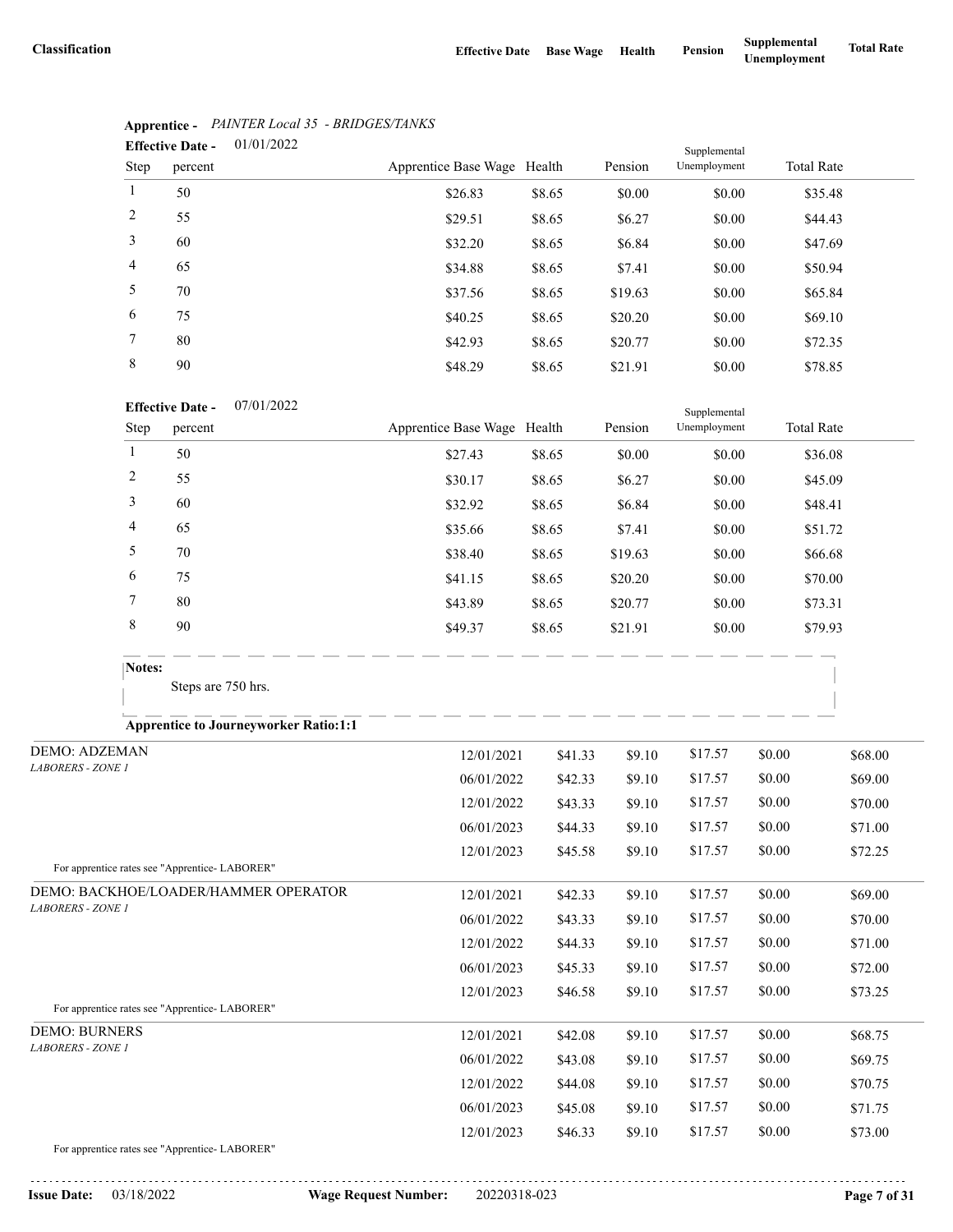| Classification                                                           | <b>Effective Date</b> | <b>Base Wage</b> | Health  | Pension | Supplemental<br>Unemployment | <b>Total Rate</b> |
|--------------------------------------------------------------------------|-----------------------|------------------|---------|---------|------------------------------|-------------------|
| DEMO: CONCRETE CUTTER/SAWYER                                             | 12/01/2021            | \$42.33          | \$9.10  | \$17.57 | \$0.00                       | \$69.00           |
| <i>LABORERS - ZONE 1</i>                                                 | 06/01/2022            | \$43.33          | \$9.10  | \$17.57 | \$0.00                       | \$70.00           |
|                                                                          | 12/01/2022            | \$44.33          | \$9.10  | \$17.57 | \$0.00                       | \$71.00           |
|                                                                          | 06/01/2023            | \$45.33          | \$9.10  | \$17.57 | \$0.00                       | \$72.00           |
|                                                                          | 12/01/2023            | \$46.58          | \$9.10  | \$17.57 | \$0.00                       | \$73.25           |
| For apprentice rates see "Apprentice-LABORER"                            |                       |                  |         |         |                              |                   |
| DEMO: JACKHAMMER OPERATOR<br><b>LABORERS - ZONE 1</b>                    | 12/01/2021            | \$42.08          | \$9.10  | \$17.57 | \$0.00                       | \$68.75           |
|                                                                          | 06/01/2022            | \$43.08          | \$9.10  | \$17.57 | \$0.00                       | \$69.75           |
|                                                                          | 12/01/2022            | \$44.08          | \$9.10  | \$17.57 | \$0.00                       | \$70.75           |
|                                                                          | 06/01/2023            | \$45.08          | \$9.10  | \$17.57 | \$0.00                       | \$71.75           |
|                                                                          | 12/01/2023            | \$46.33          | \$9.10  | \$17.57 | \$0.00                       | \$73.00           |
| For apprentice rates see "Apprentice-LABORER"                            |                       |                  |         |         |                              |                   |
| DEMO: WRECKING LABORER<br>LABORERS - ZONE 1                              | 12/01/2021            | \$41.33          | \$9.10  | \$17.57 | \$0.00                       | \$68.00           |
|                                                                          | 06/01/2022            | \$42.33          | \$9.10  | \$17.57 | \$0.00                       | \$69.00           |
|                                                                          | 12/01/2022            | \$43.33          | \$9.10  | \$17.57 | \$0.00                       | \$70.00           |
|                                                                          | 06/01/2023            | \$44.33          | \$9.10  | \$17.57 | \$0.00                       | \$71.00           |
|                                                                          | 12/01/2023            | \$45.58          | \$9.10  | \$17.57 | \$0.00                       | \$72.25           |
| For apprentice rates see "Apprentice-LABORER"                            |                       |                  |         |         |                              |                   |
| DIRECTIONAL DRILL MACHINE OPERATOR<br><b>OPERATING ENGINEERS LOCAL 4</b> | 12/01/2021            | \$50.83          | \$14.00 | \$16.05 | \$0.00                       | \$80.88           |
| For apprentice rates see "Apprentice- OPERATING ENGINEERS"               |                       |                  |         |         |                              |                   |
| DIVER<br>PILE DRIVER LOCAL 56 (ZONE 1)                                   | 08/01/2020            | \$68.70          | \$9.40  | \$23.12 | \$0.00                       | \$101.22          |
| For apprentice rates see "Apprentice- PILE DRIVER"                       |                       |                  |         |         |                              |                   |
| <b>DIVER TENDER</b><br>PILE DRIVER LOCAL 56 (ZONE 1)                     | 08/01/2020            | \$49.07          | \$9.40  | \$23.12 | \$0.00                       | \$81.59           |
| For apprentice rates see "Apprentice- PILE DRIVER"                       |                       |                  |         |         |                              |                   |
| DIVER TENDER (EFFLUENT)<br>PILE DRIVER LOCAL 56 (ZONE 1)                 | 08/01/2020            | \$73.60          | \$9.40  | \$23.12 | \$0.00                       | \$106.12          |
| For apprentice rates see "Apprentice- PILE DRIVER"                       |                       |                  |         |         |                              |                   |
| DIVER/SLURRY (EFFLUENT)<br>PILE DRIVER LOCAL 56 (ZONE 1)                 | 08/01/2020            | \$103.05         | \$9.40  | \$23.12 | \$0.00                       | \$135.57          |
| For apprentice rates see "Apprentice- PILE DRIVER"                       |                       |                  |         |         |                              |                   |
| DRAWBRIDGE OPERATOR (Construction)<br>DRAWBRIDGE - SEIU LOCAL 888        | 07/01/2020            | \$26.77          | \$6.67  | \$3.93  | \$0.16                       | \$37.53           |
| <b>ELECTRICIAN</b>                                                       | 03/01/2022            | \$57.32          | \$13.00 | \$20.82 | \$0.00                       | \$91.14           |
| ELECTRICIANS LOCAL 103                                                   | 09/01/2022            | \$58.76          | \$13.00 | \$20.86 | \$0.00                       | \$92.62           |
|                                                                          | 03/01/2023            | \$60.43          | \$13.00 | \$20.91 | \$0.00                       | \$94.34           |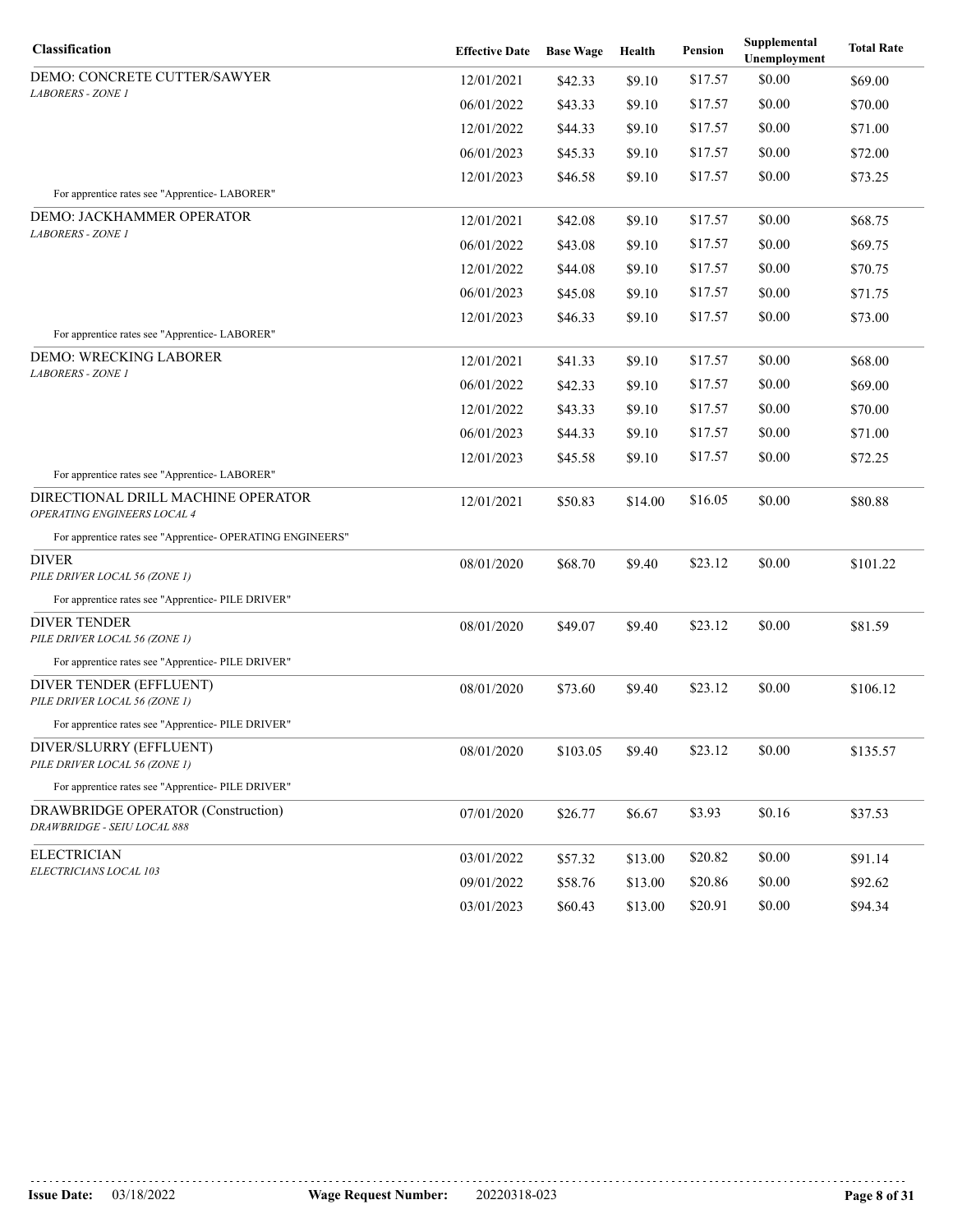|                 | <b>Effective Date -</b> | 03/01/2022 |                             |         |         | Supplemental |                   |  |
|-----------------|-------------------------|------------|-----------------------------|---------|---------|--------------|-------------------|--|
| Step            | percent                 |            | Apprentice Base Wage Health |         | Pension | Unemployment | <b>Total Rate</b> |  |
| $\mathbf{1}$    | 40                      |            | \$22.93                     | \$13.00 | \$0.69  | \$0.00       | \$36.62           |  |
| 2               | 40                      |            | \$22.93                     | \$13.00 | \$0.69  | \$0.00       | \$36.62           |  |
| 3               | 45                      |            | \$25.79                     | \$13.00 | \$15.62 | \$0.00       | \$54.41           |  |
| $\overline{4}$  | 45                      |            | \$25.79                     | \$13.00 | \$15.62 | \$0.00       | \$54.41           |  |
| 5               | 50                      |            | \$28.66                     | \$13.00 | \$16.10 | \$0.00       | \$57.76           |  |
| 6               | 55                      |            | \$31.53                     | \$13.00 | \$16.58 | \$0.00       | \$61.11           |  |
| $7\phantom{.0}$ | 60                      |            | \$34.39                     | \$13.00 | \$17.04 | \$0.00       | \$64.43           |  |
| 8               | 65                      |            | \$37.26                     | \$13.00 | \$17.52 | \$0.00       | \$67.78           |  |
| 9               | 70                      |            | \$40.12                     | \$13.00 | \$17.98 | \$0.00       | \$71.10           |  |
| 10              | 75                      |            | \$42.99                     | \$13.00 | \$18.46 | \$0.00       | \$74.45           |  |

# **Apprentice -** *ELECTRICIAN - Local 103*

|                                                       | <b>Effective Date -</b><br>09/01/2022           |                                                 |         |         | Supplemental |                    |
|-------------------------------------------------------|-------------------------------------------------|-------------------------------------------------|---------|---------|--------------|--------------------|
| Step                                                  | percent                                         | Apprentice Base Wage Health                     |         | Pension | Unemployment | <b>Total Rate</b>  |
| 1                                                     | 40                                              | \$23.50                                         | \$13.00 | \$0.71  | \$0.00       | \$37.21            |
| $\overline{c}$                                        | 40                                              | \$23.50                                         | \$13.00 | \$0.71  | \$0.00       | \$37.21            |
| 3                                                     | 45                                              | \$26.44                                         | \$13.00 | \$15.64 | \$0.00       | \$55.08            |
| 4                                                     | 45                                              | \$26.44                                         | \$13.00 | \$15.64 | \$0.00       | \$55.08            |
| 5                                                     | 50                                              | \$29.38                                         | \$13.00 | \$16.12 | \$0.00       | \$58.50            |
| 6                                                     | 55                                              | \$32.32                                         | \$13.00 | \$16.60 | \$0.00       | \$61.92            |
| 7                                                     | 60                                              | \$35.26                                         | \$13.00 | \$17.07 | \$0.00       | \$65.33            |
| 8                                                     | 65                                              | \$38.19                                         | \$13.00 | \$17.55 | \$0.00       | \$68.74            |
| 9                                                     | 70                                              | \$41.13                                         | \$13.00 | \$18.01 | \$0.00       | \$72.14            |
| 10                                                    | 75                                              | \$44.07                                         | \$13.00 | \$18.49 | \$0.00       | \$75.56            |
| Notes: :                                              |                                                 |                                                 |         |         |              |                    |
|                                                       |                                                 | App Prior 1/1/03; 30/35/40/45/50/55/65/70/75/80 |         |         |              |                    |
|                                                       | <b>Apprentice to Journeyworker Ratio:2:3***</b> |                                                 |         |         |              |                    |
| ELEVATOR CONSTRUCTOR<br>ELEVATOR CONSTRUCTORS LOCAL 4 |                                                 | 01/01/2022                                      | \$65.62 | \$16.03 | \$20.21      | \$0.00<br>\$101.86 |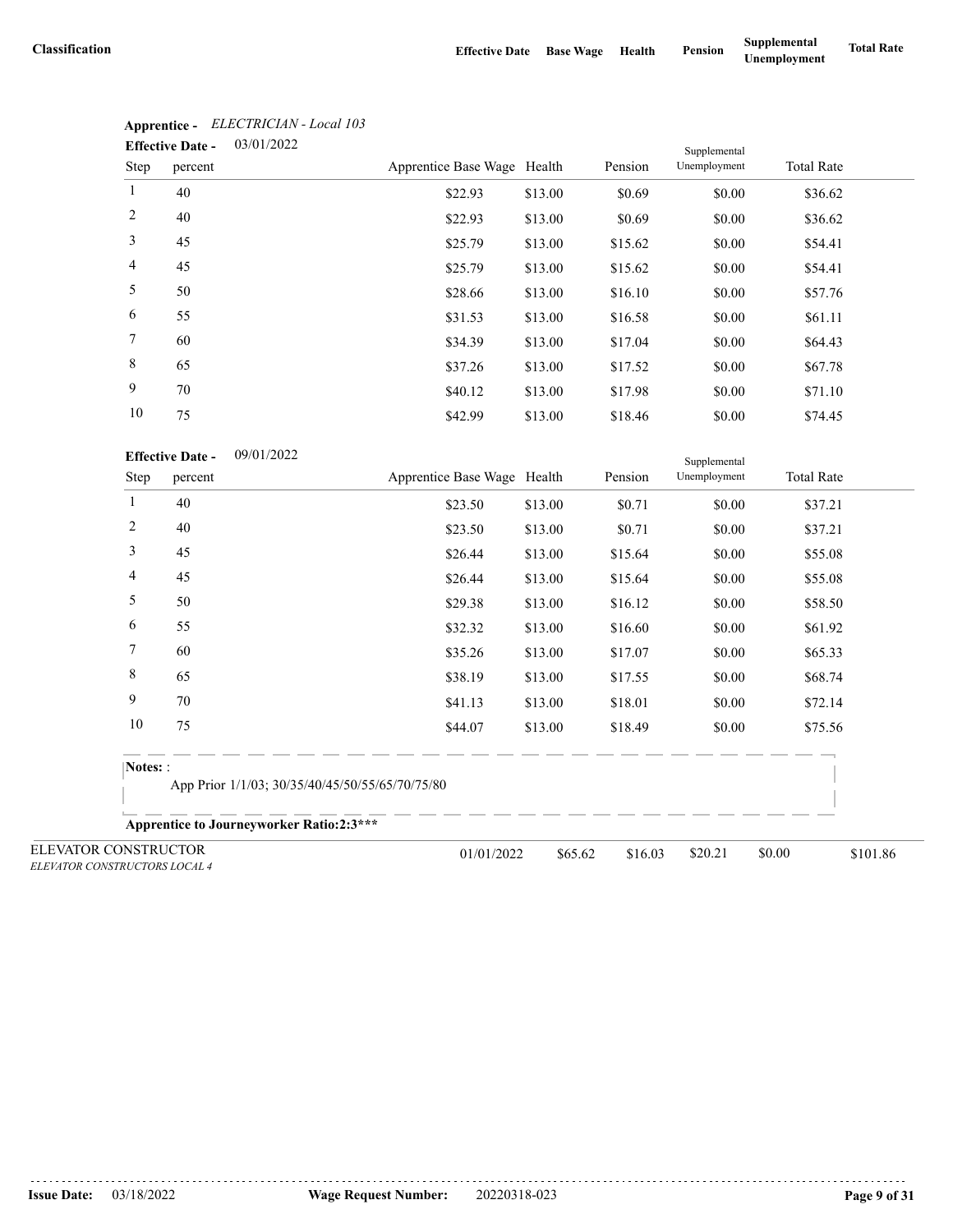|                                                                          |              | 01/01/2022<br><b>Effective Date -</b>                             |                                                                      |                             |         |         | Supplemental |                  |                   |         |
|--------------------------------------------------------------------------|--------------|-------------------------------------------------------------------|----------------------------------------------------------------------|-----------------------------|---------|---------|--------------|------------------|-------------------|---------|
|                                                                          | Step         | percent                                                           |                                                                      | Apprentice Base Wage Health |         | Pension | Unemployment |                  | <b>Total Rate</b> |         |
|                                                                          | $\mathbf{1}$ | 50                                                                |                                                                      | \$32.81                     | \$16.03 | \$0.00  | \$0.00       |                  | \$48.84           |         |
|                                                                          | 2            | 55                                                                |                                                                      | \$36.09                     | \$16.03 | \$20.21 | \$0.00       |                  | \$72.33           |         |
|                                                                          | 3            | 65                                                                |                                                                      | \$42.65                     | \$16.03 | \$20.21 | \$0.00       |                  | \$78.89           |         |
|                                                                          | 4            | 70                                                                |                                                                      | \$45.93                     | \$16.03 | \$20.21 | \$0.00       |                  | \$82.17           |         |
|                                                                          | 5            | 80                                                                |                                                                      | \$52.50                     | \$16.03 | \$20.21 | \$0.00       |                  | \$88.74           |         |
|                                                                          | Notes:       |                                                                   | Steps 1-2 are 6 mos.; Steps 3-5 are 1 year                           |                             |         |         |              |                  |                   |         |
|                                                                          |              | <b>Apprentice to Journeyworker Ratio:1:1</b>                      |                                                                      |                             |         |         |              |                  |                   |         |
| ELEVATOR CONSTRUCTOR HELPER<br>ELEVATOR CONSTRUCTORS LOCAL 4             |              |                                                                   |                                                                      | 01/01/2022                  | \$45.93 | \$16.03 | \$20.21      | \$0.00           |                   | \$82.17 |
|                                                                          |              | For apprentice rates see "Apprentice - ELEVATOR CONSTRUCTOR"      |                                                                      |                             |         |         |              |                  |                   |         |
| LABORERS - ZONE 1 (HEAVY & HIGHWAY)                                      |              |                                                                   | FENCE & GUARD RAIL ERECTOR (HEAVY & HIGHWAY)                         | 12/01/2021                  | \$41.43 | \$9.10  | \$17.57      | \$0.00           |                   | \$68.10 |
|                                                                          |              | For apprentice rates see "Apprentice- LABORER (Heavy and Highway) |                                                                      |                             |         |         |              |                  |                   |         |
| FIELD ENG.INST.PERSON-BLDG, SITE, HVY/HWY<br>OPERATING ENGINEERS LOCAL 4 |              | 11/01/2021                                                        | \$46.53                                                              | \$13.75                     | \$15.80 | \$0.00  |              | \$76.08          |                   |         |
|                                                                          |              |                                                                   |                                                                      | 05/01/2022                  | \$47.86 | \$13.75 | \$15.80      | \$0.00           |                   | \$77.41 |
|                                                                          |              | For apprentice rates see "Apprentice- OPERATING ENGINEERS"        |                                                                      |                             |         |         |              |                  |                   |         |
| FIELD ENG.PARTY CHIEF-BLDG, SITE, HVY/HWY<br>OPERATING ENGINEERS LOCAL 4 |              | 11/01/2021                                                        | \$48.06                                                              | \$13.75                     | \$15.80 | \$0.00  |              | \$77.61          |                   |         |
|                                                                          |              | For apprentice rates see "Apprentice- OPERATING ENGINEERS"        |                                                                      | 05/01/2022                  | \$49.22 | \$13.75 | \$15.80      | \$0.00           |                   | \$78.77 |
|                                                                          |              | FIELD ENG.ROD PERSON-BLDG, SITE, HVY/HWY                          |                                                                      |                             |         |         |              |                  |                   |         |
| OPERATING ENGINEERS LOCAL 4                                              |              |                                                                   |                                                                      | 11/01/2021                  | \$23.16 | \$13.75 | \$15.80      | \$0.00<br>\$0.00 |                   | \$52.71 |
|                                                                          |              | For apprentice rates see "Apprentice- OPERATING ENGINEERS"        |                                                                      | 05/01/2022                  | \$23.83 | \$13.75 | \$15.80      |                  |                   | \$53.38 |
| FIRE ALARM INSTALLER                                                     |              |                                                                   |                                                                      | 03/01/2022                  | \$57.32 | \$13.00 | \$20.82      | \$0.00           |                   | \$91.14 |
| ELECTRICIANS LOCAL 103                                                   |              |                                                                   |                                                                      | 09/01/2022                  | \$58.76 | \$13.00 | \$20.86      | \$0.00           |                   | \$92.62 |
|                                                                          |              |                                                                   |                                                                      | 03/01/2023                  | \$60.43 | \$13.00 | \$20.91      | \$0.00           |                   | \$94.34 |
|                                                                          |              | For apprentice rates see "Apprentice- ELECTRICIAN"                |                                                                      |                             |         |         |              |                  |                   |         |
|                                                                          |              | FIRE ALARM REPAIR / MAINTENANCE                                   |                                                                      | 03/01/2022                  | \$44.71 | \$13.00 | \$18.74      | \$0.00           |                   | \$76.45 |
| LOCAL 103                                                                |              | / COMMISSIONINGELECTRICIANS                                       |                                                                      | 09/01/2022                  | \$46.42 | \$13.00 | \$18.87      | \$0.00           |                   | \$78.29 |
|                                                                          |              |                                                                   |                                                                      | 03/01/2023                  | \$48.34 | \$13.00 | \$19.01      | \$0.00           |                   | \$80.35 |
|                                                                          |              |                                                                   | For apprentice rates see "Apprentice- TELECOMMUNICATIONS TECHNICIAN" |                             |         |         |              |                  |                   |         |
| FIREMAN (ASST. ENGINEER)<br>OPERATING ENGINEERS LOCAL 4                  |              |                                                                   |                                                                      | 12/01/2021                  | \$41.76 | \$14.00 | \$16.05      | \$0.00           |                   | \$71.81 |
|                                                                          |              | For apprentice rates see "Apprentice- OPERATING ENGINEERS"        |                                                                      |                             |         |         |              |                  |                   |         |
| LABORERS - ZONE 1 (HEAVY & HIGHWAY)                                      |              | FLAGGER & SIGNALER (HEAVY & HIGHWAY)                              |                                                                      | 12/01/2021                  | \$24.50 | \$9.10  | \$17.57      | \$0.00           |                   | \$51.17 |
|                                                                          |              | For apprentice rates see "Apprentice- LABORER (Heavy and Highway) |                                                                      |                             |         |         |              |                  |                   |         |
| <b>FLOORCOVERER</b><br>FLOORCOVERERS LOCAL 2168 ZONE I                   |              |                                                                   |                                                                      | 03/01/2022                  | \$49.93 | \$8.68  | \$20.27      | \$0.00           |                   | \$78.88 |

## **Apprentice -** *ELEVATOR CONSTRUCTOR - Local 4*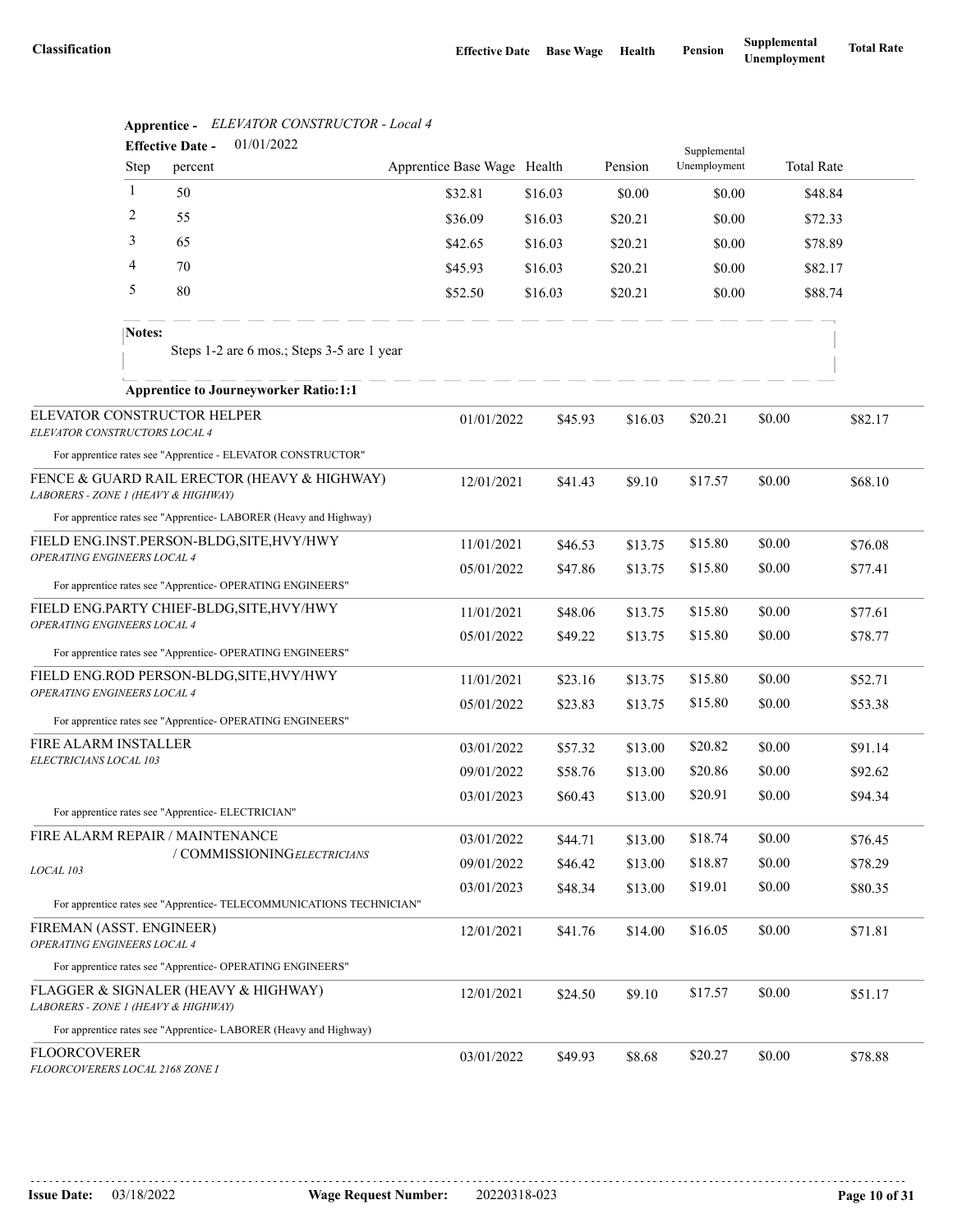|                                                        |             | 03/01/2022<br><b>Effective Date -</b>                                     |                                                                                                                 |        |         |         | Supplemental |        |                   |         |
|--------------------------------------------------------|-------------|---------------------------------------------------------------------------|-----------------------------------------------------------------------------------------------------------------|--------|---------|---------|--------------|--------|-------------------|---------|
|                                                        | <b>Step</b> | percent                                                                   | Apprentice Base Wage Health                                                                                     |        |         | Pension | Unemployment |        | <b>Total Rate</b> |         |
|                                                        | 1           | 50                                                                        | \$24.97                                                                                                         | \$8.68 |         | \$1.79  | \$0.00       |        | \$35.44           |         |
|                                                        | 2           | 55                                                                        | \$27.46                                                                                                         | \$8.68 |         | \$1.79  | \$0.00       |        | \$37.93           |         |
|                                                        | 3           | 60                                                                        | \$29.96                                                                                                         | \$8.68 |         | \$14.90 | \$0.00       |        | \$53.54           |         |
|                                                        | 4           | 65                                                                        | \$32.45                                                                                                         | \$8.68 |         | \$14.90 | \$0.00       |        | \$56.03           |         |
|                                                        | 5           | 70                                                                        | \$34.95                                                                                                         | \$8.68 |         | \$16.69 | \$0.00       |        | \$60.32           |         |
|                                                        | 6           | 75                                                                        | \$37.45                                                                                                         | \$8.68 |         | \$16.69 | \$0.00       |        | \$62.82           |         |
|                                                        | 7           | 80                                                                        | \$39.94                                                                                                         | \$8.68 |         | \$18.48 | \$0.00       |        | \$67.10           |         |
|                                                        | $\,8\,$     | 85                                                                        | \$42.44                                                                                                         | \$8.68 |         | \$18.48 | \$0.00       |        | \$69.60           |         |
|                                                        |             | Notes: Steps are 750 hrs.<br><b>Apprentice to Journeyworker Ratio:1:1</b> | % After 10/1/17; 45/45/55/55/70/70/80/80 (1500hr Steps)<br>Step 1&2 \$32.94/3&4 \$39.66/5&6 \$60.32/7&8 \$67.10 |        |         |         |              |        |                   |         |
|                                                        |             |                                                                           |                                                                                                                 |        |         |         |              |        |                   |         |
| FORK LIFT/CHERRY PICKER<br>OPERATING ENGINEERS LOCAL 4 |             |                                                                           | 12/01/2021                                                                                                      |        | \$51.38 | \$14.00 | \$16.05      | \$0.00 |                   | \$81.43 |
|                                                        |             | For apprentice rates see "Apprentice- OPERATING ENGINEERS"                |                                                                                                                 |        |         |         |              |        |                   |         |
| OPERATING ENGINEERS LOCAL 4                            |             | GENERATOR/LIGHTING PLANT/HEATERS                                          | 12/01/2021                                                                                                      |        | \$33.69 | \$14.00 | \$16.05      | \$0.00 |                   | \$63.74 |
|                                                        |             | For apprentice rates see "Apprentice- OPERATING ENGINEERS"                |                                                                                                                 |        |         |         |              |        |                   |         |
|                                                        |             | GLAZIER (GLASS PLANK/AIR BARRIER/INTERIOR                                 | 01/01/2022                                                                                                      |        | \$43.16 | \$8.65  | \$23.05      | \$0.00 |                   | \$74.86 |
| SYSTEMS)<br>GLAZIERS LOCAL 35 (ZONE 2)                 |             |                                                                           | 07/01/2022                                                                                                      |        | \$44.36 | \$8.65  | \$23.05      | \$0.00 |                   | \$76.06 |
|                                                        |             |                                                                           | 01/01/2023                                                                                                      |        | \$45.56 | \$8.65  | \$23.05      | \$0.00 |                   | \$77.26 |
|                                                        |             |                                                                           | 07/01/2023                                                                                                      |        | \$46.76 | \$8.65  | \$23.05      | \$0.00 |                   | \$78.46 |
|                                                        |             |                                                                           | 01/01/2024                                                                                                      |        | \$47.96 | \$8.65  | \$23.05      | \$0.00 |                   | \$79.66 |
|                                                        |             |                                                                           | 07/01/2024                                                                                                      |        | \$49.16 | \$8.65  | \$23.05      | \$0.00 |                   | \$80.86 |
|                                                        |             |                                                                           | 01/01/2025                                                                                                      |        | \$50.36 | \$8.65  | \$23.05      | \$0.00 |                   | \$82.06 |

# **Apprentice -** *FLOORCOVERER - Local 2168 Zone I*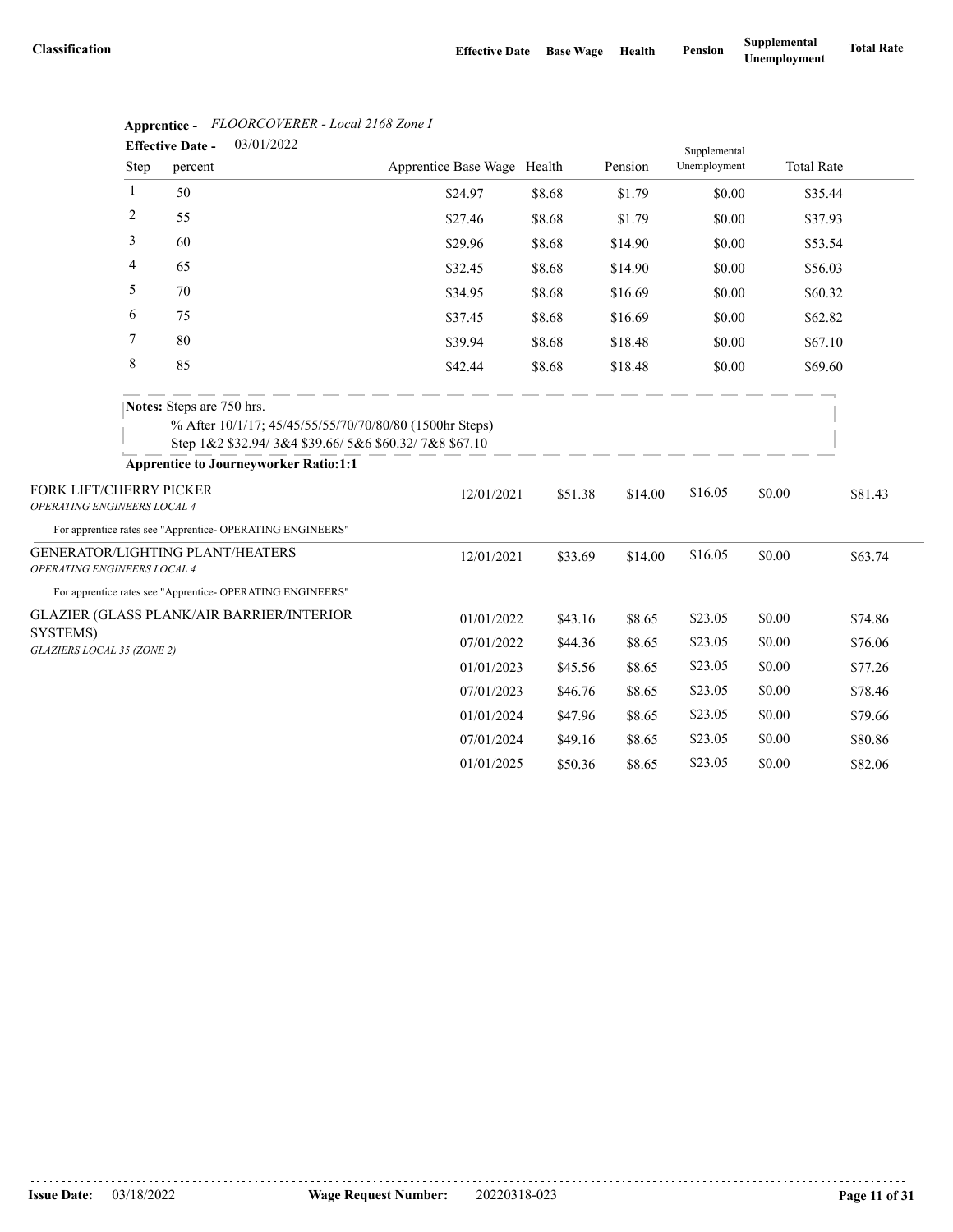|                 | 01/01/2022<br><b>Effective Date -</b> |                             |        |         | Supplemental |                   |
|-----------------|---------------------------------------|-----------------------------|--------|---------|--------------|-------------------|
| Step            | percent                               | Apprentice Base Wage Health |        | Pension | Unemployment | <b>Total Rate</b> |
| $\mathbf{1}$    | 50                                    | \$21.58                     | \$8.65 | \$0.00  | \$0.00       | \$30.23           |
| 2               | 55                                    | \$23.74                     | \$8.65 | \$6.27  | \$0.00       | \$38.66           |
| 3               | 60                                    | \$25.90                     | \$8.65 | \$6.84  | \$0.00       | \$41.39           |
| $\overline{4}$  | 65                                    | \$28.05                     | \$8.65 | \$7.41  | \$0.00       | \$44.11           |
| 5               | 70                                    | \$30.21                     | \$8.65 | \$19.63 | \$0.00       | \$58.49           |
| 6               | 75                                    | \$32.37                     | \$8.65 | \$20.20 | \$0.00       | \$61.22           |
| $7\phantom{.0}$ | 80                                    | \$34.53                     | \$8.65 | \$20.77 | \$0.00       | \$63.95           |
| 8               | 90                                    | \$38.84                     | \$8.65 | \$21.91 | \$0.00       | \$69.40           |

| Apprentice -            | GLAZIER - Local 35 Zone 2 |
|-------------------------|---------------------------|
| <b>Effective Date -</b> | 01/01/2022                |

|                                                                         | <b>Effective Date -</b><br>07/01/2022 |                                              |                             |         |         | Supplemental |                   |         |
|-------------------------------------------------------------------------|---------------------------------------|----------------------------------------------|-----------------------------|---------|---------|--------------|-------------------|---------|
| Step                                                                    | percent                               |                                              | Apprentice Base Wage Health |         | Pension | Unemployment | <b>Total Rate</b> |         |
| 1                                                                       | 50                                    |                                              | \$22.18                     | \$8.65  | \$0.00  | \$0.00       | \$30.83           |         |
| 2                                                                       | 55                                    |                                              | \$24.40                     | \$8.65  | \$6.27  | \$0.00       | \$39.32           |         |
| 3                                                                       | 60                                    |                                              | \$26.62                     | \$8.65  | \$6.84  | \$0.00       | \$42.11           |         |
| 4                                                                       | 65                                    |                                              | \$28.83                     | \$8.65  | \$7.41  | \$0.00       | \$44.89           |         |
| 5                                                                       | 70                                    |                                              | \$31.05                     | \$8.65  | \$19.63 | \$0.00       | \$59.33           |         |
| 6                                                                       | 75                                    |                                              | \$33.27                     | \$8.65  | \$20.20 | \$0.00       | \$62.12           |         |
| 7                                                                       | 80                                    |                                              | \$35.49                     | \$8.65  | \$20.77 | \$0.00       | \$64.91           |         |
| 8                                                                       | 90                                    |                                              | \$39.92                     | \$8.65  | \$21.91 | \$0.00       | \$70.48           |         |
| Notes:                                                                  | Steps are 750 hrs.                    |                                              |                             |         |         |              |                   |         |
|                                                                         |                                       | <b>Apprentice to Journeyworker Ratio:1:1</b> |                             |         |         |              |                   |         |
| HOISTING ENGINEER/CRANES/GRADALLS<br><b>OPERATING ENGINEERS LOCAL 4</b> |                                       |                                              | 12/01/2021                  | \$51.38 | \$14.00 | \$16.05      | \$0.00            | \$81.43 |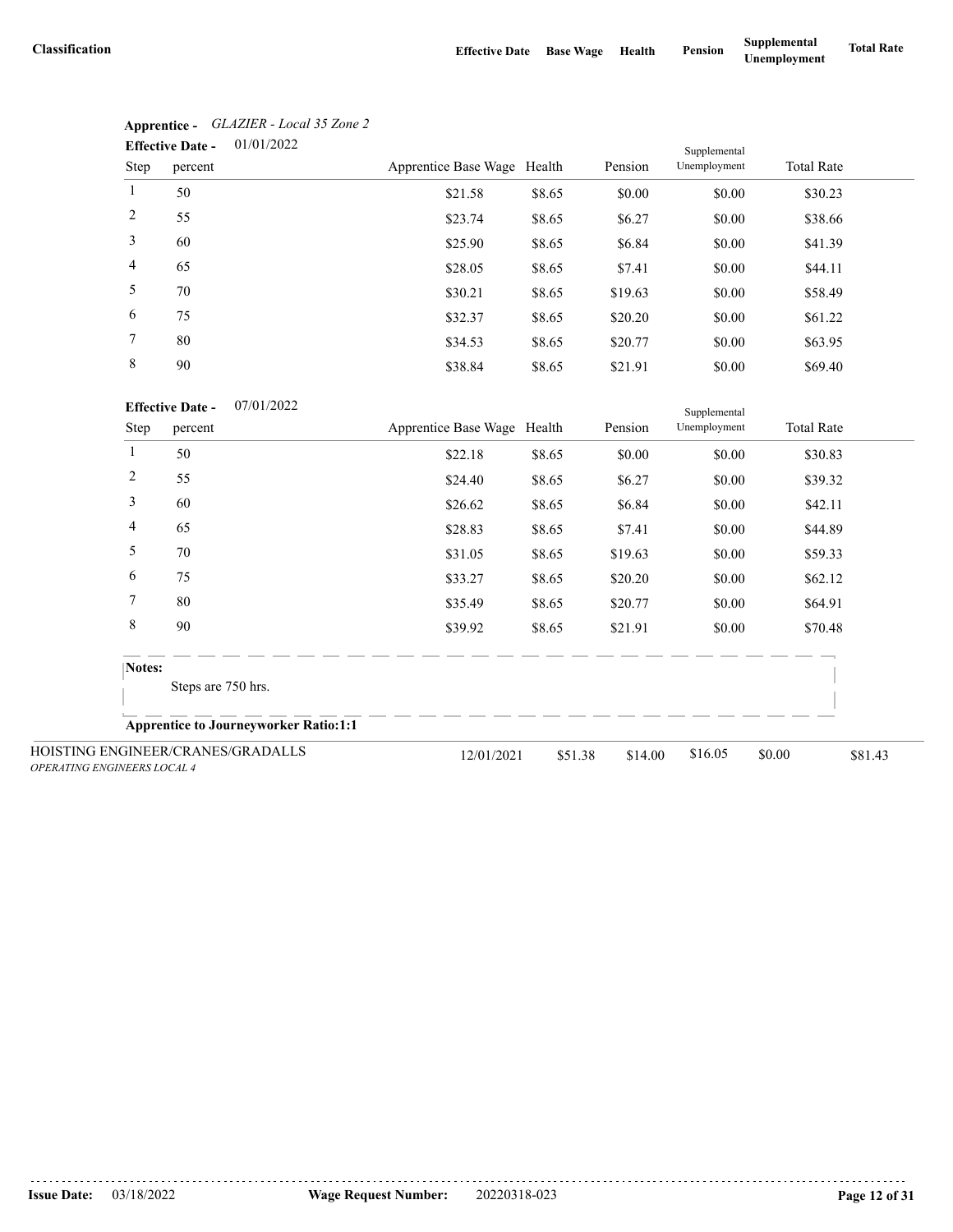|                                                    | Apprenuce -    | Of ERATHYO ENGINEERS - Local 7<br>12/01/2021<br><b>Effective Date -</b>  |                             |         |         |                              |        |                   |
|----------------------------------------------------|----------------|--------------------------------------------------------------------------|-----------------------------|---------|---------|------------------------------|--------|-------------------|
|                                                    | Step           | percent                                                                  | Apprentice Base Wage Health |         | Pension | Supplemental<br>Unemployment |        | <b>Total Rate</b> |
|                                                    | $\mathbf{1}$   | 55                                                                       | \$28.26                     | \$14.00 | \$0.00  | \$0.00                       |        | \$42.26           |
|                                                    | $\overline{c}$ | 60                                                                       | \$30.83                     | \$14.00 | \$16.05 | \$0.00                       |        | \$60.88           |
|                                                    | 3              | 65                                                                       | \$33.40                     | \$14.00 | \$16.05 | \$0.00                       |        | \$63.45           |
|                                                    | 4              | 70                                                                       | \$35.97                     | \$14.00 | \$16.05 | \$0.00                       |        | \$66.02           |
|                                                    | 5              | 75                                                                       | \$38.54                     | \$14.00 | \$16.05 | \$0.00                       |        | \$68.59           |
|                                                    | 6              | 80                                                                       | \$41.10                     | \$14.00 | \$16.05 | \$0.00                       |        | \$71.15           |
|                                                    | 7              | 85                                                                       | \$43.67                     | \$14.00 | \$16.05 | \$0.00                       |        | \$73.72           |
|                                                    | 8              | 90                                                                       | \$46.24                     | \$14.00 | \$16.05 | \$0.00                       |        | \$76.29           |
|                                                    | Notes:         |                                                                          |                             |         |         |                              |        |                   |
|                                                    |                |                                                                          |                             |         |         |                              |        |                   |
|                                                    |                | <b>Apprentice to Journeyworker Ratio:1:6</b>                             |                             |         |         |                              |        |                   |
| HVAC (DUCTWORK)<br>SHEETMETAL WORKERS LOCAL 17 - A |                |                                                                          | 02/01/2022                  | \$53.70 | \$13.80 | \$25.60                      | \$2.79 | \$95.89           |
|                                                    |                | For apprentice rates see "Apprentice- SHEET METAL WORKER"                |                             |         |         |                              |        |                   |
| HVAC (ELECTRICAL CONTROLS)                         |                |                                                                          | 03/01/2022                  | \$57.32 | \$13.00 | \$20.82                      | \$0.00 | \$91.14           |
| ELECTRICIANS LOCAL 103                             |                |                                                                          | 09/01/2022                  | \$58.76 | \$13.00 | \$20.86                      | \$0.00 | \$92.62           |
|                                                    |                |                                                                          | 03/01/2023                  | \$60.43 | \$13.00 | \$20.91                      | \$0.00 | \$94.34           |
|                                                    |                | For apprentice rates see "Apprentice- ELECTRICIAN"                       |                             |         |         |                              |        |                   |
| SHEETMETAL WORKERS LOCAL 17 - A                    |                | HVAC (TESTING AND BALANCING - AIR)                                       | 02/01/2022                  | \$53.70 | \$13.80 | \$25.60                      | \$2.79 | \$95.89           |
|                                                    |                | For apprentice rates see "Apprentice- SHEET METAL WORKER"                |                             |         |         |                              |        |                   |
| PIPEFITTERS LOCAL 537                              |                | HVAC (TESTING AND BALANCING -WATER)                                      | 03/01/2021                  | \$57.94 | \$11.70 | \$20.24                      | \$0.00 | \$89.88           |
|                                                    |                | For apprentice rates see "Apprentice-PIPEFITTER" or "PLUMBER/PIPEFITTER" |                             |         |         |                              |        |                   |
| HVAC MECHANIC<br>PIPEFITTERS LOCAL 537             |                |                                                                          | 03/01/2021                  | \$57.94 | \$11.70 | \$20.24                      | \$0.00 | \$89.88           |
|                                                    |                | For apprentice rates see "Apprentice-PIPEFITTER" or "PLUMBER/PIPEFITTER" |                             |         |         |                              |        |                   |
| HYDRAULIC DRILLS                                   |                |                                                                          | 12/01/2021                  | \$41.93 | \$9.10  | \$17.57                      | \$0.00 | \$68.60           |
| LABORERS - ZONE 1                                  |                |                                                                          | 06/01/2022                  | \$42.93 | \$9.10  | \$17.57                      | \$0.00 | \$69.60           |
|                                                    |                |                                                                          | 12/01/2022                  | \$43.93 | \$9.10  | \$17.57                      | \$0.00 | \$70.60           |
|                                                    |                |                                                                          | 06/01/2023                  | \$44.93 | \$9.10  | \$17.57                      | \$0.00 | \$71.60           |
|                                                    |                |                                                                          | 12/01/2023                  | \$46.18 | \$9.10  | \$17.57                      | \$0.00 | \$72.85           |
|                                                    |                | For apprentice rates see "Apprentice- LABORER"                           |                             |         |         |                              |        |                   |
| LABORERS - ZONE 1 (HEAVY & HIGHWAY)                |                | HYDRAULIC DRILLS (HEAVY & HIGHWAY)                                       | 12/01/2021                  | \$41.93 | \$9.10  | \$17.57                      | \$0.00 | \$68.60           |
|                                                    |                | For apprentice rates see "Apprentice-LABORER (Heavy and Highway)         |                             |         |         |                              |        |                   |
| <b>INSULATOR (PIPES &amp; TANKS)</b>               |                |                                                                          | 09/01/2021                  | \$51.40 | \$13.80 | \$17.14                      | \$0.00 | \$82.34           |
|                                                    |                | HEAT & FROST INSULATORS LOCAL 6 (BOSTON)                                 | 09/01/2022                  | \$53.85 | \$13.80 | \$17.14                      | \$0.00 | \$84.79           |

**Apprentice -** *OPERATING ENGINEERS - Local 4*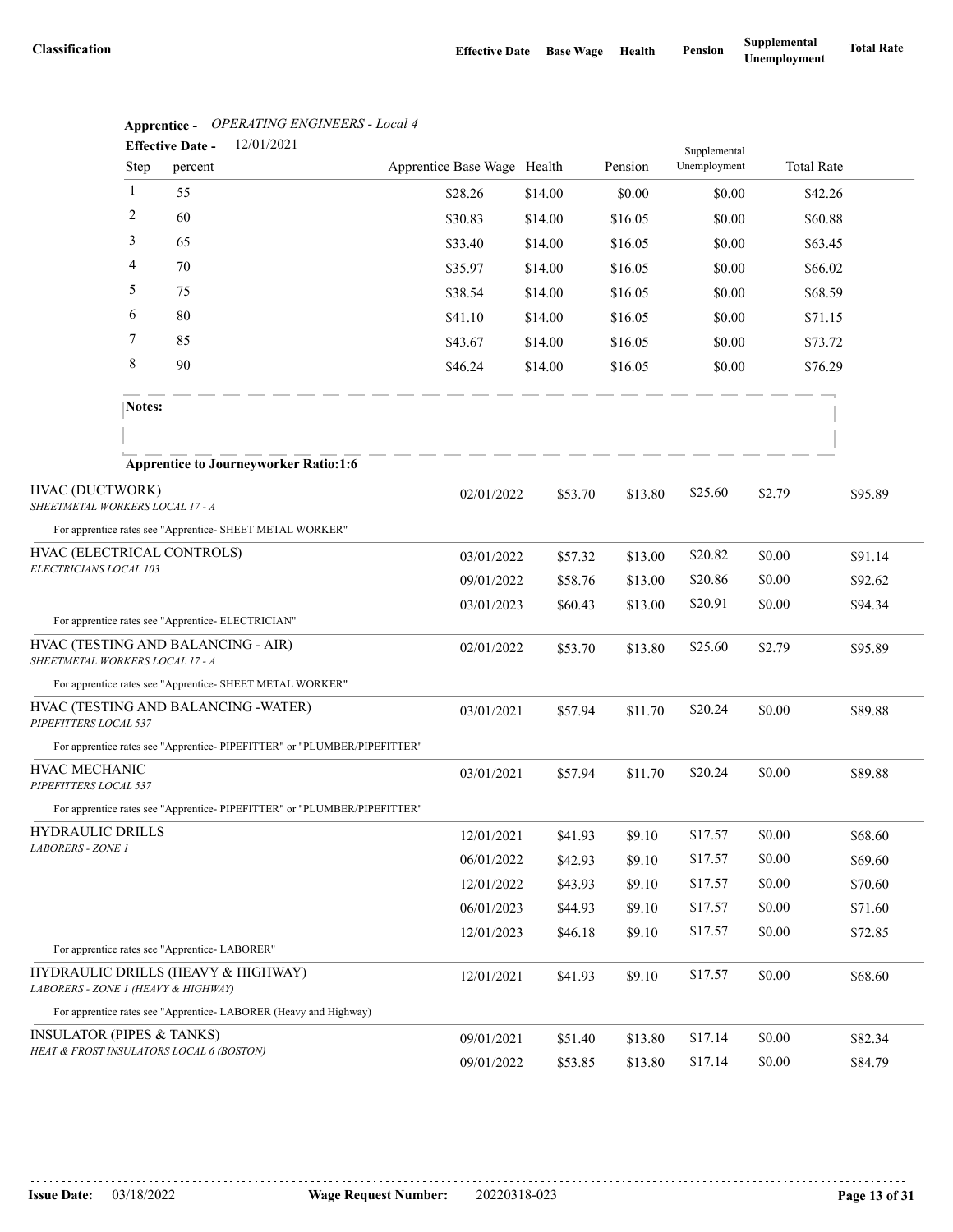|                | <b>Effective Date -</b> | 09/01/2021 |                             |         |         | Supplemental |                   |  |
|----------------|-------------------------|------------|-----------------------------|---------|---------|--------------|-------------------|--|
| Step           | percent                 |            | Apprentice Base Wage Health |         | Pension | Unemployment | <b>Total Rate</b> |  |
|                | 50                      |            | \$25.70                     | \$13.80 | \$12.42 | \$0.00       | \$51.92           |  |
| 2              | 60                      |            | \$30.84                     | \$13.80 | \$13.36 | \$0.00       | \$58.00           |  |
| 3              | 70                      |            | \$35.98                     | \$13.80 | \$14.31 | \$0.00       | \$64.09           |  |
| $\overline{4}$ | 80                      |            | \$41.12                     | \$13.80 | \$15.25 | \$0.00       | \$70.17           |  |

|      | Apprentice - ASBESTOS INSULATOR (Pipes & Tanks) - Local 6 Boston |
|------|------------------------------------------------------------------|
| $ -$ | 0.010110001                                                      |

| Step                                                          | 09/01/2022<br><b>Effective Date -</b><br>percent | Apprentice Base Wage Health |         | Pension | Supplemental<br>Unemployment | <b>Total Rate</b> |         |
|---------------------------------------------------------------|--------------------------------------------------|-----------------------------|---------|---------|------------------------------|-------------------|---------|
|                                                               | 50                                               | \$26.93                     | \$13.80 | \$12.42 | \$0.00                       | \$53.15           |         |
| 2                                                             | 60                                               | \$32.31                     | \$13.80 | \$13.36 | \$0.00                       | \$59.47           |         |
| 3                                                             | 70                                               | \$37.70                     | \$13.80 | \$14.31 | \$0.00                       | \$65.81           |         |
| 4                                                             | 80                                               | \$43.08                     | \$13.80 | \$15.25 | \$0.00                       | \$72.13           |         |
| Notes:                                                        | Steps are 1 year                                 |                             |         |         |                              |                   |         |
|                                                               | <b>Apprentice to Journeyworker Ratio:1:4</b>     |                             |         |         |                              |                   |         |
| <b>IRONWORKER/WELDER</b><br>IRONWORKERS LOCAL 7 (BOSTON AREA) |                                                  | 03/16/2022                  | \$50.60 | \$8.20  | \$26.50                      | \$0.00            | \$85.30 |

### **Apprentice -** *IRONWORKER - Local 7 Boston*

|                          | 03/16/2022<br><b>Effective Date -</b>       |                             |         |         | Supplemental |                   |         |
|--------------------------|---------------------------------------------|-----------------------------|---------|---------|--------------|-------------------|---------|
| Step                     | percent                                     | Apprentice Base Wage Health |         | Pension | Unemployment | <b>Total Rate</b> |         |
| 1                        | 60                                          | \$30.36                     | \$8.20  | \$26.50 | \$0.00       | \$65.06           |         |
| 2                        | 70                                          | \$35.42                     | \$8.20  | \$26.50 | \$0.00       | \$70.12           |         |
| 3                        | 75                                          | \$37.95                     | \$8.20  | \$26.50 | \$0.00       | \$72.65           |         |
| 4                        | 80                                          | \$40.48                     | \$8.20  | \$26.50 | \$0.00       | \$75.18           |         |
| 5                        | 85                                          | \$43.01                     | \$8.20  | \$26.50 | \$0.00       | \$77.71           |         |
| 6                        | 90                                          | \$45.54                     | \$8.20  | \$26.50 | \$0.00       | \$80.24           |         |
| Notes:                   | ** Structural 1:6; Ornamental 1:4           |                             |         |         |              |                   |         |
|                          | <b>Apprentice to Journeyworker Ratio:**</b> |                             |         |         |              |                   |         |
|                          | JACKHAMMER & PAVING BREAKER OPERATOR        | 12/01/2021                  | \$41.43 | \$9.10  | \$17.57      | \$0.00            | \$68.10 |
| <b>LABORERS - ZONE 1</b> |                                             | 06/01/2022                  | \$42.43 | \$9.10  | \$17.57      | \$0.00            | \$69.10 |
|                          |                                             | 12/01/2022                  | \$43.43 | \$9.10  | \$17.57      | \$0.00            | \$70.10 |
|                          |                                             | 06/01/2023                  | \$44.43 | \$9.10  | \$17.57      | \$0.00            | \$71.10 |
|                          |                                             | 12/01/2023                  | \$45.68 | \$9.10  | \$17.57      | \$0.00            | \$72.35 |

For apprentice rates see "Apprentice- LABORER"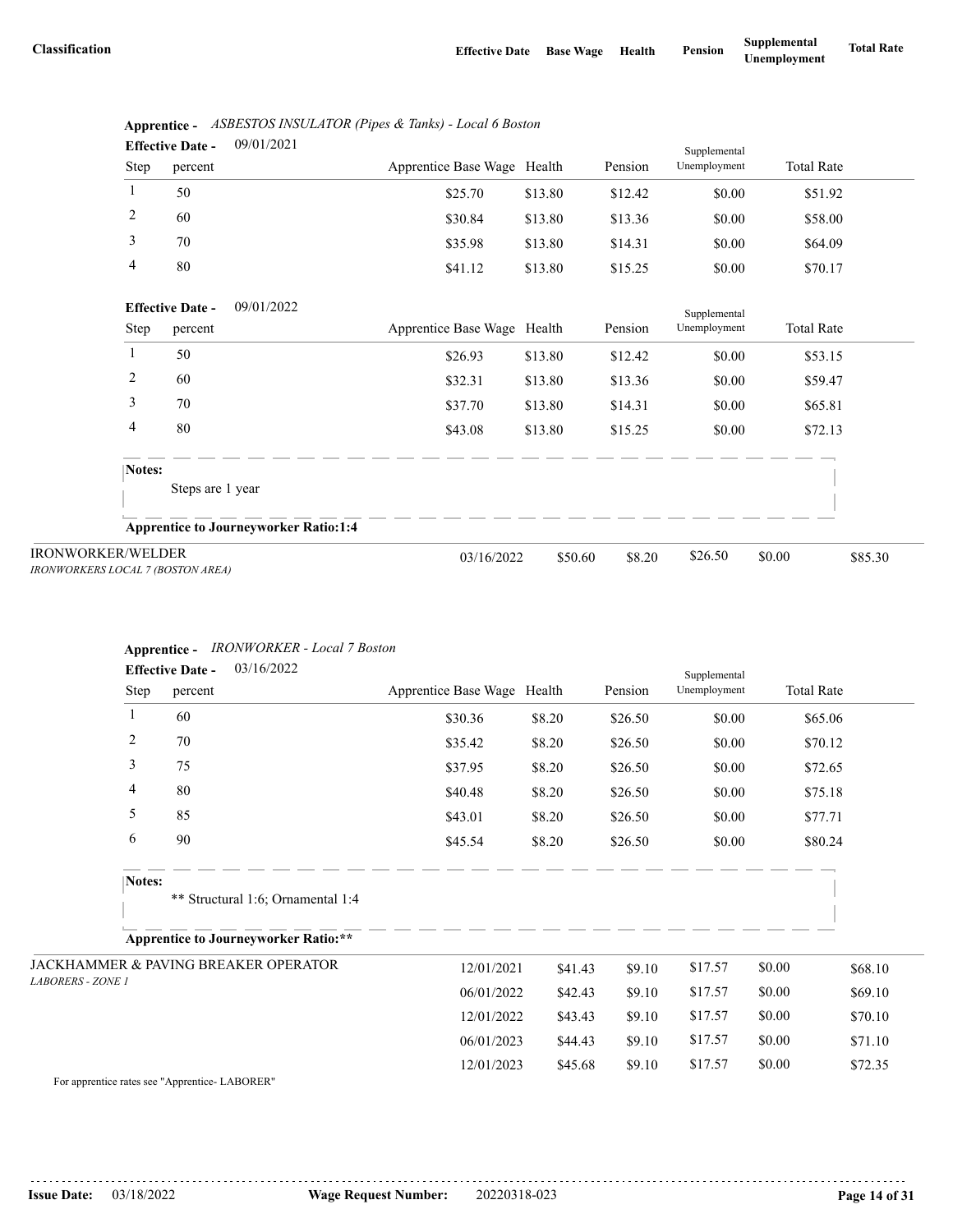LABORER *LABORERS - ZONE 1*

| <b>Classification</b>    | <b>Effective Date</b> | <b>Base Wage</b> | Health | Pension | Supplemental<br>Unemplovment | <b>Total Rate</b> |
|--------------------------|-----------------------|------------------|--------|---------|------------------------------|-------------------|
| LABORER                  | 12/01/2021            | \$41.18          | \$9.10 | \$17.57 | \$0.00                       | \$67.85           |
| <i>LABORERS - ZONE 1</i> | 06/01/2022            | \$42.18          | \$9.10 | \$17.57 | \$0.00                       | \$68.85           |
|                          | 12/01/2022            | \$43.18          | \$9.10 | \$17.57 | \$0.00                       | \$69.85           |
|                          | 06/01/2023            | \$44.18          | \$9.10 | \$17.57 | \$0.00                       | \$70.85           |
|                          | 12/01/2023            | \$45.43          | \$9.10 | \$17.57 | \$0.00                       | \$72.10           |

|         | <b>Effective Date -</b>                               | 12/01/2021                                   |                             |         |         | Supplemental |                   |
|---------|-------------------------------------------------------|----------------------------------------------|-----------------------------|---------|---------|--------------|-------------------|
| Step    | percent                                               |                                              | Apprentice Base Wage Health |         | Pension | Unemployment | <b>Total Rate</b> |
| 1       | 60                                                    |                                              | \$24.71                     | \$9.10  | \$17.57 | \$0.00       | \$51.38           |
| 2       | 70                                                    |                                              | \$28.83                     | \$9.10  | \$17.57 | \$0.00       | \$55.50           |
| 3       | 80                                                    |                                              | \$32.94                     | \$9.10  | \$17.57 | \$0.00       | \$59.61           |
| 4       | 90                                                    |                                              | \$37.06                     | \$9.10  | \$17.57 | \$0.00       | \$63.73           |
|         | <b>Effective Date -</b>                               | 06/01/2022                                   |                             |         |         | Supplemental |                   |
| Step    | percent                                               |                                              | Apprentice Base Wage Health |         | Pension | Unemployment | <b>Total Rate</b> |
| $\perp$ | 60                                                    |                                              | \$25.31                     | \$9.10  | \$17.57 | \$0.00       | \$51.98           |
| 2       | 70                                                    |                                              | \$29.53                     | \$9.10  | \$17.57 | \$0.00       | \$56.20           |
| 3       | 80                                                    |                                              | \$33.74                     | \$9.10  | \$17.57 | \$0.00       | \$60.41           |
| 4       | 90                                                    |                                              | \$37.96                     | \$9.10  | \$17.57 | \$0.00       | \$64.63           |
| Notes:  |                                                       |                                              |                             |         |         |              |                   |
|         |                                                       |                                              |                             |         |         |              |                   |
|         |                                                       | <b>Apprentice to Journeyworker Ratio:1:5</b> |                             |         |         |              |                   |
|         | EAVY & HIGHWAY)<br>F. I <i>(HEAVY &amp; HIGHWAY</i> ) |                                              | 12/01/2021                  | \$41.18 | \$9.10  | \$17.57      | \$0.00<br>\$67.85 |

| LABORER (HEAVY & HIGHWAY)           |
|-------------------------------------|
| LABORERS - ZONE 1 (HEAVY & HIGHWAY) |

|                                                | Apprentice - LABORER (Heavy & Highway) - Zone 1  |                             |         |         |                              |                   |         |
|------------------------------------------------|--------------------------------------------------|-----------------------------|---------|---------|------------------------------|-------------------|---------|
| Step                                           | 12/01/2021<br><b>Effective Date -</b><br>percent | Apprentice Base Wage Health |         | Pension | Supplemental<br>Unemployment | <b>Total Rate</b> |         |
| 1                                              | 60                                               | \$24.71                     | \$9.10  | \$17.57 | \$0.00                       | \$51.38           |         |
| 2                                              | 70                                               | \$28.83                     | \$9.10  | \$17.57 | \$0.00                       | \$55.50           |         |
| 3                                              | 80                                               | \$32.94                     | \$9.10  | \$17.57 | \$0.00                       | \$59.61           |         |
| 4                                              | 90                                               | \$37.06                     | \$9.10  | \$17.57 | \$0.00                       | \$63.73           |         |
| Notes:                                         |                                                  |                             |         |         |                              |                   |         |
|                                                |                                                  |                             |         |         |                              |                   |         |
|                                                | <b>Apprentice to Journeyworker Ratio:1:5</b>     |                             |         |         |                              |                   |         |
| <b>LABORER: CARPENTER TENDER</b>               |                                                  | 12/01/2021                  | \$41.18 | \$9.10  | \$17.57                      | \$0.00            | \$67.85 |
| <b>LABORERS - ZONE 1</b>                       |                                                  | 06/01/2022                  | \$42.18 | \$9.10  | \$17.57                      | \$0.00            | \$68.85 |
|                                                |                                                  | 12/01/2022                  | \$43.18 | \$9.10  | \$17.57                      | \$0.00            | \$69.85 |
|                                                |                                                  | 06/01/2023                  | \$44.18 | \$9.10  | \$17.57                      | \$0.00            | \$70.85 |
| For apprentice rates see "Apprentice- LABORER" |                                                  | 12/01/2023                  | \$45.43 | \$9.10  | \$17.57                      | \$0.00            | \$72.10 |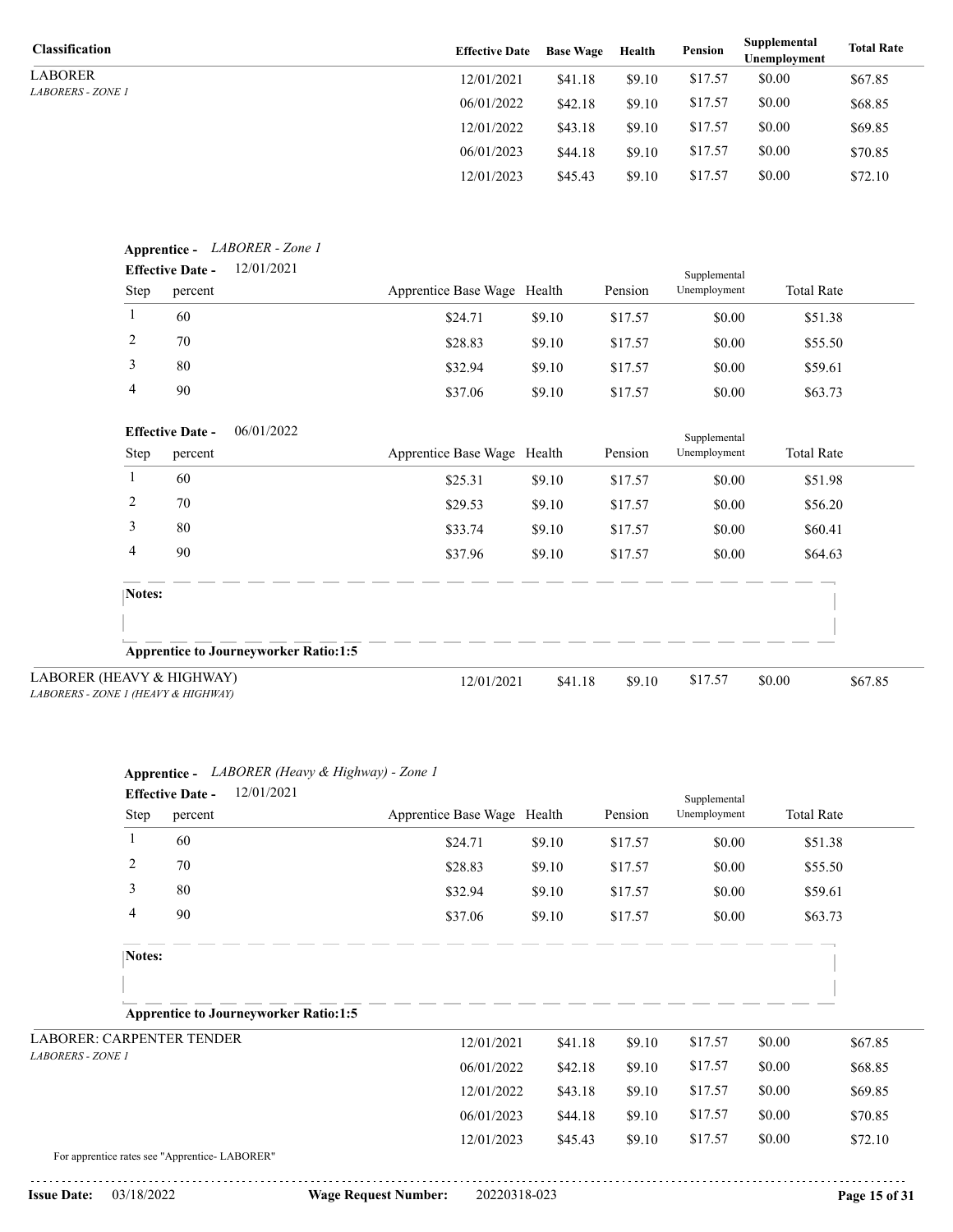| Classification                                                                                                                                                                                                                                             | <b>Effective Date</b> | <b>Base Wage</b> | Health  | Pension | Supplemental<br>Unemployment | <b>Total Rate</b> |
|------------------------------------------------------------------------------------------------------------------------------------------------------------------------------------------------------------------------------------------------------------|-----------------------|------------------|---------|---------|------------------------------|-------------------|
| LABORER: CEMENT FINISHER TENDER                                                                                                                                                                                                                            | 12/01/2021            | \$41.18          | \$9.10  | \$17.57 | \$0.00                       | \$67.85           |
| LABORERS - ZONE 1                                                                                                                                                                                                                                          | 06/01/2022            | \$42.18          | \$9.10  | \$17.57 | \$0.00                       | \$68.85           |
|                                                                                                                                                                                                                                                            | 12/01/2022            | \$43.18          | \$9.10  | \$17.57 | \$0.00                       | \$69.85           |
|                                                                                                                                                                                                                                                            | 06/01/2023            | \$44.18          | \$9.10  | \$17.57 | \$0.00                       | \$70.85           |
|                                                                                                                                                                                                                                                            | 12/01/2023            | \$45.43          | \$9.10  | \$17.57 | \$0.00                       | \$72.10           |
| For apprentice rates see "Apprentice- LABORER"                                                                                                                                                                                                             |                       |                  |         |         |                              |                   |
| LABORER: HAZARDOUS WASTE/ASBESTOS REMOVER<br>LABORERS - ZONE 1                                                                                                                                                                                             | 12/01/2021            | \$41.33          | \$9.10  | \$17.57 | \$0.00                       | \$68.00           |
|                                                                                                                                                                                                                                                            | 06/01/2022            | \$42.33          | \$9.10  | \$17.57 | \$0.00                       | \$69.00           |
|                                                                                                                                                                                                                                                            | 12/01/2022            | \$43.33          | \$9.10  | \$17.57 | \$0.00                       | \$70.00           |
|                                                                                                                                                                                                                                                            | 06/01/2023            | \$44.33          | \$9.10  | \$17.57 | \$0.00                       | \$71.00           |
|                                                                                                                                                                                                                                                            | 12/01/2023            | \$45.58          | \$9.10  | \$17.57 | \$0.00                       | \$72.25           |
| For apprentice rates see "Apprentice-LABORER"                                                                                                                                                                                                              |                       |                  |         |         |                              |                   |
| <b>LABORER: MASON TENDER</b><br>LABORERS - ZONE 1                                                                                                                                                                                                          | 12/01/2021            | \$41.43          | \$9.10  | \$17.57 | \$0.00                       | \$68.10           |
|                                                                                                                                                                                                                                                            | 06/01/2022            | \$42.43          | \$9.10  | \$17.57 | \$0.00                       | \$69.10           |
|                                                                                                                                                                                                                                                            | 12/01/2022            | \$43.43          | \$9.10  | \$17.57 | \$0.00                       | \$70.10           |
|                                                                                                                                                                                                                                                            | 06/01/2023            | \$44.43          | \$9.10  | \$17.57 | \$0.00                       | \$71.10           |
|                                                                                                                                                                                                                                                            | 06/01/2024            | \$45.68          | \$9.10  | \$17.57 | \$0.00                       | \$72.35           |
| For apprentice rates see "Apprentice- LABORER"<br>LABORER: MASON TENDER (HEAVY & HIGHWAY)<br>LABORERS - ZONE 1 (HEAVY & HIGHWAY)                                                                                                                           | 12/01/2021            | \$41.43          | \$9.10  | \$17.57 | \$0.00                       | \$68.10           |
| For apprentice rates see "Apprentice- LABORER (Heavy and Highway)                                                                                                                                                                                          |                       |                  |         |         |                              |                   |
| LABORER: MULTI-TRADE TENDER                                                                                                                                                                                                                                | 12/01/2021            | \$41.18          | \$9.10  | \$17.57 | \$0.00                       | \$67.85           |
| LABORERS - ZONE 1                                                                                                                                                                                                                                          | 06/01/2022            | \$42.18          | \$9.10  | \$17.57 | \$0.00                       | \$68.85           |
|                                                                                                                                                                                                                                                            | 12/01/2022            | \$43.18          | \$9.10  | \$17.57 | \$0.00                       | \$69.85           |
|                                                                                                                                                                                                                                                            | 06/01/2023            | \$44.18          | \$9.10  | \$17.57 | \$0.00                       | \$70.85           |
|                                                                                                                                                                                                                                                            | 12/01/2023            | \$45.43          | \$9.10  | \$17.57 | \$0.00                       | \$72.10           |
| For apprentice rates see "Apprentice-LABORER"                                                                                                                                                                                                              |                       |                  |         |         |                              |                   |
| <b>LABORER: TREE REMOVER</b>                                                                                                                                                                                                                               | 12/01/2021            | \$41.18          | \$9.10  | \$17.57 | \$0.00                       | \$67.85           |
| <b>LABORERS - ZONE 1</b>                                                                                                                                                                                                                                   | 06/01/2022            | \$42.18          | \$9.10  | \$17.57 | \$0.00                       | \$68.85           |
|                                                                                                                                                                                                                                                            | 12/01/2022            | \$43.18          | \$9.10  | \$17.57 | \$0.00                       | \$69.85           |
|                                                                                                                                                                                                                                                            | 06/01/2023            | \$44.18          | \$9.10  | \$17.57 | \$0.00                       | \$70.85           |
|                                                                                                                                                                                                                                                            | 12/01/2023            | \$45.43          | \$9.10  | \$17.57 | \$0.00                       | \$72.10           |
| This classification applies to the removal of standing trees, and the trimming and removal of branches and limbs when related to public works construction or site<br>clearance incidental to construction . For apprentice rates see "Apprentice-LABORER" |                       |                  |         |         |                              |                   |
| <b>LASER BEAM OPERATOR</b>                                                                                                                                                                                                                                 | 12/01/2021            | \$41.43          | \$9.10  | \$17.57 | \$0.00                       | \$68.10           |
| LABORERS - ZONE 1                                                                                                                                                                                                                                          | 06/01/2022            | \$42.43          | \$9.10  | \$17.57 | \$0.00                       | \$69.10           |
|                                                                                                                                                                                                                                                            | 12/01/2022            | \$43.43          | \$9.10  | \$17.57 | \$0.00                       | \$70.10           |
|                                                                                                                                                                                                                                                            | 06/01/2023            | \$44.43          | \$9.10  | \$17.57 | \$0.00                       | \$71.10           |
|                                                                                                                                                                                                                                                            | 12/01/2023            | \$45.68          | \$9.10  | \$17.57 | \$0.00                       | \$72.35           |
| For apprentice rates see "Apprentice- LABORER"                                                                                                                                                                                                             |                       |                  |         |         |                              |                   |
| LASER BEAM OPERATOR (HEAVY & HIGHWAY)<br>LABORERS - ZONE 1 (HEAVY & HIGHWAY)                                                                                                                                                                               | 12/01/2021            | \$41.43          | \$9.10  | \$17.57 | \$0.00                       | \$68.10           |
| For apprentice rates see "Apprentice- LABORER (Heavy and Highway)                                                                                                                                                                                          |                       |                  |         |         |                              |                   |
| <b>MARBLE &amp; TILE FINISHERS</b><br>BRICKLAYERS LOCAL 3 - MARBLE & TILE                                                                                                                                                                                  | 02/01/2022            | \$43.69          | \$11.39 | \$20.37 | \$0.00                       | \$75.45           |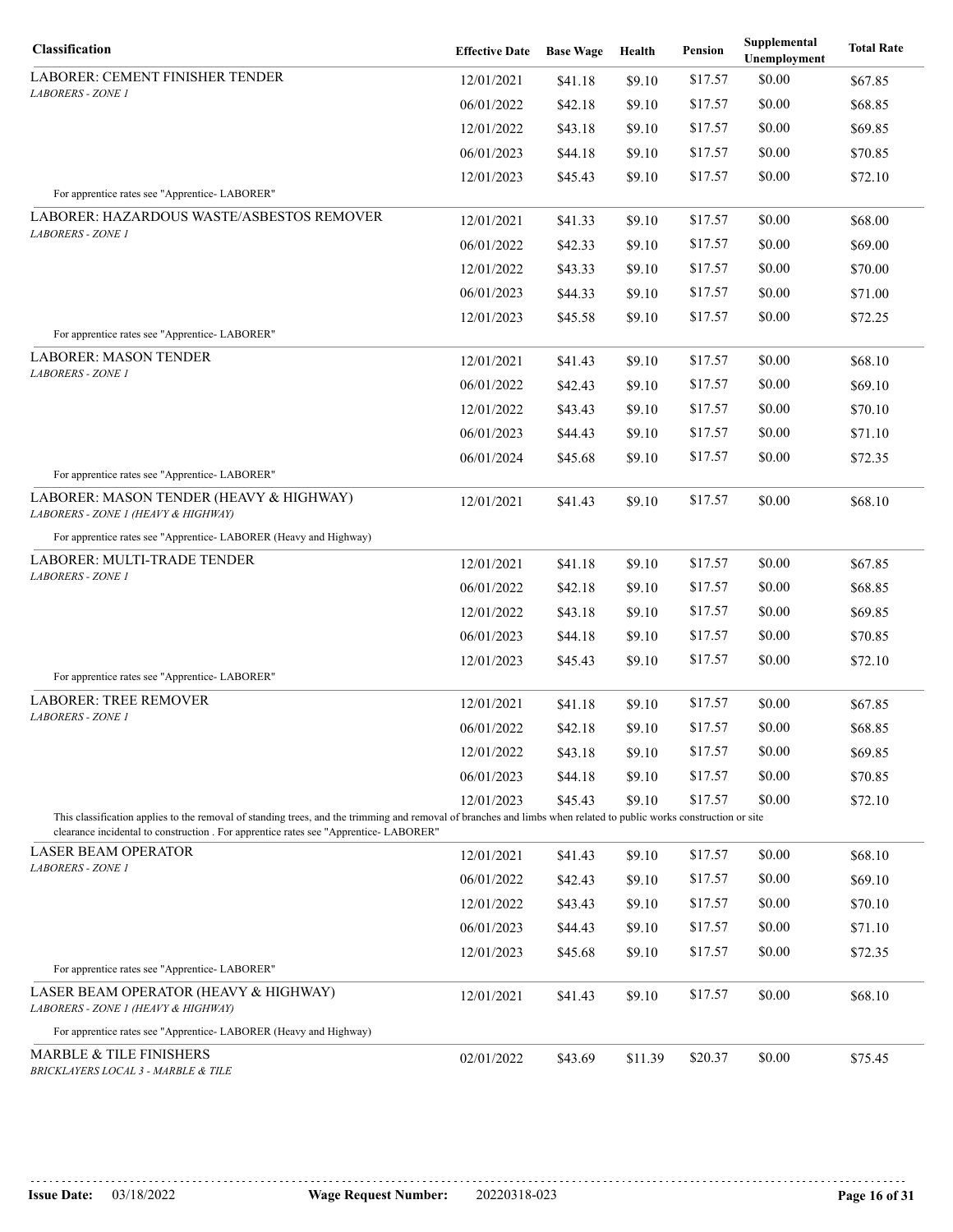|                                     | 02/01/2022<br><b>Effective Date -</b> |         |                                              | Supplemental                |         |         |              |                   |         |  |
|-------------------------------------|---------------------------------------|---------|----------------------------------------------|-----------------------------|---------|---------|--------------|-------------------|---------|--|
|                                     | Step                                  | percent |                                              | Apprentice Base Wage Health |         | Pension | Unemployment | <b>Total Rate</b> |         |  |
|                                     |                                       | 50      |                                              | \$21.85                     | \$11.39 | \$20.37 | \$0.00       | \$53.61           |         |  |
|                                     | 2                                     | 60      |                                              | \$26.21                     | \$11.39 | \$20.37 | \$0.00       | \$57.97           |         |  |
|                                     | 3                                     | 70      |                                              | \$30.58                     | \$11.39 | \$20.37 | \$0.00       | \$62.34           |         |  |
|                                     | 4                                     | 80      |                                              | \$34.95                     | \$11.39 | \$20.37 | \$0.00       | \$66.71           |         |  |
|                                     | 5                                     | 90      |                                              | \$39.32                     | \$11.39 | \$20.37 | \$0.00       | \$71.08           |         |  |
|                                     | Notes:                                |         |                                              |                             |         |         |              |                   |         |  |
|                                     |                                       |         |                                              |                             |         |         |              |                   |         |  |
|                                     |                                       |         | <b>Apprentice to Journeyworker Ratio:1:3</b> |                             |         |         |              |                   |         |  |
| BRICKLAYERS LOCAL 3 - MARBLE & TILE |                                       |         | MARBLE MASONS, TILELAYERS & TERRAZZO MECH    | 02/01/2022                  | \$57.17 | \$11.39 | \$22.31      | \$0.00            | \$90.87 |  |

|  | Apprentice - MARBLE & TILE FINISHER - Local 3 Marble & Tile |
|--|-------------------------------------------------------------|
|--|-------------------------------------------------------------|

|                              | Apprentice - MARBLE-TILE-TERRAZZO MECHANIC - Local 3 Marble & Tile |
|------------------------------|--------------------------------------------------------------------|
| $\mathbf{r}$ as $\mathbf{r}$ | 0.2101/2022                                                        |

|                                    | <b>Effective Date -</b> | 02/01/2022                                                 |                             |         |         | Supplemental |        |                   |
|------------------------------------|-------------------------|------------------------------------------------------------|-----------------------------|---------|---------|--------------|--------|-------------------|
|                                    | Step<br>percent         |                                                            | Apprentice Base Wage Health |         | Pension | Unemployment |        | <b>Total Rate</b> |
| 1                                  | 50                      |                                                            | \$28.59                     | \$11.39 | \$22.31 | \$0.00       |        | \$62.29           |
| 2                                  | 60                      |                                                            | \$34.30                     | \$11.39 | \$22.31 | \$0.00       |        | \$68.00           |
| 3                                  | 70                      |                                                            | \$40.02                     | \$11.39 | \$22.31 | \$0.00       |        | \$73.72           |
| 4                                  | 80                      |                                                            | \$45.74                     | \$11.39 | \$22.31 | \$0.00       |        | \$79.44           |
| 5                                  | 90                      |                                                            | \$51.45                     | \$11.39 | \$22.31 | \$0.00       |        | \$85.15           |
|                                    | Notes:                  |                                                            |                             |         |         |              |        |                   |
|                                    |                         |                                                            |                             |         |         |              |        |                   |
|                                    |                         | <b>Apprentice to Journeyworker Ratio:1:5</b>               |                             |         |         |              |        |                   |
| <b>OPERATING ENGINEERS LOCAL 4</b> |                         | MECH. SWEEPER OPERATOR (ON CONST. SITES)                   | 12/01/2021                  | \$50.83 | \$14.00 | \$16.05      | \$0.00 | \$80.88           |
|                                    |                         | For apprentice rates see "Apprentice-OPERATING ENGINEERS"  |                             |         |         |              |        |                   |
| MECHANICS MAINTENANCE              |                         |                                                            | 12/01/2021                  | \$50.83 | \$14.00 | \$16.05      | \$0.00 | \$80.88           |
| OPERATING ENGINEERS LOCAL 4        |                         |                                                            |                             |         |         |              |        |                   |
|                                    |                         | For apprentice rates see "Apprentice- OPERATING ENGINEERS" |                             |         |         |              |        |                   |
| MILLWRIGHT (Zone 1)                |                         |                                                            | 01/03/2022                  | \$45.52 | \$8.58  | \$21.57      | \$0.00 | \$75.67           |
| MILLWRIGHTS LOCAL 1121 - Zone 1    |                         |                                                            | 01/02/2023                  | \$47.27 | \$8.58  | \$21.57      | \$0.00 | \$77.42           |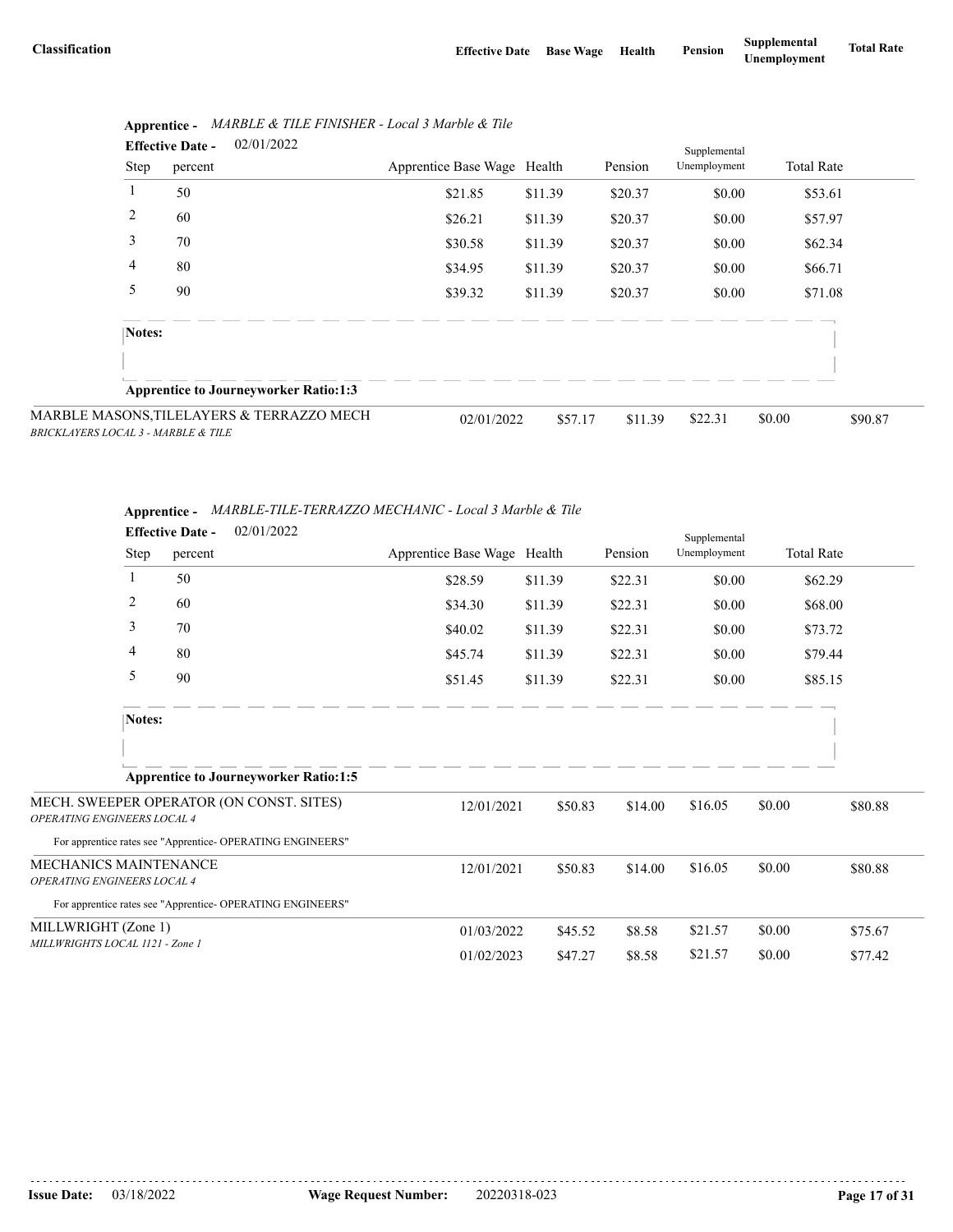|                                                               |              | <b>Effective Date -</b> | 01/03/2022                                                                                                                                             |                             |         |         | Supplemental |                   |         |
|---------------------------------------------------------------|--------------|-------------------------|--------------------------------------------------------------------------------------------------------------------------------------------------------|-----------------------------|---------|---------|--------------|-------------------|---------|
|                                                               | Step         | percent                 |                                                                                                                                                        | Apprentice Base Wage Health |         | Pension | Unemployment | <b>Total Rate</b> |         |
|                                                               | 1            | 55                      |                                                                                                                                                        | \$25.04                     | \$8.58  | \$5.72  | \$0.00       | \$39.34           |         |
|                                                               | 2            | 65                      |                                                                                                                                                        | \$29.59                     | \$8.58  | \$17.93 | \$0.00       | \$56.10           |         |
|                                                               | 3            | 75                      |                                                                                                                                                        | \$34.14                     | \$8.58  | \$18.98 | \$0.00       | \$61.70           |         |
|                                                               | 4            | 85                      |                                                                                                                                                        | \$38.69                     | \$8.58  | \$20.01 | \$0.00       | \$67.28           |         |
|                                                               |              | <b>Effective Date -</b> | 01/02/2023                                                                                                                                             |                             |         |         | Supplemental |                   |         |
|                                                               | Step         | percent                 |                                                                                                                                                        | Apprentice Base Wage Health |         | Pension | Unemployment | <b>Total Rate</b> |         |
|                                                               | $\mathbf{1}$ | 55                      |                                                                                                                                                        | \$26.00                     | \$8.58  | \$5.72  | \$0.00       | \$40.30           |         |
|                                                               | 2            | 65                      |                                                                                                                                                        | \$30.73                     | \$8.58  | \$17.93 | \$0.00       | \$57.24           |         |
|                                                               | 3            | 75                      |                                                                                                                                                        | \$35.45                     | \$8.58  | \$18.98 | \$0.00       | \$63.01           |         |
|                                                               | 4            | 85                      |                                                                                                                                                        | \$40.18                     | \$8.58  | \$20.01 | \$0.00       | \$68.77           |         |
|                                                               |              |                         | Notes: Step 1&2 Appr. indentured after 1/6/2020 receive no pension,<br>but do receive annuity. (Step 1 \$5.72, Step 2 \$6.66)<br>Steps are 2,000 hours |                             |         |         |              |                   |         |
|                                                               |              |                         | <b>Apprentice to Journeyworker Ratio:1:4</b>                                                                                                           |                             |         |         |              |                   |         |
| <b>MORTAR MIXER</b>                                           |              |                         |                                                                                                                                                        | 12/01/2021                  | \$41.43 | \$9.10  | \$17.57      | \$0.00            | \$68.10 |
| <b>LABORERS - ZONE 1</b>                                      |              |                         |                                                                                                                                                        | 06/01/2022                  | \$42.43 | \$9.10  | \$17.57      | \$0.00            | \$69.10 |
|                                                               |              |                         |                                                                                                                                                        | 12/01/2022                  | \$43.43 | \$9.10  | \$17.57      | \$0.00            | \$70.10 |
|                                                               |              |                         |                                                                                                                                                        | 06/01/2023                  | \$44.43 | \$9.10  | \$17.57      | \$0.00            | \$71.10 |
|                                                               |              |                         |                                                                                                                                                        | 12/01/2023                  | \$45.68 | \$9.10  | \$17.57      | \$0.00            | \$72.35 |
| For apprentice rates see "Apprentice- LABORER"                |              |                         | OILER (OTHER THAN TRUCK CRANES, GRADALLS)                                                                                                              |                             |         |         |              |                   |         |
| OPERATING ENGINEERS LOCAL 4                                   |              |                         |                                                                                                                                                        | 12/01/2021                  | \$23.48 | \$14.00 | \$16.05      | \$0.00            | \$53.53 |
|                                                               |              |                         | For apprentice rates see "Apprentice- OPERATING ENGINEERS"                                                                                             |                             |         |         |              |                   |         |
| OILER (TRUCK CRANES, GRADALLS)<br>OPERATING ENGINEERS LOCAL 4 |              |                         |                                                                                                                                                        | 12/01/2021                  | \$28.44 | \$14.00 | \$16.05      | \$0.00            | \$58.49 |
|                                                               |              |                         | For apprentice rates see "Apprentice- OPERATING ENGINEERS"                                                                                             |                             |         |         |              |                   |         |
| <i><b>OPERATING ENGINEERS LOCAL 4</b></i>                     |              |                         | OTHER POWER DRIVEN EQUIPMENT - CLASS II                                                                                                                | 12/01/2021                  | \$50.83 | \$14.00 | \$16.05      | \$0.00            | \$80.88 |
|                                                               |              |                         | For apprentice rates see "Apprentice- OPERATING ENGINEERS"                                                                                             |                             |         |         |              |                   |         |
| PAINTER (BRIDGES/TANKS)                                       |              |                         |                                                                                                                                                        | 01/01/2022                  | \$53.66 | \$8.65  | \$23.05      | \$0.00            | \$85.36 |
| PAINTERS LOCAL 35 - ZONE 2                                    |              |                         |                                                                                                                                                        | 07/01/2022                  | \$54.86 | \$8.65  | \$23.05      | \$0.00            | \$86.56 |
|                                                               |              |                         |                                                                                                                                                        | 01/01/2023                  | \$56.06 | \$8.65  | \$23.05      | \$0.00            | \$87.76 |
|                                                               |              |                         |                                                                                                                                                        | 07/01/2023                  | \$57.26 | \$8.65  | \$23.05      | \$0.00            | \$88.96 |
|                                                               |              |                         |                                                                                                                                                        | 01/01/2024                  | \$58.46 | \$8.65  | \$23.05      | \$0.00            | \$90.16 |
|                                                               |              |                         |                                                                                                                                                        | 07/01/2024                  | \$59.66 | \$8.65  | \$23.05      | \$0.00            | \$91.36 |
|                                                               |              |                         |                                                                                                                                                        | 01/01/2025                  | \$60.86 | \$8.65  | \$23.05      | \$0.00            | \$92.56 |

## **Apprentice -** *MILLWRIGHT - Local 1121 Zone 1*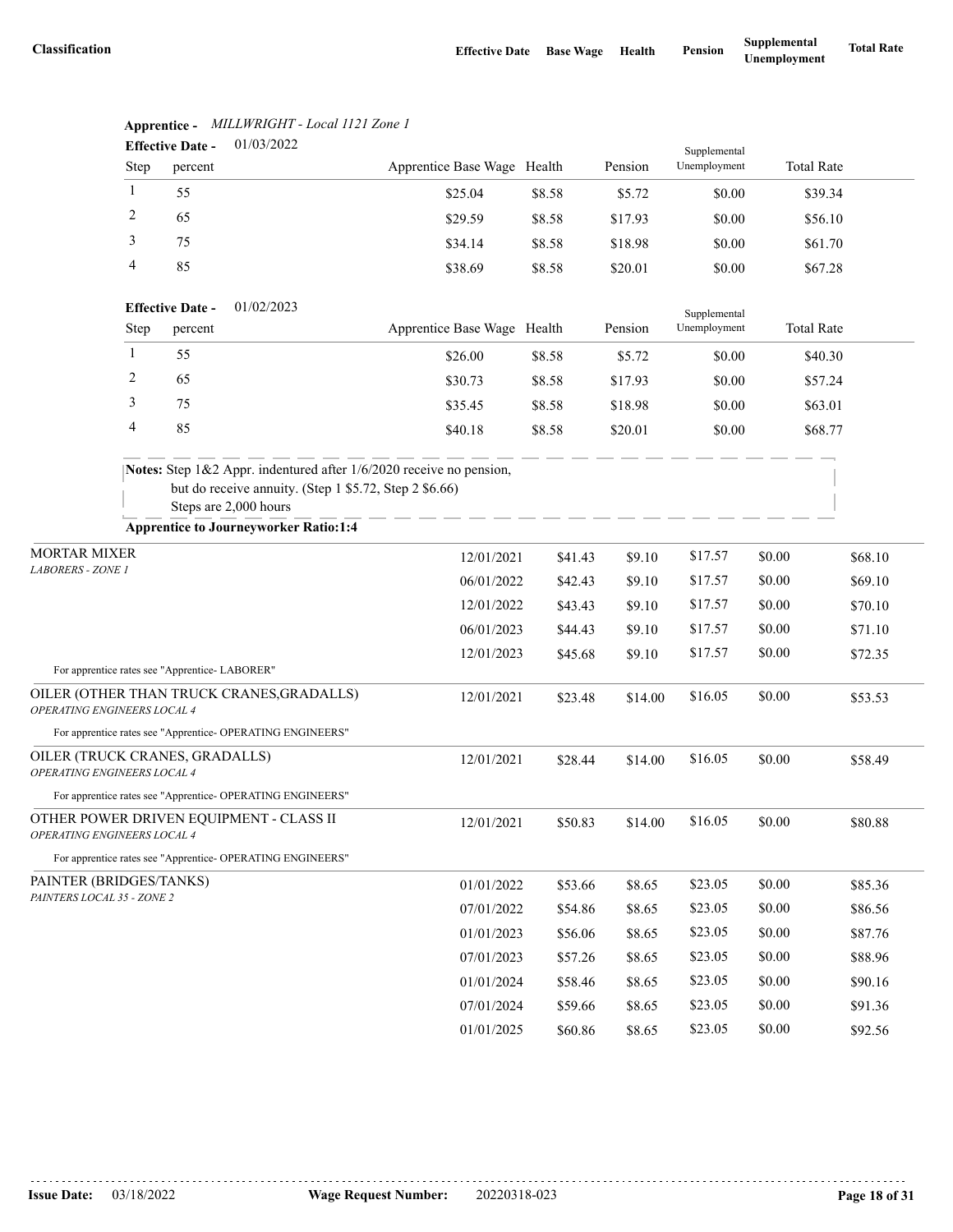| <b>Effective Date -</b> |         |                             |        |         |                              |                   |
|-------------------------|---------|-----------------------------|--------|---------|------------------------------|-------------------|
| Step                    | percent | Apprentice Base Wage Health |        | Pension | Supplemental<br>Unemployment | <b>Total Rate</b> |
|                         | 50      | \$26.83                     | \$8.65 | \$0.00  | \$0.00                       | \$35.48           |
| 2                       | 55      | \$29.51                     | \$8.65 | \$6.27  | \$0.00                       | \$44.43           |
| 3                       | 60      | \$32.20                     | \$8.65 | \$6.84  | \$0.00                       | \$47.69           |
| $\overline{4}$          | 65      | \$34.88                     | \$8.65 | \$7.41  | \$0.00                       | \$50.94           |
| 5                       | 70      | \$37.56                     | \$8.65 | \$19.63 | \$0.00                       | \$65.84           |
| 6                       | 75      | \$40.25                     | \$8.65 | \$20.20 | \$0.00                       | \$69.10           |
| 7                       | 80      | \$42.93                     | \$8.65 | \$20.77 | \$0.00                       | \$72.35           |
| 8                       | 90      | \$48.29                     | \$8.65 | \$21.91 | \$0.00                       | \$78.85           |

## **Apprentice -** *PAINTER Local 35 - BRIDGES/TANKS*

|                | <b>Effective Date -</b><br>07/01/2022                                                                                        |                             |         |         | Supplemental |        |                   |
|----------------|------------------------------------------------------------------------------------------------------------------------------|-----------------------------|---------|---------|--------------|--------|-------------------|
| Step           | percent                                                                                                                      | Apprentice Base Wage Health |         | Pension | Unemployment |        | <b>Total Rate</b> |
| $\mathbf{1}$   | 50                                                                                                                           | \$27.43                     | \$8.65  | \$0.00  | \$0.00       |        | \$36.08           |
| $\overline{c}$ | 55                                                                                                                           | \$30.17                     | \$8.65  | \$6.27  | \$0.00       |        | \$45.09           |
| 3              | 60                                                                                                                           | \$32.92                     | \$8.65  | \$6.84  | \$0.00       |        | \$48.41           |
| 4              | 65                                                                                                                           | \$35.66                     | \$8.65  | \$7.41  | \$0.00       |        | \$51.72           |
| 5              | 70                                                                                                                           | \$38.40                     | \$8.65  | \$19.63 | \$0.00       |        | \$66.68           |
| 6              | 75                                                                                                                           | \$41.15                     | \$8.65  | \$20.20 | \$0.00       |        | \$70.00           |
| 7              | 80                                                                                                                           | \$43.89                     | \$8.65  | \$20.77 | \$0.00       |        | \$73.31           |
| 8              | 90                                                                                                                           | \$49.37                     | \$8.65  | \$21.91 | \$0.00       |        | \$79.93           |
| Notes:         |                                                                                                                              |                             |         |         |              |        |                   |
|                | Steps are 750 hrs.                                                                                                           |                             |         |         |              |        |                   |
|                | <b>Apprentice to Journeyworker Ratio:1:1</b>                                                                                 |                             |         |         |              |        |                   |
|                | PAINTER (SPRAY OR SANDBLAST, NEW) *                                                                                          | 01/01/2022                  | \$44.56 | \$8.65  | \$23.05      | \$0.00 | \$76.26           |
|                | * If 30% or more of surfaces to be painted are new construction,<br>NEW paint rate shall be used. PAINTERS LOCAL 35 - ZONE 2 | 07/01/2022                  | \$45.76 | \$8.65  | \$23.05      | \$0.00 | \$77.46           |
|                |                                                                                                                              | 01/01/2023                  | \$46.96 | \$8.65  | \$23.05      | \$0.00 | \$78.66           |
|                |                                                                                                                              | 07/01/2023                  | \$48.16 | \$8.65  | \$23.05      | \$0.00 | \$79.86           |
|                |                                                                                                                              | 01/01/2024                  | \$49.36 | \$8.65  | \$23.05      | \$0.00 | \$81.06           |
|                |                                                                                                                              | 07/01/2024                  | \$50.56 | \$8.65  | \$23.05      | \$0.00 | \$82.26           |
|                |                                                                                                                              | 01/01/2025                  | \$51.76 | \$8.65  | \$23.05      | \$0.00 | \$83.46           |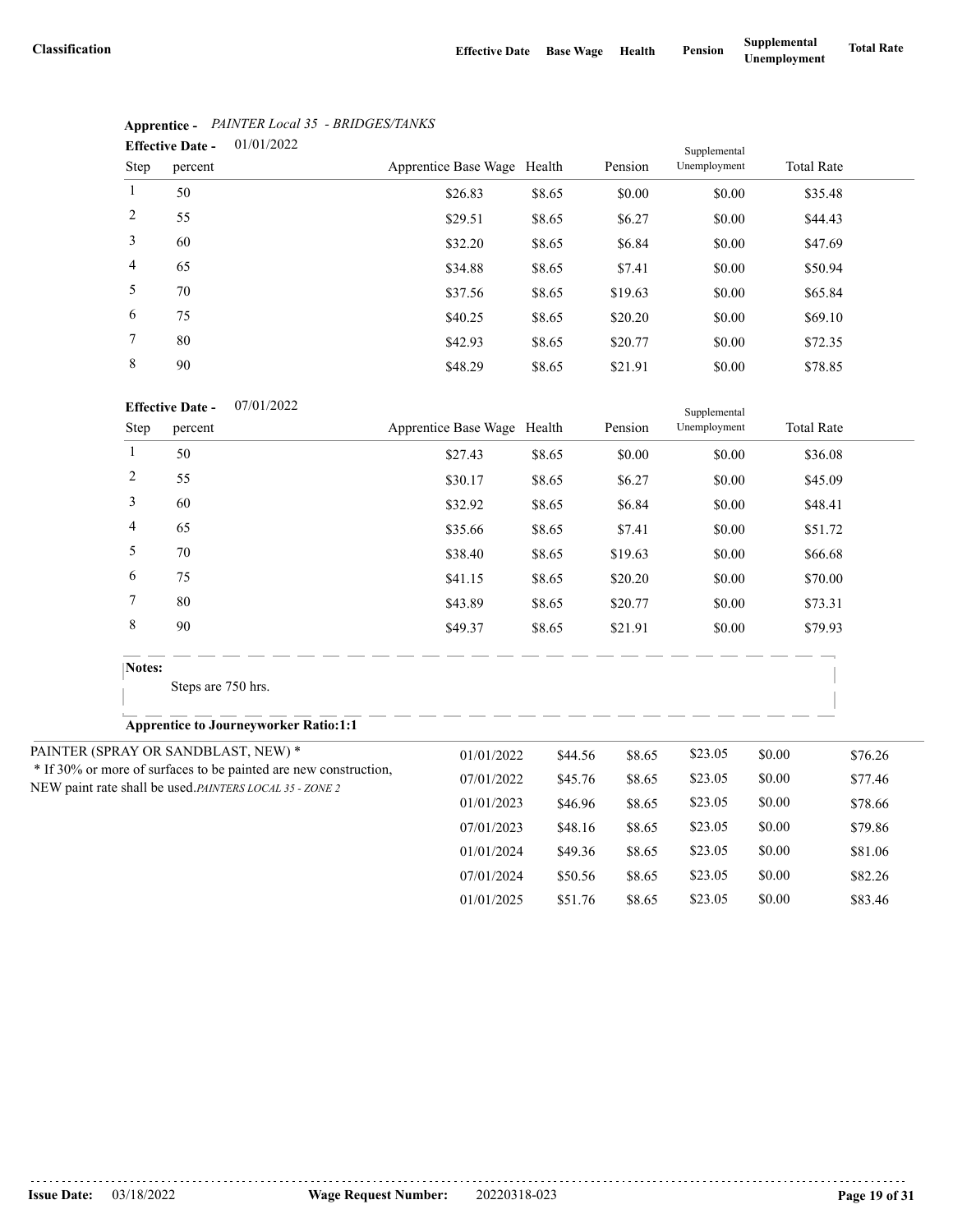07/01/2024 \$48.62 \$8.65 \$23.05 \$0.00 \$80.32 01/01/2025 \$49.82 \$8.65 \$23.05 \$0.00 \$81.52

|                | 01/01/2022<br><b>Effective Date -</b> | Supplemental                |        |         |              |                   |
|----------------|---------------------------------------|-----------------------------|--------|---------|--------------|-------------------|
| Step           | percent                               | Apprentice Base Wage Health |        | Pension | Unemployment | <b>Total Rate</b> |
| 1              | 50                                    | \$22.28                     | \$8.65 | \$0.00  | \$0.00       | \$30.93           |
| 2              | 55                                    | \$24.51                     | \$8.65 | \$6.27  | \$0.00       | \$39.43           |
| 3              | 60                                    | \$26.74                     | \$8.65 | \$6.84  | \$0.00       | \$42.23           |
| $\overline{4}$ | 65                                    | \$28.96                     | \$8.65 | \$7.41  | \$0.00       | \$45.02           |
| 5              | 70                                    | \$31.19                     | \$8.65 | \$19.63 | \$0.00       | \$59.47           |
| 6              | 75                                    | \$33.42                     | \$8.65 | \$20.20 | \$0.00       | \$62.27           |
| 7              | 80                                    | \$35.65                     | \$8.65 | \$20.77 | \$0.00       | \$65.07           |
| 8              | 90                                    | \$40.10                     | \$8.65 | \$21.91 | \$0.00       | \$70.66           |

|                | Apprentice - PAINTER Local 35 Zone 2 - Spray/Sandblast - New |
|----------------|--------------------------------------------------------------|
| Effective Date | 01/01/2022                                                   |

### 07/01/2022 **Effective Date -**

| <b>Effective Date -</b><br>07/01/2022 |                |                                              |                             |         | Supplemental |              |        |                   |
|---------------------------------------|----------------|----------------------------------------------|-----------------------------|---------|--------------|--------------|--------|-------------------|
|                                       | Step           | percent                                      | Apprentice Base Wage Health |         | Pension      | Unemployment |        | <b>Total Rate</b> |
|                                       | $\mathbf{1}$   | 50                                           | \$22.88                     | \$8.65  | \$0.00       | \$0.00       |        | \$31.53           |
|                                       | $\overline{c}$ | 55                                           | \$25.17                     | \$8.65  | \$6.27       | \$0.00       |        | \$40.09           |
|                                       | 3              | 60                                           | \$27.46                     | \$8.65  | \$6.84       | \$0.00       |        | \$42.95           |
|                                       | 4              | 65                                           | \$29.74                     | \$8.65  | \$7.41       | \$0.00       |        | \$45.80           |
|                                       | 5              | 70                                           | \$32.03                     | \$8.65  | \$19.63      | \$0.00       |        | \$60.31           |
|                                       | 6              | 75                                           | \$34.32                     | \$8.65  | \$20.20      | \$0.00       |        | \$63.17           |
|                                       | 7              | 80                                           | \$36.61                     | \$8.65  | \$20.77      | \$0.00       |        | \$66.03           |
|                                       | 8              | 90                                           | \$41.18                     | \$8.65  | \$21.91      | \$0.00       |        | \$71.74           |
|                                       | Notes:         |                                              |                             |         |              |              |        |                   |
|                                       |                | Steps are 750 hrs.                           |                             |         |              |              |        |                   |
|                                       |                | <b>Apprentice to Journeyworker Ratio:1:1</b> |                             |         |              |              |        |                   |
|                                       |                | PAINTER (SPRAY OR SANDBLAST, REPAINT)        | 01/01/2022                  | \$42.62 | \$8.65       | \$23.05      | \$0.00 | \$74.32           |
| PAINTERS LOCAL 35 - ZONE 2            |                |                                              | 07/01/2022                  | \$43.82 | \$8.65       | \$23.05      | \$0.00 | \$75.52           |
|                                       |                |                                              | 01/01/2023                  | \$45.02 | \$8.65       | \$23.05      | \$0.00 | \$76.72           |
|                                       |                |                                              | 07/01/2023                  | \$46.22 | \$8.65       | \$23.05      | \$0.00 | \$77.92           |
|                                       |                |                                              | 01/01/2024                  | \$47.42 | \$8.65       | \$23.05      | \$0.00 | \$79.12           |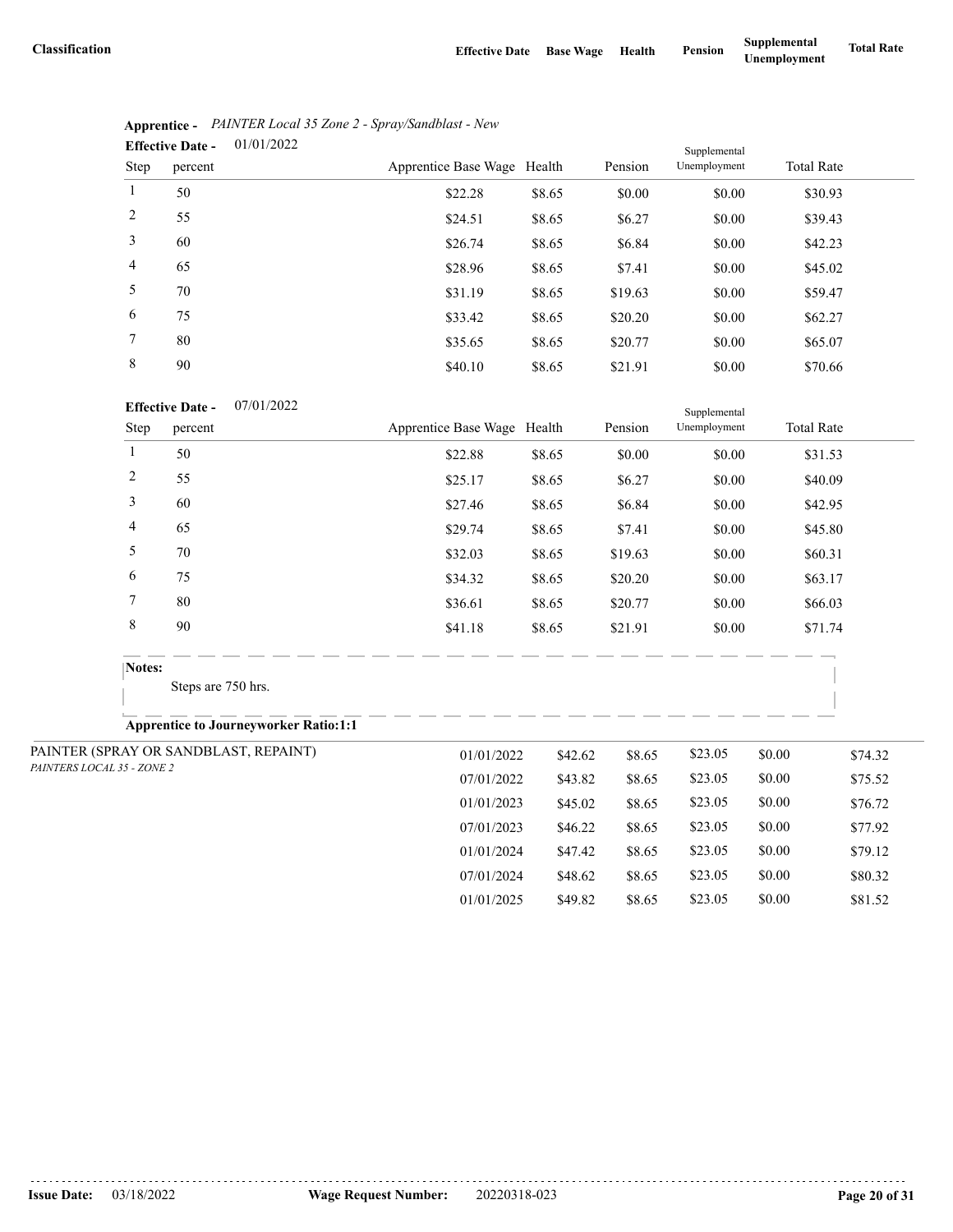|                | 01/01/2022<br><b>Effective Date -</b> | Supplemental                |        |         |              |                   |
|----------------|---------------------------------------|-----------------------------|--------|---------|--------------|-------------------|
| Step           | percent                               | Apprentice Base Wage Health |        | Pension | Unemployment | <b>Total Rate</b> |
| 1              | 50                                    | \$21.31                     | \$8.65 | \$0.00  | \$0.00       | \$29.96           |
| 2              | 55                                    | \$23.44                     | \$8.65 | \$6.27  | \$0.00       | \$38.36           |
| 3              | 60                                    | \$25.57                     | \$8.65 | \$6.84  | \$0.00       | \$41.06           |
| $\overline{4}$ | 65                                    | \$27.70                     | \$8.65 | \$7.41  | \$0.00       | \$43.76           |
| 5              | 70                                    | \$29.83                     | \$8.65 | \$19.63 | \$0.00       | \$58.11           |
| 6              | 75                                    | \$31.97                     | \$8.65 | \$20.20 | \$0.00       | \$60.82           |
| 7              | 80                                    | \$34.10                     | \$8.65 | \$20.77 | \$0.00       | \$63.52           |
| 8              | 90                                    | \$38.36                     | \$8.65 | \$21.91 | \$0.00       | \$68.92           |

|                               | Apprentice - PAINTER Local 35 Zone 2 - Spray/Sandblast - Repaint |
|-------------------------------|------------------------------------------------------------------|
| Effective Date $-$ 01/01/2022 |                                                                  |

| <b>Effective Date -</b> | 07/01/2022 |
|-------------------------|------------|
|                         |            |

|                | <b>Effective Date -</b><br>07/01/2022                                                                                       |                             |         |         | Supplemental |        |                   |
|----------------|-----------------------------------------------------------------------------------------------------------------------------|-----------------------------|---------|---------|--------------|--------|-------------------|
| Step           | percent                                                                                                                     | Apprentice Base Wage Health |         | Pension | Unemployment |        | <b>Total Rate</b> |
| -1             | 50                                                                                                                          | \$21.91                     | \$8.65  | \$0.00  | \$0.00       |        | \$30.56           |
| $\overline{c}$ | 55                                                                                                                          | \$24.10                     | \$8.65  | \$6.27  | \$0.00       |        | \$39.02           |
| 3              | 60                                                                                                                          | \$26.29                     | \$8.65  | \$6.84  | \$0.00       |        | \$41.78           |
| $\overline{4}$ | 65                                                                                                                          | \$28.48                     | \$8.65  | \$7.41  | \$0.00       |        | \$44.54           |
| 5              | 70                                                                                                                          | \$30.67                     | \$8.65  | \$19.63 | \$0.00       |        | \$58.95           |
| 6              | 75                                                                                                                          | \$32.87                     | \$8.65  | \$20.20 | \$0.00       |        | \$61.72           |
| 7              | 80                                                                                                                          | \$35.06                     | \$8.65  | \$20.77 | \$0.00       |        | \$64.48           |
| 8              | 90                                                                                                                          | \$39.44                     | \$8.65  | \$21.91 | \$0.00       |        | \$70.00           |
| Notes:         |                                                                                                                             |                             |         |         |              |        |                   |
|                | Steps are 750 hrs.                                                                                                          |                             |         |         |              |        |                   |
|                | <b>Apprentice to Journeyworker Ratio:1:1</b>                                                                                |                             |         |         |              |        |                   |
|                | PAINTER / TAPER (BRUSH, NEW) *                                                                                              | 01/01/2022                  | \$43.16 | \$8.65  | \$23.05      | \$0.00 | \$74.86           |
|                | * If 30% or more of surfaces to be painted are new construction,<br>NEW paint rate shall be used.PAINTERS LOCAL 35 - ZONE 2 | 07/01/2022                  | \$44.36 | \$8.65  | \$23.05      | \$0.00 | \$76.06           |
|                |                                                                                                                             | 01/01/2023                  | \$45.56 | \$8.65  | \$23.05      | \$0.00 | \$77.26           |
|                |                                                                                                                             | 07/01/2023                  | \$46.76 | \$8.65  | \$23.05      | \$0.00 | \$78.46           |
|                |                                                                                                                             | 01/01/2024                  | \$47.96 | \$8.65  | \$23.05      | \$0.00 | \$79.66           |
|                |                                                                                                                             | 07/01/2024                  | \$49.16 | \$8.65  | \$23.05      | \$0.00 | \$80.86           |
|                |                                                                                                                             | 01/01/2025                  | \$50.36 | \$8.65  | \$23.05      | \$0.00 | \$82.06           |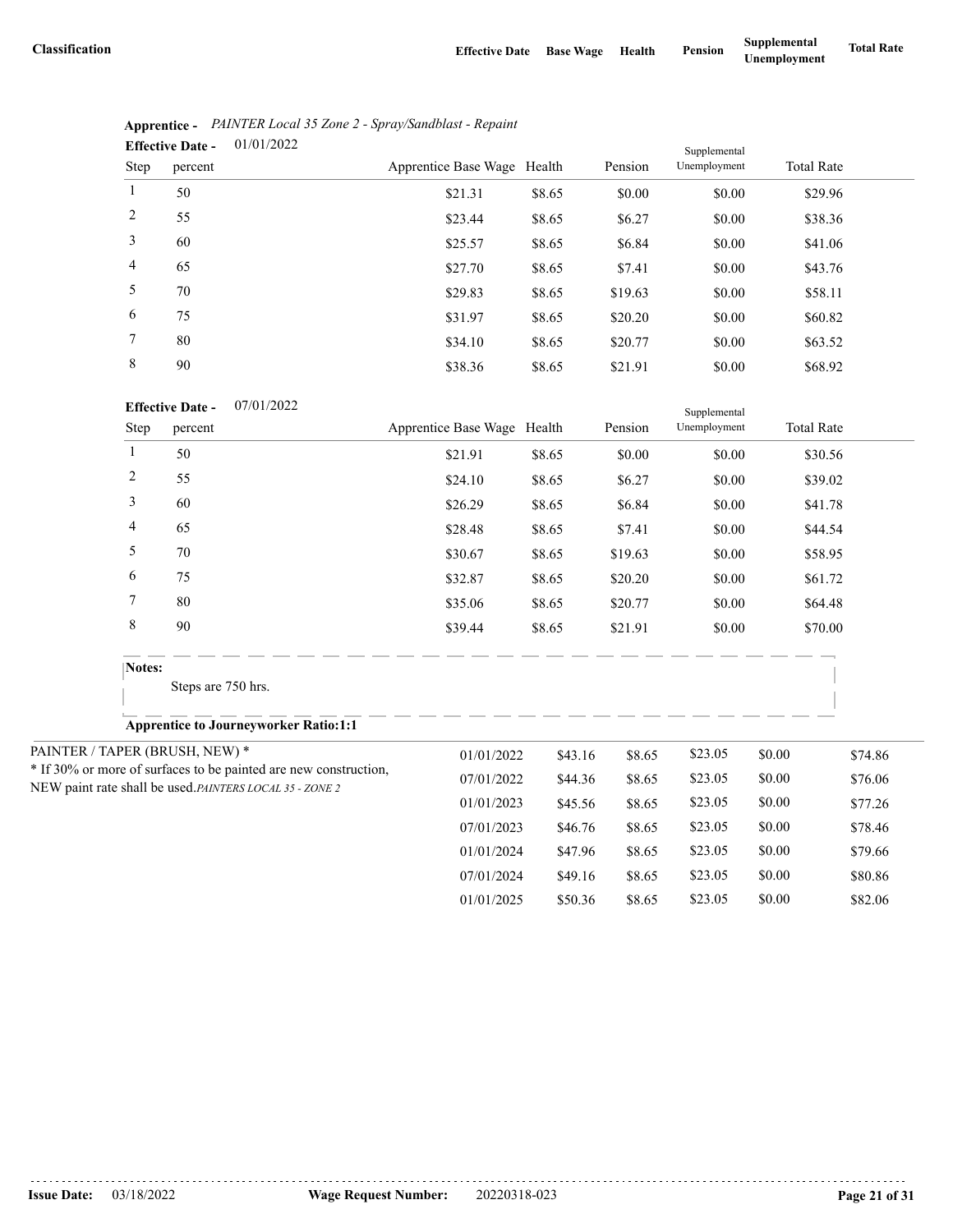07/01/2024 \$47.22 \$8.65 \$23.05 \$0.00 \$78.92 01/01/2025 \$48.42 \$8.65 \$23.05 \$0.00 \$80.12

|                | 01/01/2022<br><b>Effective Date -</b> |                             |        |         |              |                   |  |
|----------------|---------------------------------------|-----------------------------|--------|---------|--------------|-------------------|--|
| Step           | percent                               | Apprentice Base Wage Health |        | Pension | Unemployment | <b>Total Rate</b> |  |
| $\mathbf{1}$   | 50                                    | \$21.58                     | \$8.65 | \$0.00  | \$0.00       | \$30.23           |  |
| 2              | 55                                    | \$23.74                     | \$8.65 | \$6.27  | \$0.00       | \$38.66           |  |
| 3              | 60                                    | \$25.90                     | \$8.65 | \$6.84  | \$0.00       | \$41.39           |  |
| $\overline{4}$ | 65                                    | \$28.05                     | \$8.65 | \$7.41  | \$0.00       | \$44.11           |  |
| 5              | 70                                    | \$30.21                     | \$8.65 | \$19.63 | \$0.00       | \$58.49           |  |
| 6              | 75                                    | \$32.37                     | \$8.65 | \$20.20 | \$0.00       | \$61.22           |  |
| 7              | 80                                    | \$34.53                     | \$8.65 | \$20.77 | \$0.00       | \$63.95           |  |
| 8              | 90                                    | \$38.84                     | \$8.65 | \$21.91 | \$0.00       | \$69.40           |  |

# **Apprentice -** *PAINTER - Local 35 Zone 2 - BRUSH NEW*

### 07/01/2022 **Effective Date -**

|                                  | <b>Effective Date -</b><br>07/01/2022        |                             |         |         | Supplemental |        |                   |
|----------------------------------|----------------------------------------------|-----------------------------|---------|---------|--------------|--------|-------------------|
| Step                             | percent                                      | Apprentice Base Wage Health |         | Pension | Unemployment |        | <b>Total Rate</b> |
| 1                                | 50                                           | \$22.18                     | \$8.65  | \$0.00  | \$0.00       |        | \$30.83           |
| $\overline{c}$                   | 55                                           | \$24.40                     | \$8.65  | \$6.27  | \$0.00       |        | \$39.32           |
| 3                                | 60                                           | \$26.62                     | \$8.65  | \$6.84  | \$0.00       |        | \$42.11           |
| 4                                | 65                                           | \$28.83                     | \$8.65  | \$7.41  | \$0.00       |        | \$44.89           |
| 5                                | 70                                           | \$31.05                     | \$8.65  | \$19.63 | \$0.00       |        | \$59.33           |
| 6                                | 75                                           | \$33.27                     | \$8.65  | \$20.20 | \$0.00       |        | \$62.12           |
| 7                                | 80                                           | \$35.49                     | \$8.65  | \$20.77 | \$0.00       |        | \$64.91           |
| $\,$ 8 $\,$                      | 90                                           | \$39.92                     | \$8.65  | \$21.91 | \$0.00       |        | \$70.48           |
| Notes:                           |                                              |                             |         |         |              |        |                   |
|                                  | Steps are 750 hrs.                           |                             |         |         |              |        |                   |
|                                  | <b>Apprentice to Journeyworker Ratio:1:1</b> |                             |         |         |              |        |                   |
| PAINTER / TAPER (BRUSH, REPAINT) |                                              | 01/01/2022                  | \$41.22 | \$8.65  | \$23.05      | \$0.00 | \$72.92           |
| PAINTERS LOCAL 35 - ZONE 2       |                                              | 07/01/2022                  | \$42.42 | \$8.65  | \$23.05      | \$0.00 | \$74.12           |
|                                  |                                              | 01/01/2023                  | \$43.62 | \$8.65  | \$23.05      | \$0.00 | \$75.32           |
|                                  |                                              | 07/01/2023                  | \$44.82 | \$8.65  | \$23.05      | \$0.00 | \$76.52           |
|                                  |                                              | 01/01/2024                  | \$46.02 | \$8.65  | \$23.05      | \$0.00 | \$77.72           |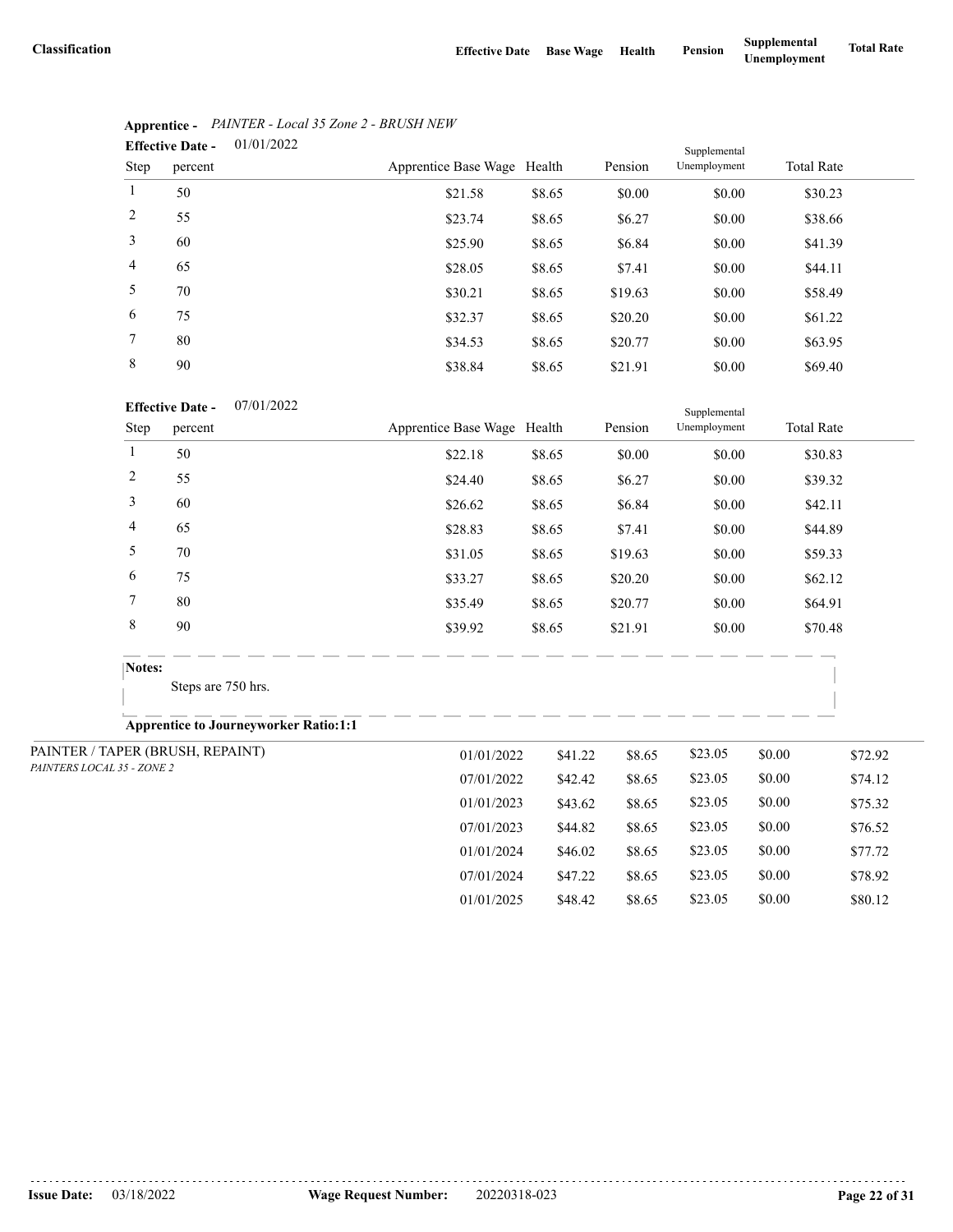Supplemental

|                | 01/01/2022<br><b>Effective Date -</b> |                             |        | Supplemental |              |                   |  |
|----------------|---------------------------------------|-----------------------------|--------|--------------|--------------|-------------------|--|
| Step           | percent                               | Apprentice Base Wage Health |        | Pension      | Unemployment | <b>Total Rate</b> |  |
| $\mathbf{1}$   | 50                                    | \$20.61                     | \$8.65 | \$0.00       | \$0.00       | \$29.26           |  |
| 2              | 55                                    | \$22.67                     | \$8.65 | \$6.27       | \$0.00       | \$37.59           |  |
| 3              | 60                                    | \$24.73                     | \$8.65 | \$6.84       | \$0.00       | \$40.22           |  |
| $\overline{4}$ | 65                                    | \$26.79                     | \$8.65 | \$7.41       | \$0.00       | \$42.85           |  |
| 5              | 70                                    | \$28.85                     | \$8.65 | \$19.63      | \$0.00       | \$57.13           |  |
| 6              | 75                                    | \$30.92                     | \$8.65 | \$20.20      | \$0.00       | \$59.77           |  |
| 7              | 80                                    | \$32.98                     | \$8.65 | \$20.77      | \$0.00       | \$62.40           |  |
| 8              | 90                                    | \$37.10                     | \$8.65 | \$21.91      | \$0.00       | \$67.66           |  |

# **Apprentice -** *PAINTER Local 35 Zone 2 - BRUSH REPAINT*

| <b>Effective Date -</b> | 07/01/2022 |
|-------------------------|------------|
|                         |            |

|                                              | Step   | percent                                                                                           | Apprentice Base Wage Health |         | Pension | Unemployment |        | <b>Total Rate</b> |
|----------------------------------------------|--------|---------------------------------------------------------------------------------------------------|-----------------------------|---------|---------|--------------|--------|-------------------|
|                                              | 1      | 50                                                                                                | \$21.21                     | \$8.65  | \$0.00  | \$0.00       |        | \$29.86           |
|                                              | 2      | 55                                                                                                | \$23.33                     | \$8.65  | \$6.27  | \$0.00       |        | \$38.25           |
|                                              | 3      | 60                                                                                                | \$25.45                     | \$8.65  | \$6.84  | \$0.00       |        | \$40.94           |
|                                              | 4      | 65                                                                                                | \$27.57                     | \$8.65  | \$7.41  | \$0.00       |        | \$43.63           |
|                                              | 5      | 70                                                                                                | \$29.69                     | \$8.65  | \$19.63 | \$0.00       |        | \$57.97           |
|                                              | 6      | 75                                                                                                | \$31.82                     | \$8.65  | \$20.20 | \$0.00       |        | \$60.67           |
|                                              | 7      | 80                                                                                                | \$33.94                     | \$8.65  | \$20.77 | \$0.00       |        | \$63.36           |
|                                              | 8      | 90                                                                                                | \$38.18                     | \$8.65  | \$21.91 | \$0.00       |        | \$68.74           |
|                                              | Notes: | Steps are 750 hrs.                                                                                |                             |         |         |              |        |                   |
|                                              |        | <b>Apprentice to Journeyworker Ratio:1:1</b>                                                      |                             |         |         |              |        |                   |
| LABORERS - ZONE 1 (HEAVY & HIGHWAY)          |        | PAINTER TRAFFIC MARKINGS (HEAVY/HIGHWAY)                                                          | 12/01/2021                  | \$41.18 | \$9.10  | \$17.57      | \$0.00 | \$67.85           |
|                                              |        | For apprentice rates see "Apprentice-LABORER (Heavy and Highway)                                  |                             |         |         |              |        |                   |
| TEAMSTERS JOINT COUNCIL NO. 10 ZONE A        |        | PANEL & PICKUP TRUCKS DRIVER                                                                      | 12/01/2021                  | \$36.88 | \$13.41 | \$16.01      | \$0.00 | \$66.30           |
| DECK)<br>PILE DRIVER LOCAL 56 (ZONE 1)       |        | PIER AND DOCK CONSTRUCTOR (UNDERPINNING AND<br>For apprentice rates see "Apprentice- PILE DRIVER" | 08/01/2020                  | \$49.07 | \$9.40  | \$23.12      | \$0.00 | \$81.59           |
| PILE DRIVER<br>PILE DRIVER LOCAL 56 (ZONE 1) |        |                                                                                                   | 08/01/2020                  | \$49.07 | \$9.40  | \$23.12      | \$0.00 | \$81.59           |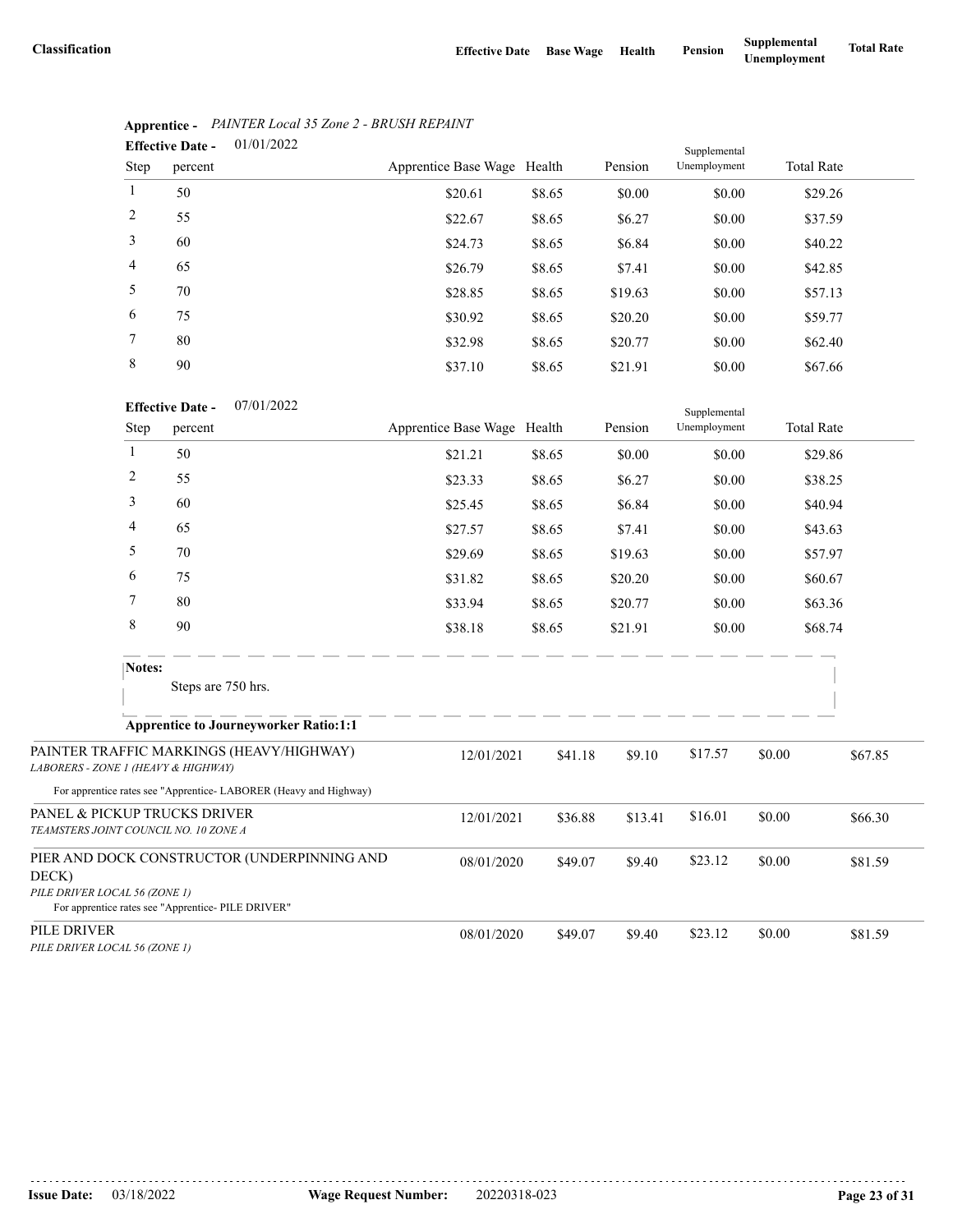|                                                   | <b>Effective Date -</b> | 08/01/2020                                             |                             |         |         | Supplemental |                   |         |
|---------------------------------------------------|-------------------------|--------------------------------------------------------|-----------------------------|---------|---------|--------------|-------------------|---------|
|                                                   | Step                    | percent                                                | Apprentice Base Wage Health |         | Pension | Unemployment | <b>Total Rate</b> |         |
| 1                                                 |                         | 50                                                     | \$24.54                     | \$9.40  | \$23.12 | \$0.00       | \$57.06           |         |
| 2                                                 |                         | 60                                                     | \$29.44                     | \$9.40  | \$23.12 | \$0.00       | \$61.96           |         |
| 3                                                 |                         | 70                                                     | \$34.35                     | \$9.40  | \$23.12 | \$0.00       | \$66.87           |         |
| 4                                                 |                         | 75                                                     | \$36.80                     | \$9.40  | \$23.12 | \$0.00       | \$69.32           |         |
| 5                                                 |                         | 80                                                     | \$39.26                     | \$9.40  | \$23.12 | \$0.00       | \$71.78           |         |
| 6                                                 |                         | 80                                                     | \$39.26                     | \$9.40  | \$23.12 | \$0.00       | \$71.78           |         |
| 7                                                 |                         | 90                                                     | \$44.16                     | \$9.40  | \$23.12 | \$0.00       | \$76.68           |         |
| 8                                                 |                         | 90                                                     | \$44.16                     | \$9.40  | \$23.12 | \$0.00       | \$76.68           |         |
|                                                   | Notes:                  |                                                        |                             |         |         |              |                   |         |
|                                                   |                         | % Indentured After 10/1/17; 45/45/55/55/70/70/80/80    |                             |         |         |              |                   |         |
|                                                   |                         | Step $1&2$ \$34.01/3&4 \$41.46/5&6 \$62.80/7&8 \$69.25 |                             |         |         |              |                   |         |
|                                                   |                         | <b>Apprentice to Journeyworker Ratio:1:5</b>           |                             |         |         |              |                   |         |
| PIPEFITTER & STEAMFITTER<br>PIPEFITTERS LOCAL 537 |                         |                                                        | 03/01/2021                  | \$57.94 | \$11.70 | \$20.24      | \$0.00            | \$89.88 |

# **Apprentice -** *PILE DRIVER - Local 56 Zone 1*

### **Apprentice -** *PIPEFITTER - Local 537*

|                                                                    | 03/01/2021<br><b>Effective Date -</b> |                                               |                                                                                                                                 |                             |         | Supplemental |              |                   |         |
|--------------------------------------------------------------------|---------------------------------------|-----------------------------------------------|---------------------------------------------------------------------------------------------------------------------------------|-----------------------------|---------|--------------|--------------|-------------------|---------|
|                                                                    | Step                                  | percent                                       |                                                                                                                                 | Apprentice Base Wage Health |         | Pension      | Unemployment | <b>Total Rate</b> |         |
|                                                                    | 1                                     | 40                                            |                                                                                                                                 | \$23.18                     | \$11.70 | \$8.25       | \$0.00       | \$43.13           |         |
|                                                                    | $\overline{c}$                        | 45                                            |                                                                                                                                 | \$26.07                     | \$11.70 | \$20.24      | \$0.00       | \$58.01           |         |
|                                                                    | 3                                     | 60                                            |                                                                                                                                 | \$34.76                     | \$11.70 | \$20.24      | \$0.00       | \$66.70           |         |
|                                                                    | 4                                     | 70                                            |                                                                                                                                 | \$40.56                     | \$11.70 | \$20.24      | \$0.00       | \$72.50           |         |
|                                                                    | 5                                     | 80                                            |                                                                                                                                 | \$46.35                     | \$11.70 | \$20.24      | \$0.00       | \$78.29           |         |
|                                                                    | Notes:                                |                                               | ** 1:3; 3:15; 1:10 thereafter / Steps are 1 yr.<br>Refrig/AC Mechanic **1:1;1:2;2:4;3:6;4:8;5:10;6:12;7:14;8:17;9:20;10:23(Max) |                             |         |              |              |                   |         |
|                                                                    |                                       |                                               | <b>Apprentice to Journeyworker Ratio:**</b>                                                                                     |                             |         |              |              |                   |         |
| PIPELAYER                                                          |                                       |                                               |                                                                                                                                 | 12/01/2021                  | \$41.43 | \$9.10       | \$17.57      | \$0.00            | \$68.10 |
| <b>LABORERS - ZONE 1</b>                                           |                                       |                                               |                                                                                                                                 | 06/01/2022                  | \$42.43 | \$9.10       | \$17.57      | \$0.00            | \$69.10 |
|                                                                    |                                       |                                               |                                                                                                                                 | 12/01/2022                  | \$43.43 | \$9.10       | \$17.57      | \$0.00            | \$70.10 |
|                                                                    |                                       |                                               |                                                                                                                                 | 06/01/2023                  | \$44.43 | \$9.10       | \$17.57      | \$0.00            | \$71.10 |
|                                                                    |                                       |                                               |                                                                                                                                 | 12/01/2023                  | \$45.68 | \$9.10       | \$17.57      | \$0.00            | \$72.35 |
|                                                                    |                                       | For apprentice rates see "Apprentice-LABORER" |                                                                                                                                 |                             |         |              |              |                   |         |
| PIPELAYER (HEAVY & HIGHWAY)<br>LABORERS - ZONE 1 (HEAVY & HIGHWAY) |                                       |                                               |                                                                                                                                 | 12/01/2021                  | \$41.43 | \$9.10       | \$17.57      | \$0.00            | \$68.10 |

For apprentice rates see "Apprentice- LABORER (Heavy and Highway)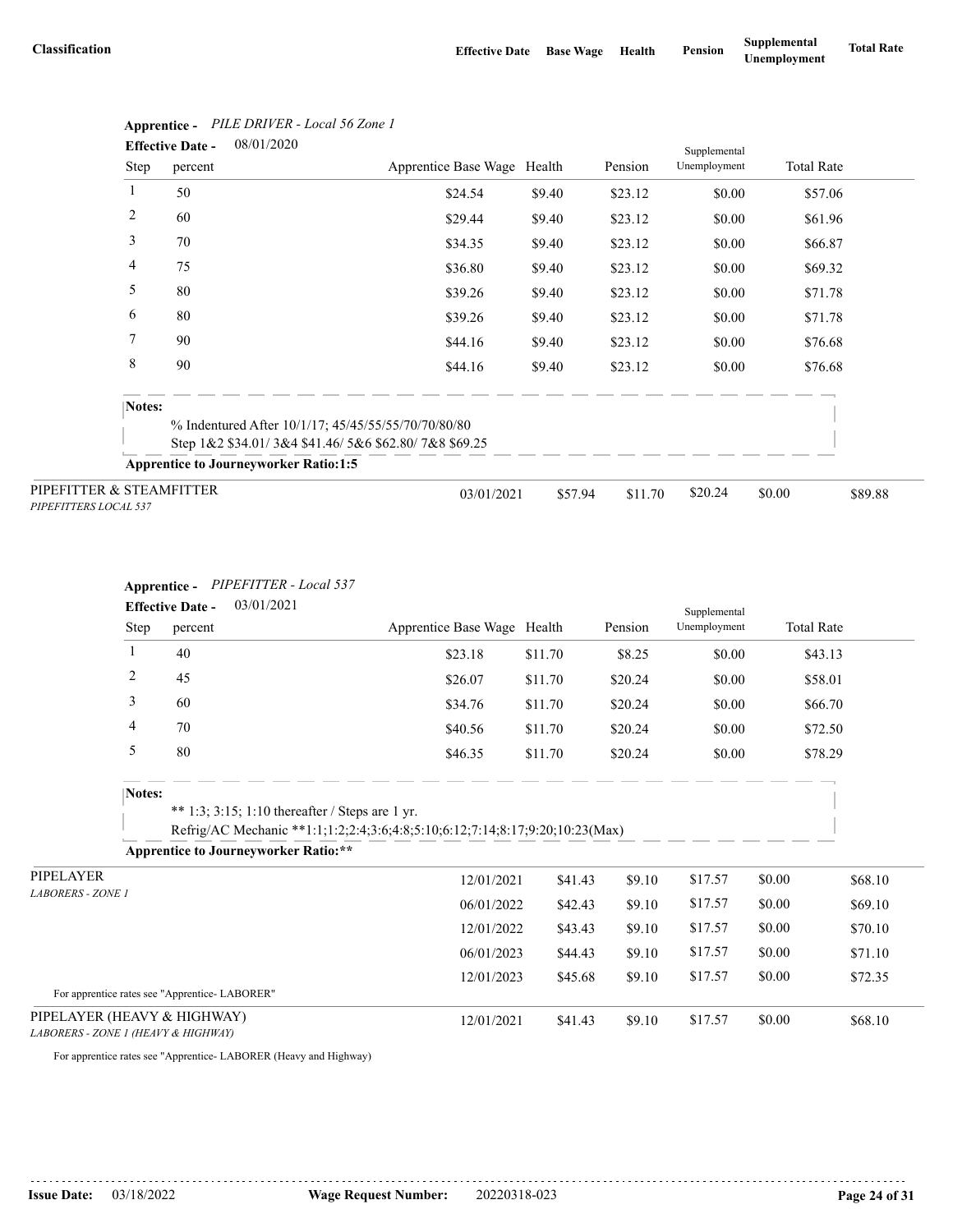| <b>Classification</b>          | <b>Effective Date</b> | <b>Base Wage</b> | Health  | Pension | Supplemental<br>Unemployment | <b>Total Rate</b> |
|--------------------------------|-----------------------|------------------|---------|---------|------------------------------|-------------------|
| PLUMBERS & GASFITTERS          | 03/01/2022            | \$61.79          | \$14.07 | \$18.36 | \$0.00                       | \$94.22           |
| PLUMBERS & GASFITTERS LOCAL 12 | 09/04/2022            | \$63.49          | \$14.07 | \$18.36 | \$0.00                       | \$95.92           |
|                                | 02/26/2023            | \$65.19          | \$14.07 | \$18.36 | \$0.00                       | \$97.62           |
|                                | 09/03/2023            | \$66.94          | \$14.07 | \$18.36 | \$0.00                       | \$99.37           |
|                                | 03/03/2024            | \$68.74          | \$14.07 | \$18.36 | \$0.00                       | \$101.17          |
|                                | 09/01/2024            | \$70.54          | \$14.07 | \$18.36 | \$0.00                       | \$102.97          |
|                                | 03/02/2025            | \$72.34          | \$14.07 | \$18.36 | \$0.00                       | \$104.77          |

## **Apprentice -** *PLUMBER/GASFITTER - Local 12*

| . .<br><b>Effective Date -</b> |         | 03/01/2022 |                             | Supplemental |         |              |                   |  |
|--------------------------------|---------|------------|-----------------------------|--------------|---------|--------------|-------------------|--|
| <b>Step</b>                    | percent |            | Apprentice Base Wage Health |              | Pension | Unemployment | <b>Total Rate</b> |  |
|                                | 35      |            | \$21.63                     | \$14.07      | \$6.63  | \$0.00       | \$42.33           |  |
|                                | 40      |            | \$24.72                     | \$14.07      | \$7.52  | \$0.00       | \$46.31           |  |
|                                | 55      |            | \$33.98                     | \$14.07      | \$10.24 | \$0.00       | \$58.29           |  |
| 4                              | 65      |            | \$40.16                     | \$14.07      | \$12.04 | \$0.00       | \$66.27           |  |
|                                | 75      |            | \$46.34                     | \$14.07      | \$13.85 | \$0.00       | \$74.26           |  |

|                                                     |        | <b>Effective Date -</b>                       | 09/04/2022                                                                                   |                             |         |         | Supplemental |        |                   |
|-----------------------------------------------------|--------|-----------------------------------------------|----------------------------------------------------------------------------------------------|-----------------------------|---------|---------|--------------|--------|-------------------|
|                                                     | Step   | percent                                       |                                                                                              | Apprentice Base Wage Health |         | Pension | Unemployment |        | <b>Total Rate</b> |
|                                                     | 1      | 35                                            |                                                                                              | \$22.22                     | \$14.07 | \$6.63  | \$0.00       |        | \$42.92           |
|                                                     | 2      | 40                                            |                                                                                              | \$25.40                     | \$14.07 | \$7.52  | \$0.00       |        | \$46.99           |
|                                                     | 3      | 55                                            |                                                                                              | \$34.92                     | \$14.07 | \$10.24 | \$0.00       |        | \$59.23           |
|                                                     | 4      | 65                                            |                                                                                              | \$41.27                     | \$14.07 | \$12.04 | \$0.00       |        | \$67.38           |
|                                                     | 5      | 75                                            |                                                                                              | \$47.62                     | \$14.07 | \$13.85 | \$0.00       |        | \$75.54           |
|                                                     | Notes: |                                               |                                                                                              |                             |         |         |              |        |                   |
|                                                     |        |                                               | ** 1:2; 2:6; 3:10; 4:14; 5:19/Steps are 1 yr<br>Step4 with lic\$69.00, Step5 with lic\$76.87 |                             |         |         |              |        |                   |
|                                                     |        |                                               | <b>Apprentice to Journeyworker Ratio:**</b>                                                  |                             |         |         |              |        |                   |
| PNEUMATIC CONTROLS (TEMP.)<br>PIPEFITTERS LOCAL 537 |        |                                               |                                                                                              | 03/01/2021                  | \$57.94 | \$11.70 | \$20.24      | \$0.00 | \$89.88           |
|                                                     |        |                                               | For apprentice rates see "Apprentice- PIPEFITTER" or "PLUMBER/PIPEFITTER"                    |                             |         |         |              |        |                   |
| PNEUMATIC DRILL/TOOL OPERATOR                       |        |                                               |                                                                                              | 12/01/2021                  | \$41.43 | \$9.10  | \$17.57      | \$0.00 | \$68.10           |
| <b>LABORERS - ZONE 1</b>                            |        |                                               |                                                                                              | 06/01/2022                  | \$42.43 | \$9.10  | \$17.57      | \$0.00 | \$69.10           |
|                                                     |        |                                               |                                                                                              | 12/01/2022                  | \$43.43 | \$9.10  | \$17.57      | \$0.00 | \$70.10           |
|                                                     |        |                                               |                                                                                              | 06/01/2023                  | \$44.43 | \$9.10  | \$17.57      | \$0.00 | \$71.10           |
|                                                     |        |                                               |                                                                                              | 12/01/2023                  | \$45.68 | \$9.10  | \$17.57      | \$0.00 | \$72.35           |
|                                                     |        | For apprentice rates see "Apprentice-LABORER" |                                                                                              |                             |         |         |              |        |                   |
| PNEUMATIC DRILL/TOOL OPERATOR (HEAVY &<br>HIGHWAY)  |        |                                               |                                                                                              | 12/01/2021                  | \$41.43 | \$9.10  | \$17.57      | \$0.00 | \$68.10           |
| LABORERS - ZONE 1 (HEAVY & HIGHWAY)                 |        |                                               | For apprentice rates see "Apprentice- LABORER (Heavy and Highway)                            |                             |         |         |              |        |                   |
| POWDERMAN & BLASTER                                 |        |                                               |                                                                                              | 12/01/2021                  | \$42.18 | \$9.10  | \$17.57      | \$0.00 | \$68.85           |
| LABORERS - ZONE 1                                   |        |                                               |                                                                                              | 06/01/2022                  | \$43.18 | \$9.10  | \$17.57      | \$0.00 | \$69.85           |
|                                                     |        |                                               |                                                                                              | 12/01/2022                  | \$44.18 | \$9.10  | \$17.57      | \$0.00 | \$70.85           |
|                                                     |        |                                               |                                                                                              | 06/01/2023                  | \$45.18 | \$9.10  | \$17.57      | \$0.00 | \$71.85           |
|                                                     |        |                                               |                                                                                              | 12/01/2023                  | \$46.43 | \$9.10  | \$17.57      | \$0.00 | \$73.10           |
|                                                     |        |                                               |                                                                                              |                             |         |         |              |        |                   |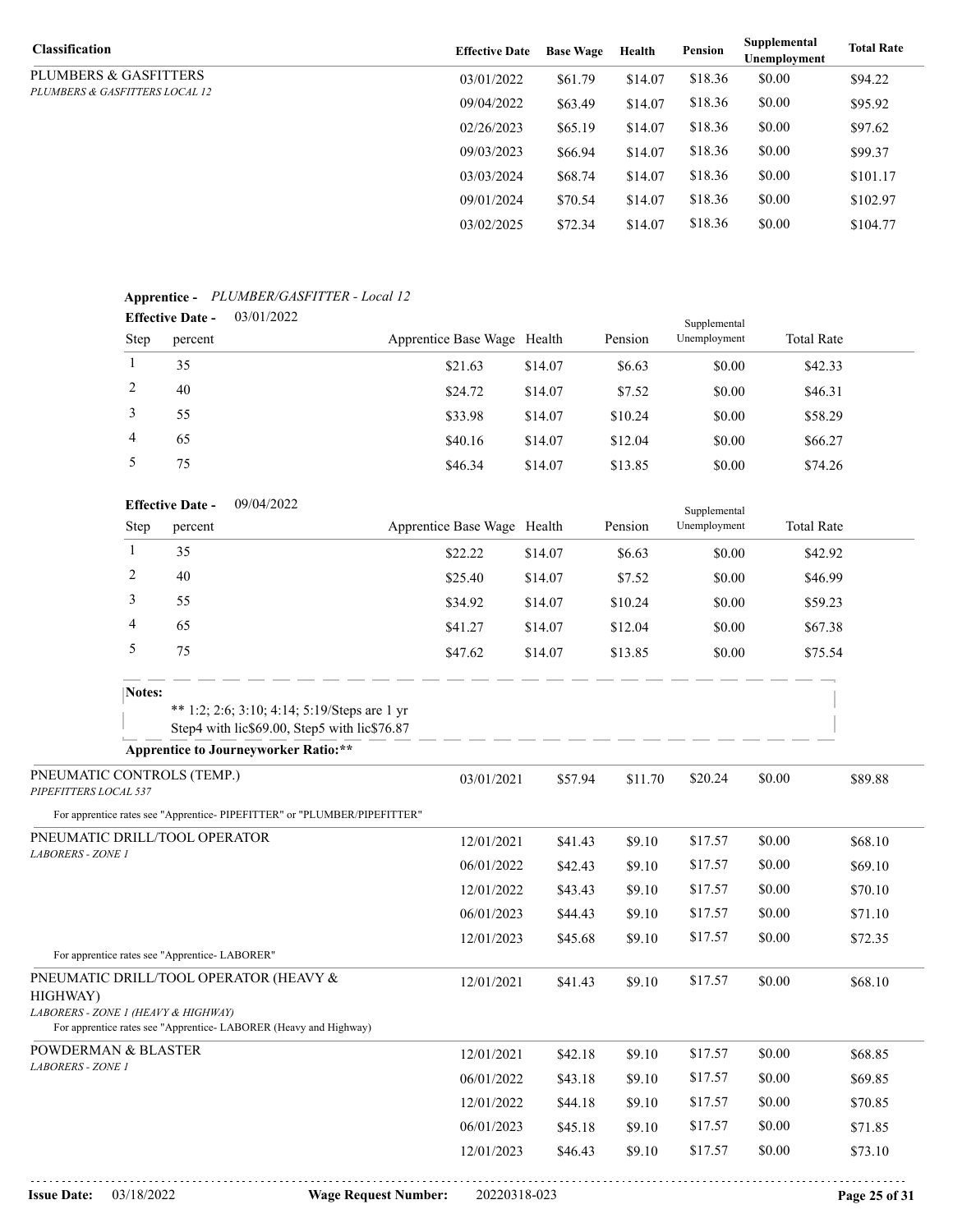| <b>Classification</b>                                                        | <b>Effective Date</b> | <b>Base Wage</b> | Health  | Pension | Supplemental<br>Unemployment | <b>Total Rate</b> |
|------------------------------------------------------------------------------|-----------------------|------------------|---------|---------|------------------------------|-------------------|
| For apprentice rates see "Apprentice-LABORER"                                |                       |                  |         |         |                              |                   |
| POWDERMAN & BLASTER (HEAVY & HIGHWAY)<br>LABORERS - ZONE 1 (HEAVY & HIGHWAY) | 12/01/2021            | \$42.18          | \$9.10  | \$17.57 | \$0.00                       | \$68.85           |
| For apprentice rates see "Apprentice-LABORER (Heavy and Highway)             |                       |                  |         |         |                              |                   |
| POWER SHOVEL/DERRICK/TRENCHING MACHINE<br>OPERATING ENGINEERS LOCAL 4        | 12/01/2021            | \$51.38          | \$14.00 | \$16.05 | \$0.00                       | \$81.43           |
| For apprentice rates see "Apprentice- OPERATING ENGINEERS"                   |                       |                  |         |         |                              |                   |
| PUMP OPERATOR (CONCRETE)<br>OPERATING ENGINEERS LOCAL 4                      | 12/01/2021            | \$51.38          | \$14.00 | \$16.05 | \$0.00                       | \$81.43           |
| For apprentice rates see "Apprentice- OPERATING ENGINEERS"                   |                       |                  |         |         |                              |                   |
| PUMP OPERATOR (DEWATERING, OTHER)<br>OPERATING ENGINEERS LOCAL 4             | 12/01/2021            | \$33.69          | \$14.00 | \$16.05 | \$0.00                       | \$63.74           |
| For apprentice rates see "Apprentice- OPERATING ENGINEERS"                   |                       |                  |         |         |                              |                   |
| READY-MIX CONCRETE DRIVER<br>TEAMSTERS 42 - J.G. MacLeallan (Wakefield)      | 05/01/2021            | \$27.00          | \$7.99  | \$7.00  | \$0.00                       | \$41.99           |
| <b>RECLAIMERS</b><br>OPERATING ENGINEERS LOCAL 4                             | 12/01/2021            | \$50.83          | \$14.00 | \$16.05 | \$0.00                       | \$80.88           |
| For apprentice rates see "Apprentice- OPERATING ENGINEERS"                   |                       |                  |         |         |                              |                   |
| RIDE-ON MOTORIZED BUGGY OPERATOR                                             | 12/01/2021            | \$41.43          | \$9.10  | \$17.57 | \$0.00                       | \$68.10           |
| <b>LABORERS - ZONE 1</b>                                                     | 06/01/2022            | \$42.43          | \$9.10  | \$17.57 | \$0.00                       | \$69.10           |
|                                                                              | 12/01/2022            | \$43.43          | \$9.10  | \$17.57 | \$0.00                       | \$70.10           |
|                                                                              | 06/01/2023            | \$44.43          | \$9.10  | \$17.57 | \$0.00                       | \$71.10           |
|                                                                              | 12/01/2023            | \$45.68          | \$9.10  | \$17.57 | \$0.00                       | \$72.35           |
| For apprentice rates see "Apprentice-LABORER"                                |                       |                  |         |         |                              |                   |
| ROLLER/SPREADER/MULCHING MACHINE<br>OPERATING ENGINEERS LOCAL 4              | 12/01/2021            | \$50.83          | \$14.00 | \$16.05 | \$0.00                       | \$80.88           |
| For apprentice rates see "Apprentice- OPERATING ENGINEERS"                   |                       |                  |         |         |                              |                   |
| ROOFER (Inc.Roofer Waterproofng & Roofer Damproofg)<br>ROOFERS LOCAL 33      | 02/01/2022            | \$47.03          | \$12.28 | \$19.45 | \$0.00                       | \$78.76           |

| Apprentice -                                           | ROOFER - Local 33 |
|--------------------------------------------------------|-------------------|
| $\mathbf{E}$ of $\mathbf{E}$ $\mathbf{E}$ $\mathbf{E}$ | 02/01/2022        |

|                                                             | 02/01/2022<br><b>Effective Date -</b>                                                                     |                                                        |         |         |              |                   |         |
|-------------------------------------------------------------|-----------------------------------------------------------------------------------------------------------|--------------------------------------------------------|---------|---------|--------------|-------------------|---------|
| Step                                                        | percent                                                                                                   | Apprentice Base Wage Health                            |         | Pension | Unemployment | <b>Total Rate</b> |         |
|                                                             | 50                                                                                                        | \$23.52                                                | \$12.28 | \$5.21  | \$0.00       | \$41.01           |         |
| 2                                                           | 60                                                                                                        | \$28.22                                                | \$12.28 | \$19.45 | \$0.00       | \$59.95           |         |
| 3                                                           | 65                                                                                                        | \$30.57                                                | \$12.28 | \$19.45 | \$0.00       | \$62.30           |         |
| 4                                                           | 75                                                                                                        | \$35.27                                                | \$12.28 | \$19.45 | \$0.00       | \$67.00           |         |
| 5                                                           | 85                                                                                                        | \$39.98                                                | \$12.28 | \$19.45 | \$0.00       | \$71.71           |         |
|                                                             | Notes: ** 1:5, 2:6-10, the 1:10; Reroofing: 1:4, then 1:1<br>Step 1 is 2000 hrs.; Steps 2-5 are 1000 hrs. | (Hot Pitch Mechanics' receive \$1.00 hr. above ROOFER) |         |         |              |                   |         |
|                                                             | <b>Apprentice to Journeyworker Ratio:**</b>                                                               |                                                        |         |         |              |                   |         |
| ROOFER SLATE / TILE / PRECAST CONCRETE<br>ROOFERS LOCAL 33  |                                                                                                           | 02/01/2022                                             | \$47.28 | \$12.28 | \$19.45      | \$0.00            | \$79.01 |
| For apprentice rates see "Apprentice-ROOFER"                |                                                                                                           |                                                        |         |         |              |                   |         |
| <b>SHEETMETAL WORKER</b><br>SHEETMETAL WORKERS LOCAL 17 - A |                                                                                                           | 02/01/2022                                             | \$53.70 | \$13.80 | \$25.60      | \$2.79            | \$95.89 |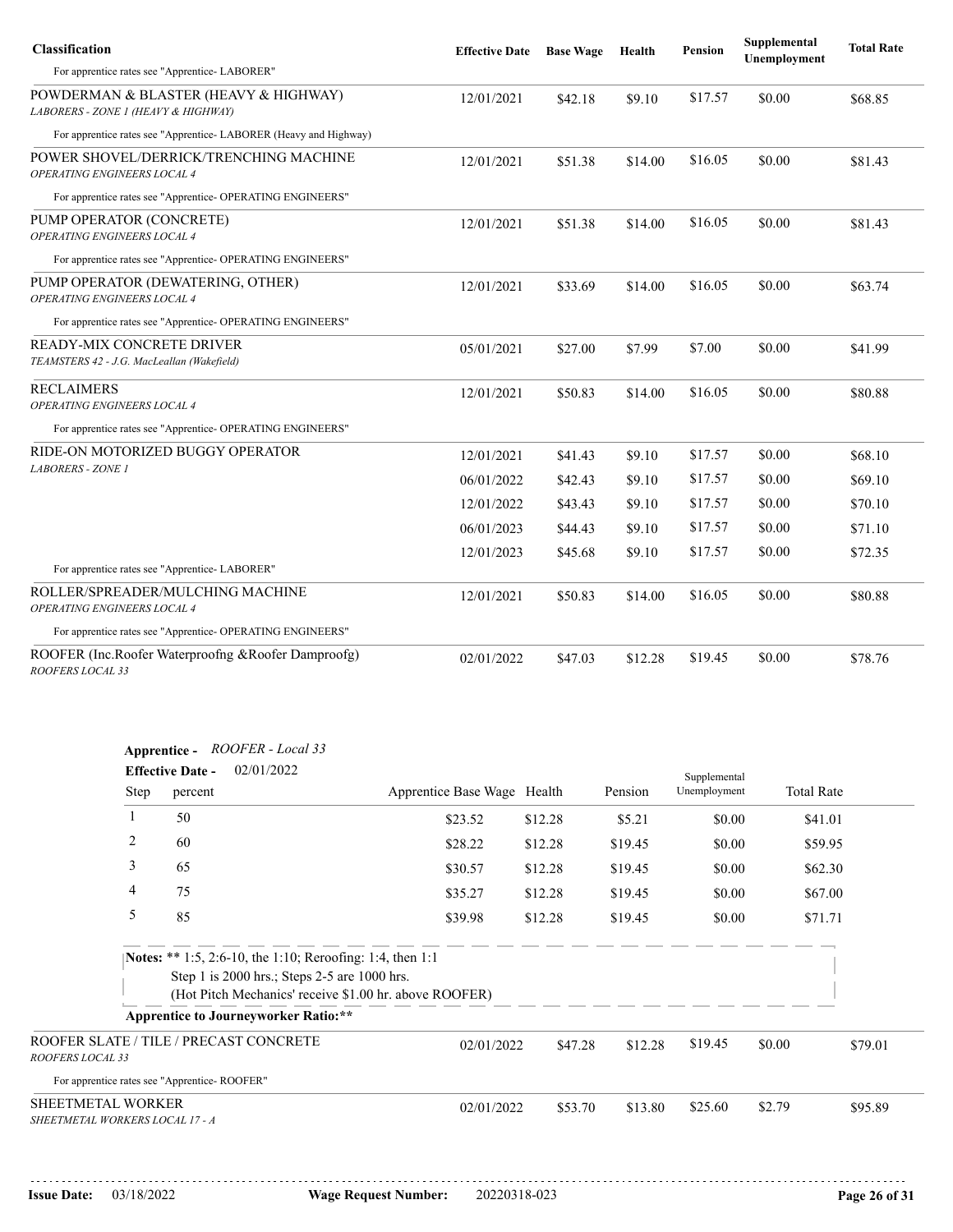|                                       |                          | 02/01/2022<br><b>Effective Date -</b>            |                             |         |         | Supplemental |                   |          |
|---------------------------------------|--------------------------|--------------------------------------------------|-----------------------------|---------|---------|--------------|-------------------|----------|
|                                       | Step                     | percent                                          | Apprentice Base Wage Health |         | Pension | Unemployment | <b>Total Rate</b> |          |
|                                       | 1                        | 42                                               | \$22.55                     | \$13.80 | \$6.01  | \$0.00       |                   | \$42.36  |
|                                       | $\overline{c}$           | 42                                               | \$22.55                     | \$13.80 | \$6.01  | \$0.00       |                   | \$42.36  |
|                                       | 3                        | 47                                               | \$25.24                     | \$13.80 | \$11.26 | \$1.51       |                   | \$51.81  |
|                                       | $\overline{\mathcal{A}}$ | 47                                               | \$25.24                     | \$13.80 | \$11.26 | \$1.51       |                   | \$51.81  |
|                                       | 5                        | 52                                               | \$27.92                     | \$13.80 | \$12.23 | \$1.62       |                   | \$55.57  |
|                                       | 6                        | 52                                               | \$27.92                     | \$13.80 | \$12.48 | \$1.63       |                   | \$55.83  |
|                                       | 7                        | 60                                               | \$32.22                     | \$13.80 | \$13.87 | \$1.80       |                   | \$61.69  |
|                                       | 8                        | 65                                               | \$34.91                     | \$13.80 | \$14.84 | \$1.91       |                   | \$65.46  |
|                                       | 9                        | 75                                               | \$40.28                     | \$13.80 | \$16.77 | \$2.13       |                   | \$72.98  |
|                                       | 10                       | 85                                               | \$45.65                     | \$13.80 | \$18.20 | \$2.33       |                   | \$79.98  |
|                                       | Notes:                   |                                                  |                             |         |         |              |                   |          |
|                                       |                          | Steps are 6 mos.                                 |                             |         |         |              |                   |          |
|                                       |                          | <b>Apprentice to Journeyworker Ratio:1:4</b>     |                             |         |         |              |                   |          |
| TEAMSTERS JOINT COUNCIL NO. 10 ZONE A |                          | SPECIALIZED EARTH MOVING EQUIP < 35 TONS         | 12/01/2021                  | \$37.34 | \$13.41 | \$16.01      | \$0.00            | \$66.76  |
| TEAMSTERS JOINT COUNCIL NO. 10 ZONE A |                          | SPECIALIZED EARTH MOVING EQUIP > 35 TONS         | 12/01/2021                  | \$37.63 | \$13.41 | \$16.01      | \$0.00            | \$67.05  |
| SPRINKLER FITTER                      |                          |                                                  | 03/01/2022                  | \$64.36 | \$10.44 | \$22.10      | \$0.00            | \$96.90  |
|                                       |                          | SPRINKLER FITTERS LOCAL 550 - (Section A) Zone 1 | 10/01/2022                  | \$66.06 | \$10.44 | \$22.10      | \$0.00            | \$98.60  |
|                                       |                          |                                                  | 03/01/2023                  | \$67.76 | \$10.44 | \$22.10      | \$0.00            | \$100.30 |
|                                       |                          |                                                  | 10/01/2023                  | \$69.51 | \$10.44 | \$22.10      | \$0.00            | \$102.05 |
|                                       |                          |                                                  | 03/01/2024                  | \$71.31 | \$10.44 | \$22.10      | \$0.00            | \$103.85 |
|                                       |                          |                                                  | 10/01/2024                  | \$73.11 | \$10.44 | \$22.10      | \$0.00            | \$105.65 |
|                                       |                          |                                                  | 03/01/2025                  | \$74.91 | \$10.44 | \$22.10      | \$0.00            | \$107.45 |

## **Apprentice -** *SHEET METAL WORKER - Local 17-A*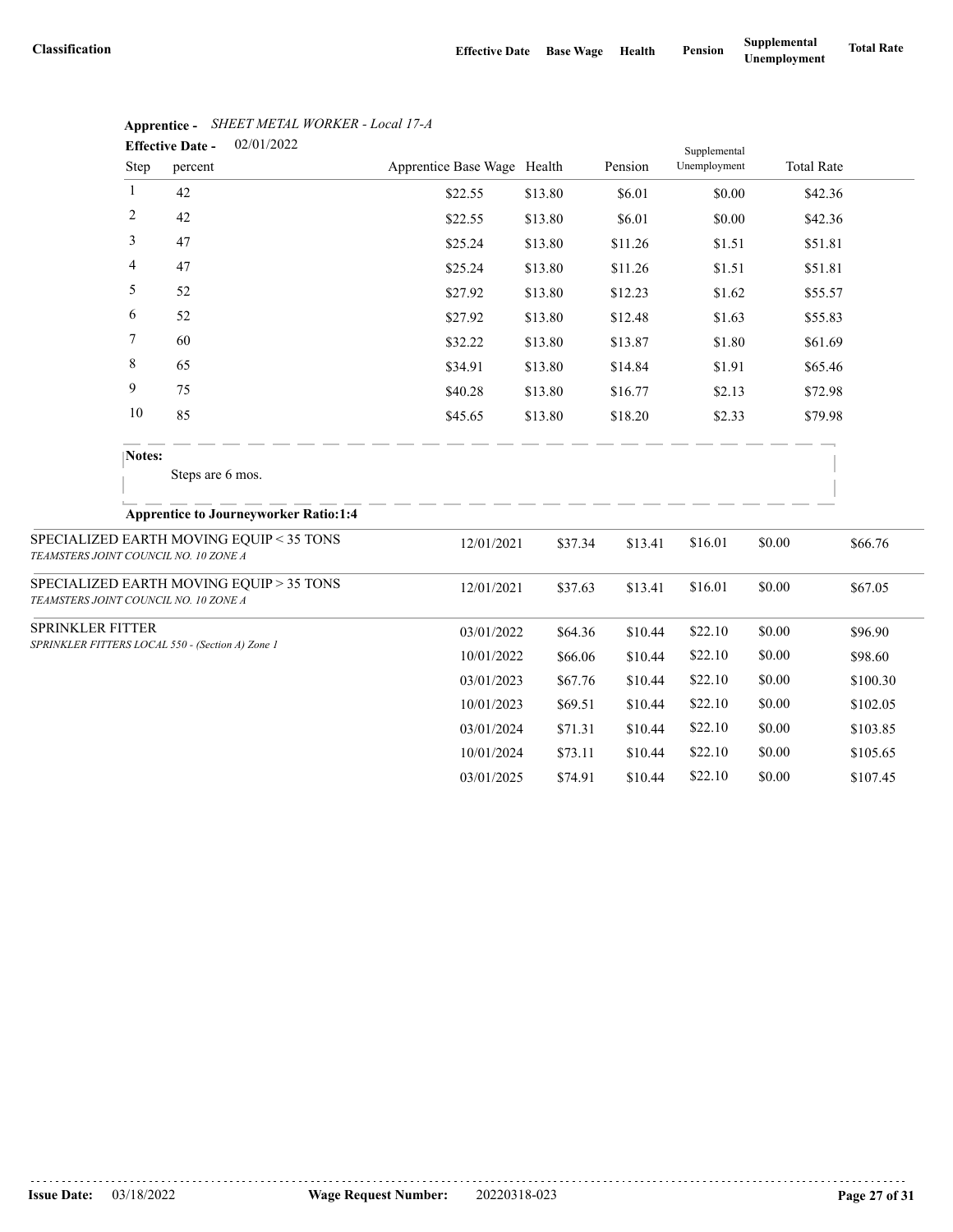|             | <b>Effective Date -</b> | 03/01/2022 |                             |         | Supplemental |              |                   |  |
|-------------|-------------------------|------------|-----------------------------|---------|--------------|--------------|-------------------|--|
| <b>Step</b> | percent                 |            | Apprentice Base Wage Health |         | Pension      | Unemployment | <b>Total Rate</b> |  |
| 1           | 35                      |            | \$22.53                     | \$10.44 | \$12.35      | \$0.00       | \$45.32           |  |
| 2           | 40                      |            | \$25.74                     | \$10.44 | \$13.10      | \$0.00       | \$49.28           |  |
| 3           | 45                      |            | \$28.96                     | \$10.44 | \$13.85      | \$0.00       | \$53.25           |  |
| 4           | 50                      |            | \$32.18                     | \$10.44 | \$14.60      | \$0.00       | \$57.22           |  |
| 5           | 55                      |            | \$35.40                     | \$10.44 | \$15.35      | \$0.00       | \$61.19           |  |
| 6           | 60                      |            | \$38.62                     | \$10.44 | \$16.10      | \$0.00       | \$65.16           |  |
| $\tau$      | 65                      |            | \$41.83                     | \$10.44 | \$16.85      | \$0.00       | \$69.12           |  |
| 8           | 70                      |            | \$45.05                     | \$10.44 | \$17.60      | \$0.00       | \$73.09           |  |
| 9           | 75                      |            | \$48.27                     | \$10.44 | \$18.35      | \$0.00       | \$77.06           |  |
| 10          | 80                      |            | \$51.49                     | \$10.44 | \$19.10      | \$0.00       | \$81.03           |  |

|                                                            | Apprentice - SPRINKLER FITTER - Local 550 (Section A) Zone 1 |
|------------------------------------------------------------|--------------------------------------------------------------|
| $\Gamma_{\rm ff}$ of $\Gamma_{\rm eff}$ $\Gamma_{\rm eff}$ | . <u>03/01/2022</u>                                          |

|                                                      | 10     | 80                                                                                               | \$51.49                     | \$10.44 | \$19.10 | \$0.00                       | \$81.03           |         |
|------------------------------------------------------|--------|--------------------------------------------------------------------------------------------------|-----------------------------|---------|---------|------------------------------|-------------------|---------|
|                                                      | Step   | 10/01/2022<br><b>Effective Date -</b><br>percent                                                 | Apprentice Base Wage Health |         | Pension | Supplemental<br>Unemployment | <b>Total Rate</b> |         |
|                                                      | 1      |                                                                                                  |                             |         |         |                              |                   |         |
|                                                      |        | 35                                                                                               | \$23.12                     | \$10.44 | \$12.35 | \$0.00                       | \$45.91           |         |
|                                                      | 2      | 40                                                                                               | \$26.42                     | \$10.44 | \$13.10 | \$0.00                       | \$49.96           |         |
|                                                      | 3      | 45                                                                                               | \$29.73                     | \$10.44 | \$13.85 | \$0.00                       | \$54.02           |         |
|                                                      | 4      | 50                                                                                               | \$33.03                     | \$10.44 | \$14.60 | \$0.00                       | \$58.07           |         |
|                                                      | 5      | 55                                                                                               | \$36.33                     | \$10.44 | \$15.35 | \$0.00                       | \$62.12           |         |
|                                                      | 6      | 60                                                                                               | \$39.64                     | \$10.44 | \$16.10 | \$0.00                       | \$66.18           |         |
|                                                      | 7      | 65                                                                                               | \$42.94                     | \$10.44 | \$16.85 | \$0.00                       | \$70.23           |         |
|                                                      | 8      | 70                                                                                               | \$46.24                     | \$10.44 | \$17.60 | \$0.00                       | \$74.28           |         |
|                                                      | 9      | 75                                                                                               | \$49.55                     | \$10.44 | \$18.35 | \$0.00                       | \$78.34           |         |
|                                                      | $10\,$ | 80                                                                                               | \$52.85                     | \$10.44 | \$19.10 | \$0.00                       | \$82.39           |         |
|                                                      |        | Notes: Apprentice entered prior 9/30/10:<br>40/45/50/55/60/65/70/75/80/85<br>Steps are 850 hours |                             |         |         |                              |                   |         |
|                                                      |        | <b>Apprentice to Journeyworker Ratio:1:3</b>                                                     |                             |         |         |                              |                   |         |
| STEAM BOILER OPERATOR<br>OPERATING ENGINEERS LOCAL 4 |        |                                                                                                  | 12/01/2021                  | \$50.83 | \$14.00 | \$16.05                      | \$0.00            | \$80.88 |
|                                                      |        | For apprentice rates see "Apprentice- OPERATING ENGINEERS"                                       |                             |         |         |                              |                   |         |
| OPERATING ENGINEERS LOCAL 4                          |        | TAMPERS, SELF-PROPELLED OR TRACTOR DRAWN                                                         | 12/01/2021                  | \$50.83 | \$14.00 | \$16.05                      | \$0.00            | \$80.88 |
|                                                      |        | For apprentice rates see "Apprentice- OPERATING ENGINEERS"                                       |                             |         |         |                              |                   |         |
|                                                      |        | TELECOMMUNICATION TECHNICIAN                                                                     | 03/01/2022                  | \$44.71 | \$13.00 | \$18.74                      | \$0.00            | \$76.45 |
| ELECTRICIANS LOCAL 103                               |        |                                                                                                  | 09/01/2022                  | \$46.42 | \$13.00 | \$18.87                      | \$0.00            | \$78.29 |
|                                                      |        |                                                                                                  | 03/01/2023                  | \$48.34 | \$13.00 | \$19.01                      | \$0.00            | \$80.35 |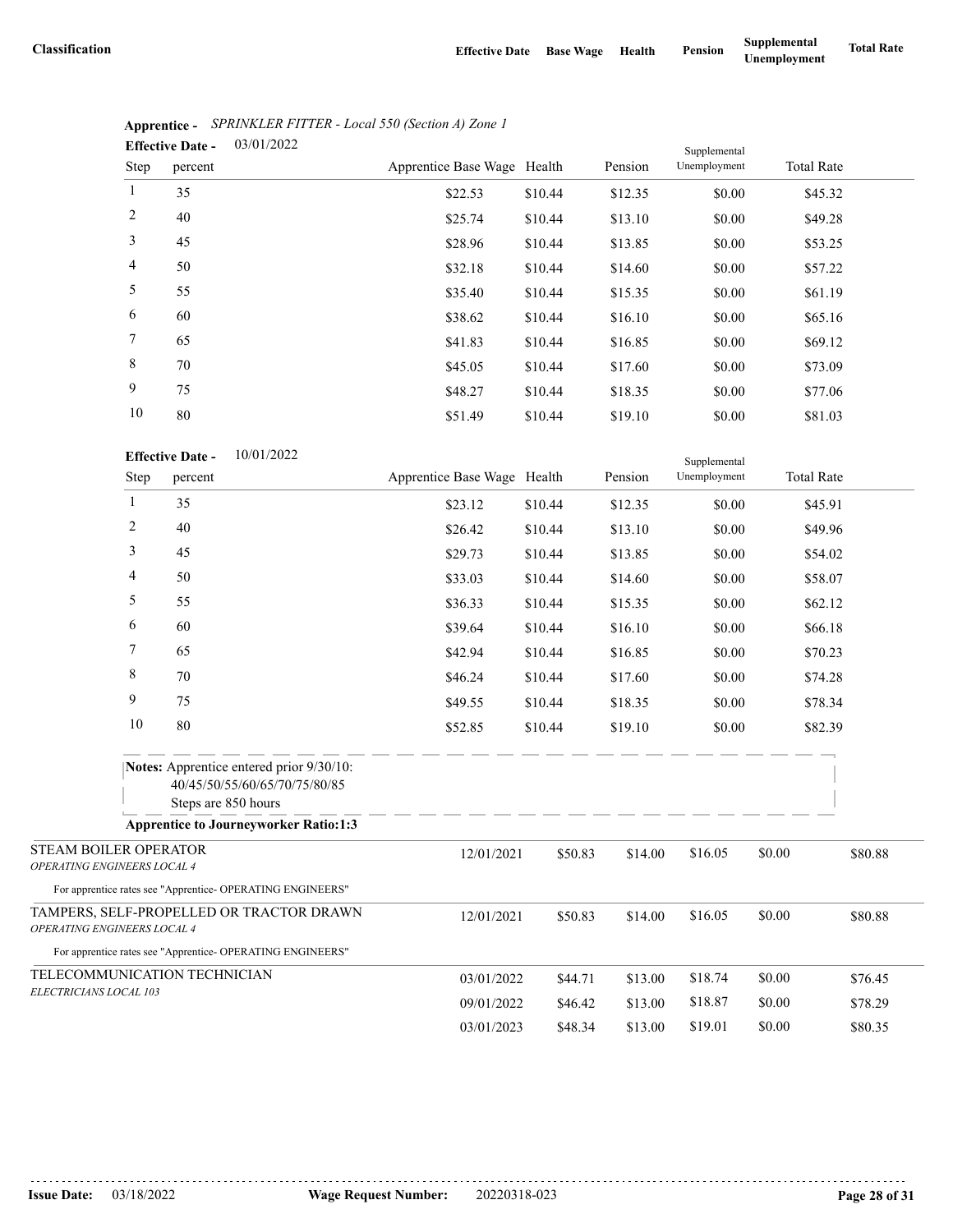|      | <b>Effective Date -</b> | 03/01/2022 |                             |         | Supplemental |              |                   |  |
|------|-------------------------|------------|-----------------------------|---------|--------------|--------------|-------------------|--|
| Step | percent                 |            | Apprentice Base Wage Health |         | Pension      | Unemployment | <b>Total Rate</b> |  |
| 1    | 45                      |            | \$20.12                     | \$13.00 | \$0.60       | \$0.00       | \$33.72           |  |
| 2    | 45                      |            | \$20.12                     | \$13.00 | \$0.60       | \$0.00       | \$33.72           |  |
| 3    | 50                      |            | \$22.36                     | \$13.00 | \$15.06      | \$0.00       | \$50.42           |  |
| 4    | 50                      |            | \$22.36                     | \$13.00 | \$15.06      | \$0.00       | \$50.42           |  |
| 5    | 55                      |            | \$24.59                     | \$13.00 | \$15.43      | \$0.00       | \$53.02           |  |
| 6    | 60                      |            | \$26.83                     | \$13.00 | \$15.79      | \$0.00       | \$55.62           |  |
| 7    | 65                      |            | \$29.06                     | \$13.00 | \$16.16      | \$0.00       | \$58.22           |  |
| 8    | 70                      |            | \$31.30                     | \$13.00 | \$16.53      | \$0.00       | \$60.83           |  |
| 9    | 75                      |            | \$33.53                     | \$13.00 | \$16.91      | \$0.00       | \$63.44           |  |
| 10   | 80                      |            | \$3577                      | \$13,00 | \$17.27      | \$0.00       | \$66.04           |  |

## **Apprentice -** *TELECOMMUNICATION TECHNICIAN - Local 103*

| 80                           |                                                                  | \$35.77                                      | \$13.00 | \$17.27                                              | \$0.00                       | \$66.04           |         |
|------------------------------|------------------------------------------------------------------|----------------------------------------------|---------|------------------------------------------------------|------------------------------|-------------------|---------|
|                              | 09/01/2022                                                       |                                              |         |                                                      | Supplemental<br>Unemployment | <b>Total Rate</b> |         |
| 45                           |                                                                  |                                              |         |                                                      |                              |                   |         |
| 45                           |                                                                  | \$20.89                                      | \$13.00 | \$0.63                                               | \$0.00                       | \$34.52           |         |
| 50                           |                                                                  | \$23.21                                      | \$13.00 | \$15.13                                              | \$0.00                       | \$51.34           |         |
| 50                           |                                                                  | \$23.21                                      | \$13.00 | \$15.13                                              | \$0.00                       | \$51.34           |         |
| 55                           |                                                                  | \$25.53                                      | \$13.00 | \$15.51                                              | \$0.00                       | \$54.04           |         |
| 60                           |                                                                  | \$27.85                                      | \$13.00 | \$15.88                                              | \$0.00                       | \$56.73           |         |
| 65                           |                                                                  | \$30.17                                      | \$13.00 | \$16.26                                              | \$0.00                       | \$59.43           |         |
| 70                           |                                                                  | \$32.49                                      | \$13.00 | \$16.62                                              | \$0.00                       | \$62.11           |         |
| 75                           |                                                                  | \$34.82                                      | \$13.00 | \$17.00                                              | \$0.00                       | \$64.82           |         |
| 80                           |                                                                  | \$37.14                                      | \$13.00 | \$17.37                                              | \$0.00                       | \$67.51           |         |
|                              |                                                                  |                                              |         |                                                      |                              |                   |         |
|                              |                                                                  |                                              |         |                                                      |                              |                   |         |
|                              |                                                                  |                                              |         |                                                      |                              |                   |         |
| $0.011.1$ $111001F$ $0.701F$ |                                                                  |                                              |         | \$11.39                                              | \$22.34                      | \$0.00            | \$89.82 |
|                              | <b>Effective Date -</b><br>percent<br>Notes:<br><b>FINISHERS</b> | <b>Apprentice to Journeyworker Ratio:1:1</b> | \$20.89 | Apprentice Base Wage Health<br>\$13.00<br>02/01/2022 | Pension<br>\$0.63<br>\$56.09 | \$0.00            | \$34.52 |

TERRAZZO *BRICKLAYERS LOCAL 3 - MARBLE & TILE*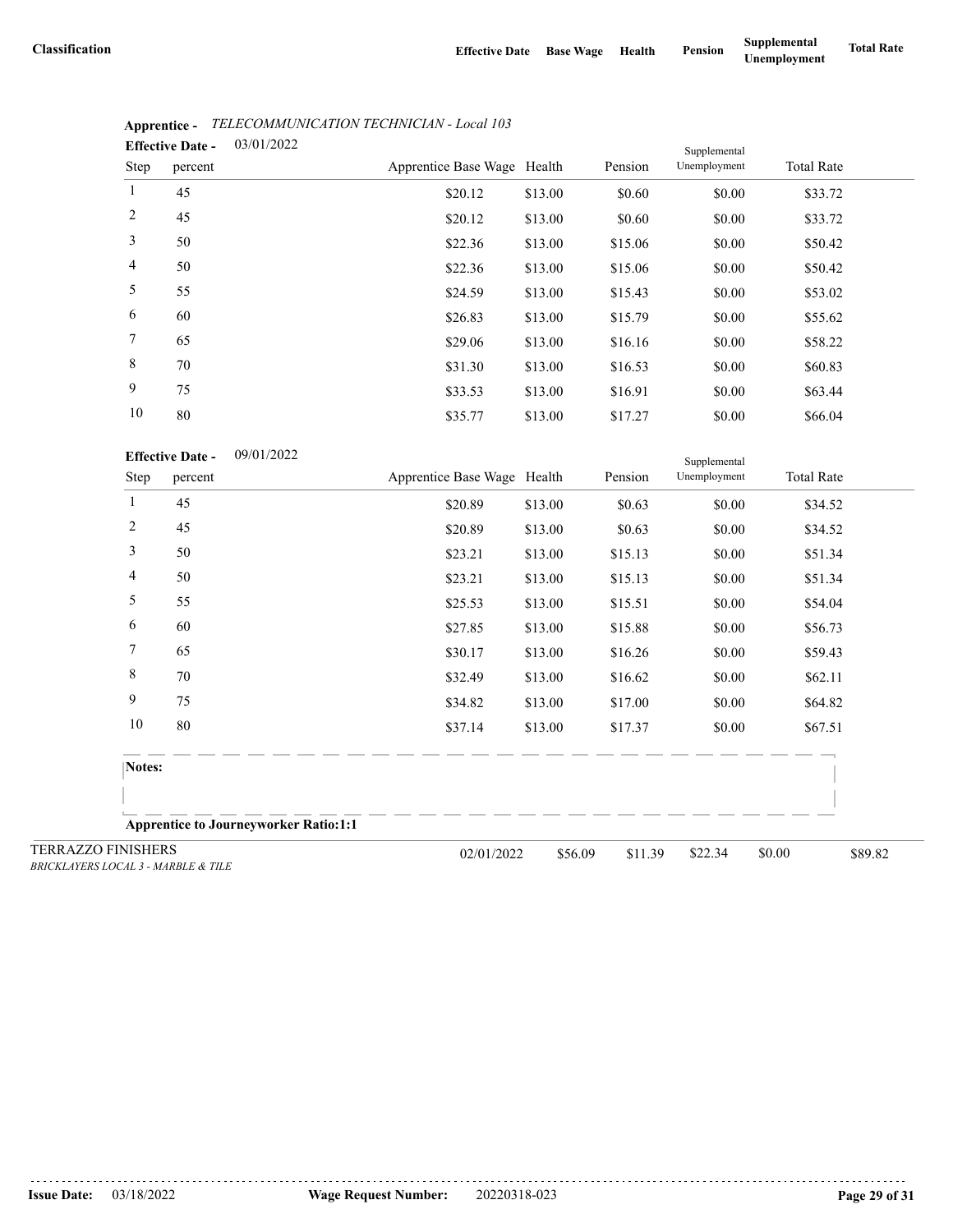|                                                                       | <b>Effective Date -</b> | 02/01/2022                                                 |                             |         |         |              |        |                   |  |
|-----------------------------------------------------------------------|-------------------------|------------------------------------------------------------|-----------------------------|---------|---------|--------------|--------|-------------------|--|
|                                                                       | Step                    | percent                                                    | Apprentice Base Wage Health |         | Pension | Unemployment |        | <b>Total Rate</b> |  |
|                                                                       | -1                      | 50                                                         | \$28.05                     | \$11.39 | \$22.34 | \$0.00       |        | \$61.78           |  |
|                                                                       | 2                       | 60                                                         | \$33.65                     | \$11.39 | \$22.34 | \$0.00       |        | \$67.38           |  |
|                                                                       | 3                       | 70                                                         | \$39.26                     | \$11.39 | \$22.34 | \$0.00       |        | \$72.99           |  |
|                                                                       | 4                       | 80                                                         | \$44.87                     | \$11.39 | \$22.34 | \$0.00       |        | \$78.60           |  |
|                                                                       | 5                       | 90                                                         | \$50.48                     | \$11.39 | \$22.34 | \$0.00       |        | \$84.21           |  |
|                                                                       | Notes:                  |                                                            |                             |         |         |              |        |                   |  |
|                                                                       |                         |                                                            |                             |         |         |              |        |                   |  |
|                                                                       |                         | <b>Apprentice to Journeyworker Ratio:1:3</b>               |                             |         |         |              |        |                   |  |
| <b>TEST BORING DRILLER</b><br>LABORERS - FOUNDATION AND MARINE        |                         |                                                            | 12/01/2021                  | \$42.58 | \$9.10  | \$17.72      | \$0.00 | \$69.40           |  |
|                                                                       |                         | For apprentice rates see "Apprentice- LABORER"             |                             |         |         |              |        |                   |  |
| TEST BORING DRILLER HELPER<br><b>LABORERS - FOUNDATION AND MARINE</b> |                         |                                                            | 12/01/2021                  | \$41.30 | \$9.10  | \$17.72      | \$0.00 | \$68.12           |  |
|                                                                       |                         | For apprentice rates see "Apprentice-LABORER"              |                             |         |         |              |        |                   |  |
| <b>TEST BORING LABORER</b><br><b>LABORERS - FOUNDATION AND MARINE</b> |                         |                                                            | 12/01/2021                  | \$41.18 | \$9.10  | \$17.72      | \$0.00 | \$68.00           |  |
|                                                                       |                         | For apprentice rates see "Apprentice-LABORER"              |                             |         |         |              |        |                   |  |
| OPERATING ENGINEERS LOCAL 4                                           |                         | TRACTORS/PORTABLE STEAM GENERATORS                         | 12/01/2021                  | \$50.83 | \$14.00 | \$16.05      | \$0.00 | \$80.88           |  |
|                                                                       |                         | For apprentice rates see "Apprentice- OPERATING ENGINEERS" |                             |         |         |              |        |                   |  |
| TEAMSTERS JOINT COUNCIL NO. 10 ZONE A                                 |                         | TRAILERS FOR EARTH MOVING EQUIPMENT                        | 12/01/2021                  | \$37.92 | \$13.41 | \$16.01      | \$0.00 | \$67.34           |  |
| TUNNEL WORK - COMPRESSED AIR<br>LABORERS (COMPRESSED AIR)             |                         |                                                            | 12/01/2021                  | \$53.41 | \$9.10  | \$18.17      | \$0.00 | \$80.68           |  |
|                                                                       |                         | For apprentice rates see "Apprentice-LABORER"              |                             |         |         |              |        |                   |  |
| LABORERS (COMPRESSED AIR)                                             |                         | TUNNEL WORK - COMPRESSED AIR (HAZ. WASTE)                  | 12/01/2021                  | \$55.41 | \$9.10  | \$18.17      | \$0.00 | \$82.68           |  |
|                                                                       |                         | For apprentice rates see "Apprentice-LABORER"              |                             |         |         |              |        |                   |  |
| TUNNEL WORK - FREE AIR<br><b>LABORERS (FREE AIR TUNNEL)</b>           |                         |                                                            | 12/01/2021                  | \$45.48 | \$9.10  | \$18.17      | \$0.00 | \$72.75           |  |
|                                                                       |                         | For apprentice rates see "Apprentice-LABORER"              |                             |         |         |              |        |                   |  |
| LABORERS (FREE AIR TUNNEL)                                            |                         | TUNNEL WORK - FREE AIR (HAZ. WASTE)                        | 12/01/2021                  | \$47.48 | \$9.10  | \$18.17      | \$0.00 | \$74.75           |  |
|                                                                       |                         | For apprentice rates see "Apprentice-LABORER"              |                             |         |         |              |        |                   |  |
| VAC-HAUL<br>TEAMSTERS JOINT COUNCIL NO. 10 ZONE A                     |                         |                                                            | 12/01/2021                  | \$37.34 | \$13.41 | \$16.01      | \$0.00 | \$66.76           |  |
| WAGON DRILL OPERATOR                                                  |                         |                                                            | 12/01/2021                  | \$41.43 | \$9.10  | \$17.57      | \$0.00 | \$68.10           |  |
| LABORERS - ZONE 1                                                     |                         |                                                            | 06/01/2022                  | \$42.43 | \$9.10  | \$17.57      | \$0.00 | \$69.10           |  |
|                                                                       |                         |                                                            | 12/01/2022                  | \$43.43 | \$9.10  | \$17.57      | \$0.00 | \$70.10           |  |
|                                                                       |                         |                                                            | 06/01/2023                  | \$44.43 | \$9.10  | \$17.57      | \$0.00 | \$71.10           |  |
|                                                                       |                         |                                                            | 12/01/2023                  | \$45.68 | \$9.10  | \$17.57      | \$0.00 | \$72.35           |  |
|                                                                       |                         | For apprentice rates see "Apprentice-LABORER"              |                             |         |         |              |        |                   |  |

|                              |  | Apprentice - TERRAZZO FINISHER - Local 3 Marble & Tile |  |
|------------------------------|--|--------------------------------------------------------|--|
| $\mathbf{r}$ as $\mathbf{r}$ |  | 0.212222                                               |  |